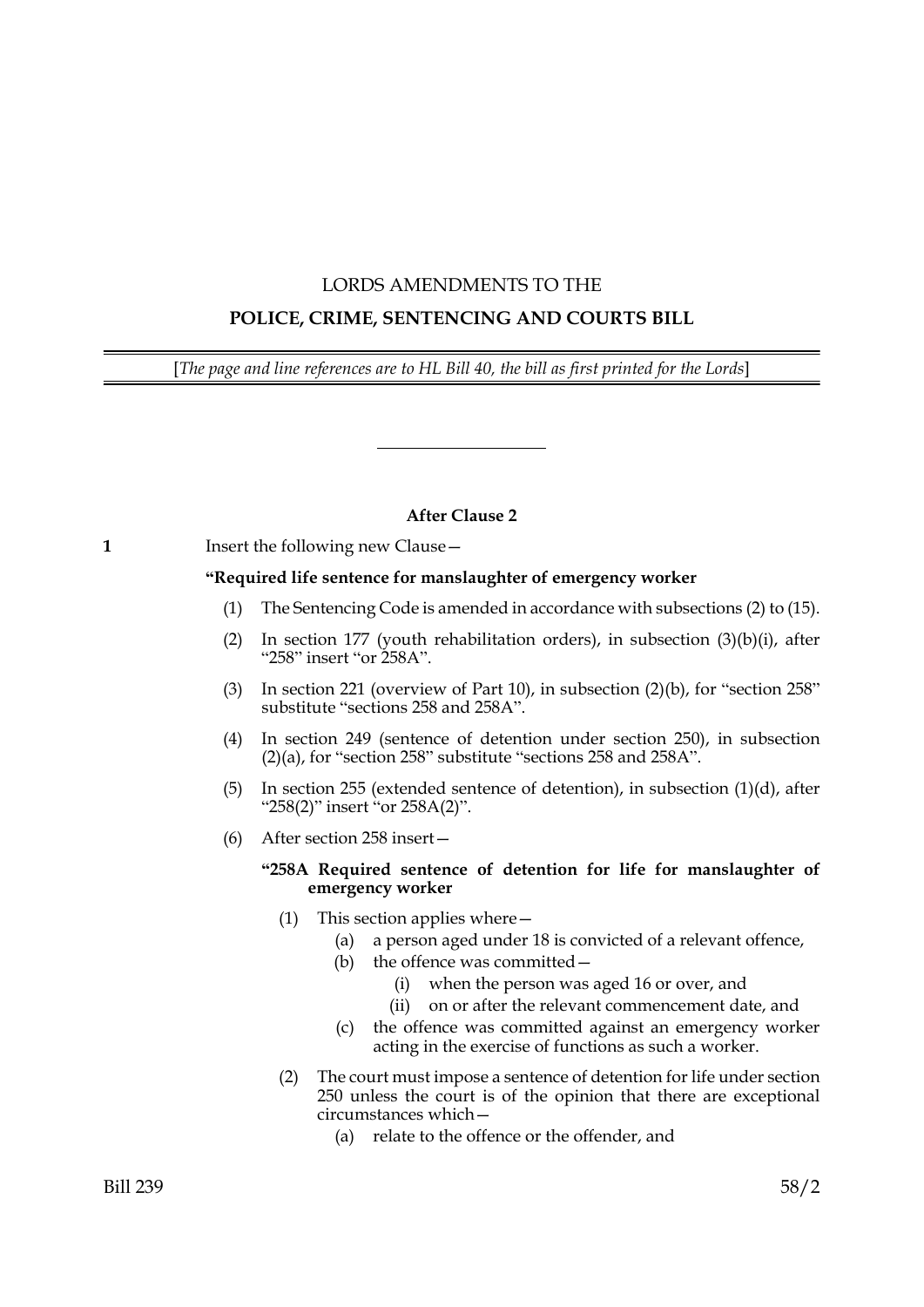- (b) justify not doing so.
- (3) For the purposes of subsection  $(1)(c)$  the circumstances in which an offence is to be taken as committed against a person acting in the exercise of functions as an emergency worker include circumstances where the offence takes place at a time when the person is not at work but is carrying out functions which, if done in work time, would have been in the exercise of functions as an emergency worker.
- (4) In this section "relevant offence" means the offence of manslaughter, but does not include—
	- (a) manslaughter by gross negligence, or
	- (b) manslaughter mentioned in section 2(3) or 4(1) of the Homicide Act 1957 or section 54(7) of the Coroners and Justice Act 2009 (partial defences to murder).
- (5) In this section—

"emergency worker" has the meaning given by section 68;

"relevant commencement date" means the date on which section (*Required life sentence for manslaughter of emergency worker*) of the Police, Crime, Sentencing and Courts Act 2021 (required life sentence for manslaughter of emergency worker) comes into force.

- (6) An offence the sentence for which is imposed under this section is not to be regarded as an offence the sentence for which is fixed by law.
- (7) Where an offence is found to have been committed over a period of 2 or more days, or at some time during a period of 2 or more days, it must be taken for the purposes of subsection [\(1\)\(b\)](#page-0-2) to have been committed on the last of those days."
- (7) In section 267 (extended sentence of detention in a young offender institution), in subsection (1)(d), for "or 274" substitute ", 274 or 274A".
- (8) In section 272 (offences other than murder), in subsection (2)(b), for "or 274" substitute ", 274 or 274A".
- (9) After section 274 insert—

# **"274A Required sentence of custody for life for manslaughter of emergency worker**

- <span id="page-1-1"></span>(1) This section applies where—
	- (a) a person aged 18 or over but under 21 is convicted of a relevant offence,
	- (b) the offence was committed—
		- (i) when the person was aged 16 or over, and
		- (ii) on or after the relevant commencement date, and
	- (c) the offence was committed against an emergency worker acting in the exercise of functions as such a worker.
- <span id="page-1-0"></span>(2) The court must impose a sentence of custody for life under section 272 unless the court is of the opinion that there are exceptional circumstances which—
	- (a) relate to the offence or the offender, and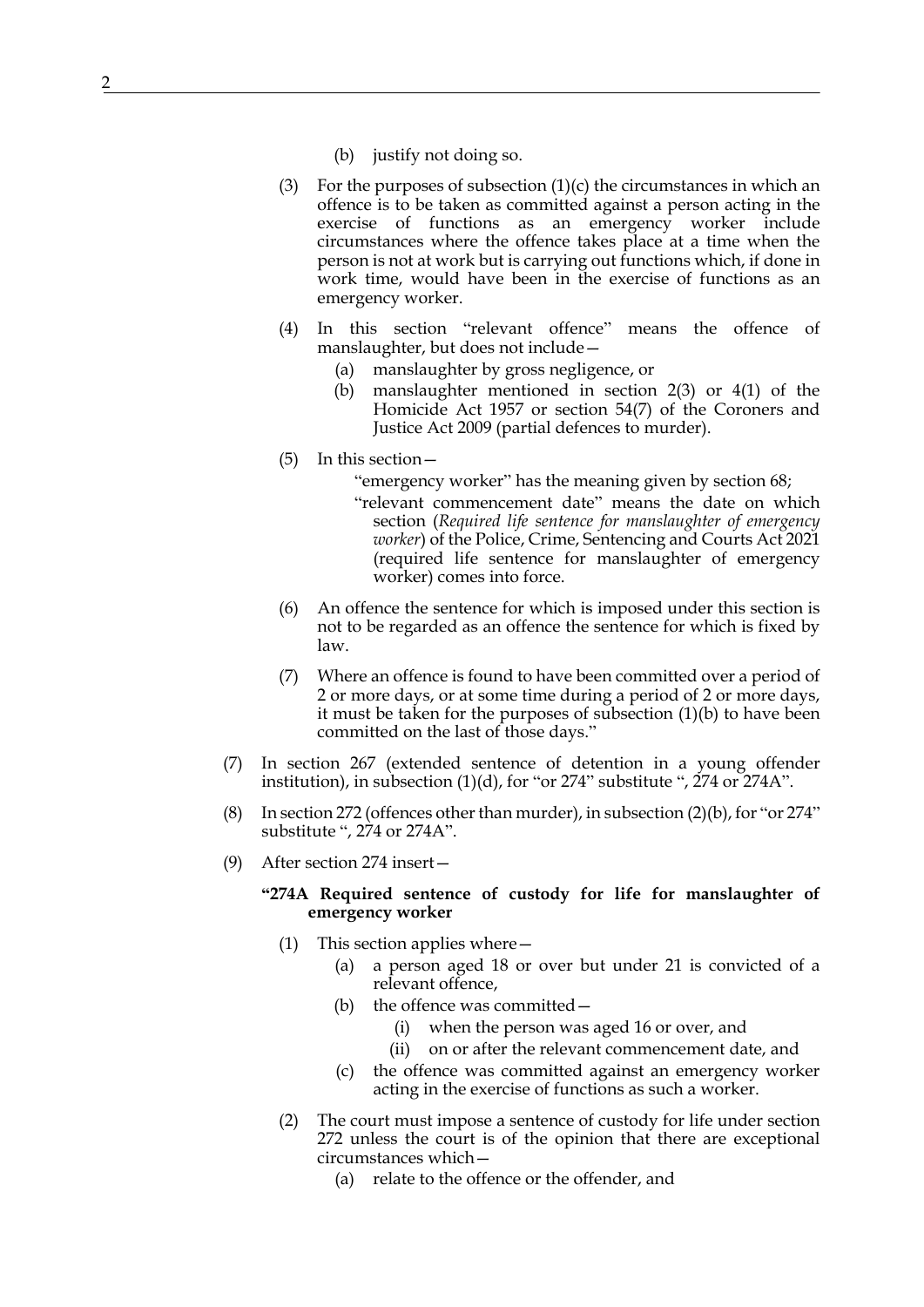- (b) justify not doing so.
- (3) For the purposes of subsection  $(1)(c)$  the circumstances in which an offence is to be taken as committed against a person acting in the exercise of functions as an emergency worker include circumstances where the offence takes place at a time when the person is not at work but is carrying out functions which, if done in work time, would have been in the exercise of functions as an emergency worker.
- (4) In this section "relevant offence" means the offence of manslaughter, but does not include—
	- (a) manslaughter by gross negligence, or
	- (b) manslaughter mentioned in section 2(3) or 4(1) of the Homicide Act 1957 or section 54(7) of the Coroners and Justice Act 2009 (partial defences to murder).
- (5) In this section—

"emergency worker" has the meaning given by section 68;

"relevant commencement date" means the date on which section (*Required life sentence for manslaughter of emergency worker*) of the Police, Crime, Sentencing and Courts Act 2021 (required life sentence for manslaughter of emergency worker) comes into force.

- (6) An offence the sentence for which is imposed under this section is not to be regarded as an offence the sentence for which is fixed by law.
- (7) Where an offence is found to have been committed over a period of 2 or more days, or at some time during a period of 2 or more days, it must be taken for the purposes of subsection [\(1\)\(b\)](#page-1-1) to have been committed on the last of those days."
- (10) In section 280 (extended sentence of imprisonment), in subsection  $(1)(d)$ , for "or 285" substitute ", 285 or 285A".
- <span id="page-2-1"></span>(11) After section 285 insert—

# **"285A Required life sentence for manslaughter of emergency worker**

- <span id="page-2-0"></span>(1) This section applies where—
	- (a) a person aged 21 or over is convicted of a relevant offence,
	- (b) the offence was committed—
		- (i) when the person was aged 16 or over, and
		- (ii) on or after the relevant commencement date, and
	- (c) the offence was committed against an emergency worker acting in the exercise of functions as such a worker.
- (2) The court must impose a sentence of imprisonment for life unless the court is of the opinion that there are exceptional circumstances which—
	- (a) relate to the offence or the offender, and
	- (b) justify not doing so.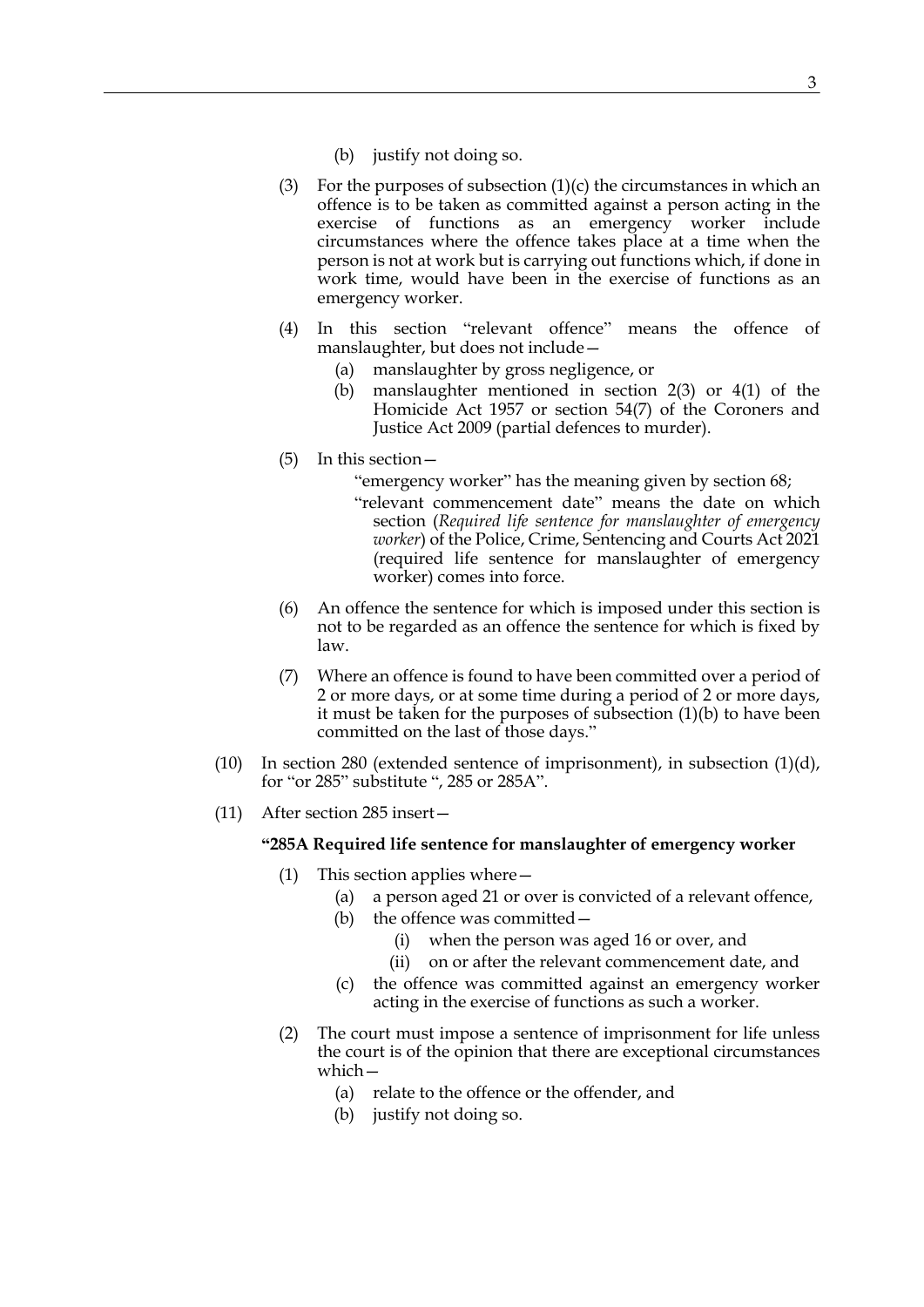- (3) For the purposes of subsection  $(1)(c)$  the circumstances in which an offence is to be taken as committed against a person acting in the exercise of functions as an emergency worker include circumstances where the offence takes place at a time when the person is not at work but is carrying out functions which, if done in work time, would have been in the exercise of functions as an emergency worker.
- (4) In this section "relevant offence" means the offence of manslaughter, but does not include—
	- (a) manslaughter by gross negligence, or
	- (b) manslaughter mentioned in section 2(3) or 4(1) of the Homicide Act 1957 or section 54(7) of the Coroners and Justice Act 2009 (partial defences to murder).
- (5) In this section—
	- "emergency worker" has the meaning given by section 68;
	- "relevant commencement date" means the date on which section (*Required life sentence for manslaughter of emergency worker*) of the Police, Crime, Sentencing and Courts Act 2021 (required life sentence for manslaughter of emergency worker) comes into force.
- (6) An offence the sentence for which is imposed under this section is not to be regarded as an offence the sentence for which is fixed by law.
- (7) Where an offence is found to have been committed over a period of 2 or more days, or at some time during a period of 2 or more days, it must be taken for the purposes of subsection [\(1\)\(b\)](#page-2-0) to have been committed on the last of those days."
- (12) In section 329 (conversion of sentence of detention to sentence of imprisonment), in subsection (7)(a), after "258" insert "or 258A".
- (13) In section 399 (mandatory sentences), in paragraph  $(b)(i)$  -
	- (a) for "258, 274 or 285" substitute "258, 258A, 274, 274A, 285 or 285A";
	- (b) omit "dangerous".
- (14) In section 417 (commencement of Schedule 22), in subsection (3)(d), for "and 274" substitute ", 274 and 274A".
- <span id="page-3-0"></span>(15) In Schedule 22 (amendments of the Sentencing Code etc)—
	- (a) after paragraph 59 insert—
		- "59A In section [285A](#page-2-1) (required life sentence for manslaughter of emergency worker), in subsection  $(1)(a)$ , for "21" substitute "18".";
	- (b) in paragraph  $73(a)(ii)$ , after "274" insert ", 274A";
	- (c) in paragraph 101(2), after "274," insert "274A,".
- (16) In section 37 of the Mental Health Act 1983 (powers of courts to order hospital admission or guardianship)—
	- (a) in subsection  $(1A)$ 
		- (i) after "258," insert "258A,";
		- (ii) after "274," insert "274A,";
		- (iii) for "or  $285$ " substitute ",  $285$  or  $285A$ ";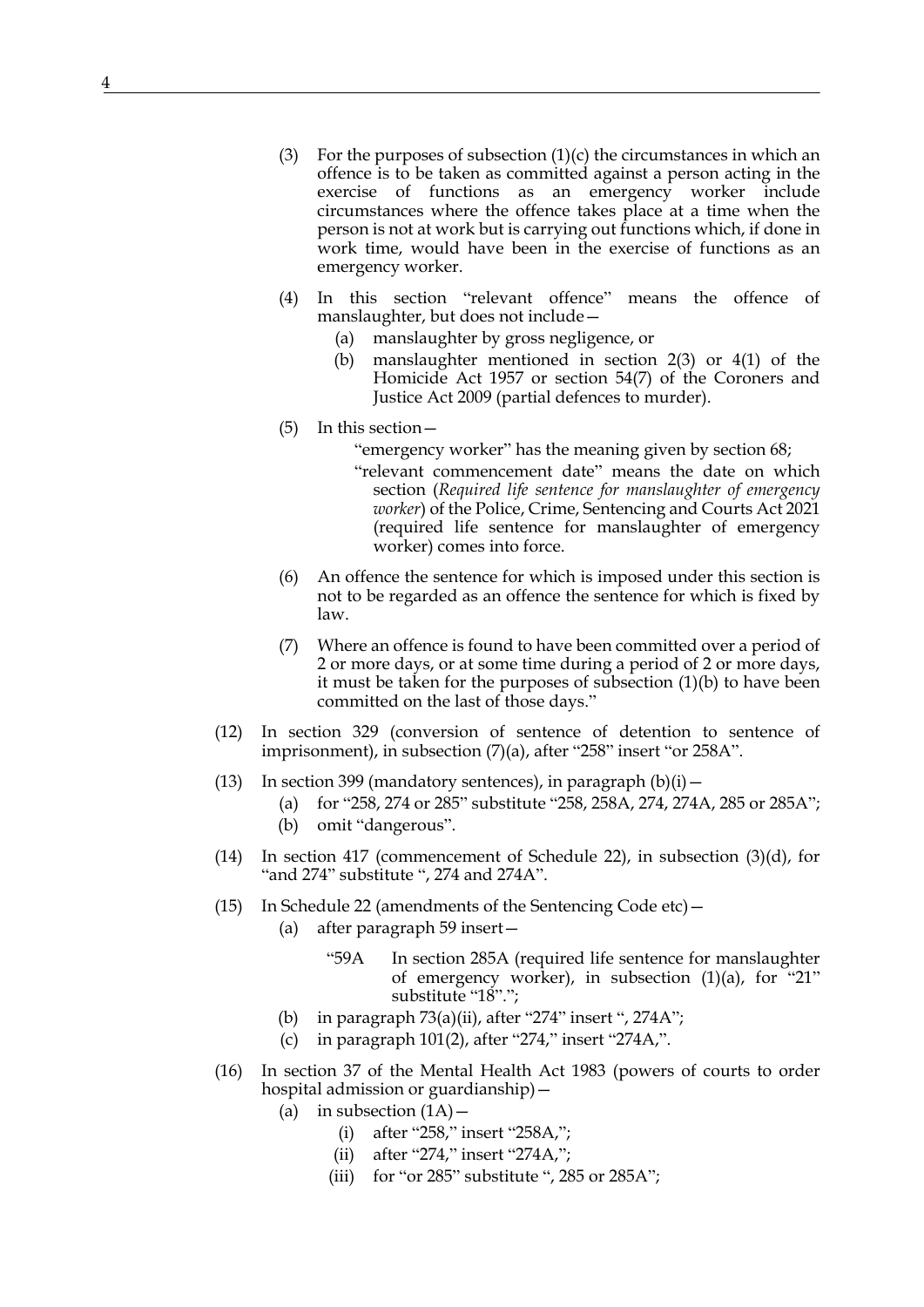|  | (b) | in subsection (1B) - |  |  |  |
|--|-----|----------------------|--|--|--|
|--|-----|----------------------|--|--|--|

- (i) in paragraph (a), after "258" insert "or 258A";
- (ii) in paragraph (b), for "or 274" substitute ", 274 or 274A";
- (iii) in paragraph (c), for "or 285" substitute ", 285 or 285A"."

|                         | Clause 7                                                                                                                                                                                                                                                                                                                                                                                                                                                               |  |  |
|-------------------------|------------------------------------------------------------------------------------------------------------------------------------------------------------------------------------------------------------------------------------------------------------------------------------------------------------------------------------------------------------------------------------------------------------------------------------------------------------------------|--|--|
| $\overline{\mathbf{2}}$ | Page 9, line 9, at end insert -<br>"(za) publish the strategy,"                                                                                                                                                                                                                                                                                                                                                                                                        |  |  |
| 3                       | Page 9, line 11, at end insert –                                                                                                                                                                                                                                                                                                                                                                                                                                       |  |  |
|                         | A strategy under this section must not include any material that the<br>"(7A)<br>specified authorities consider –<br>might jeopardise the safety of any person,<br>(a)<br>might prejudice the prevention or detection of crime or the<br>(b)<br>investigation or prosecution of an offence, or<br>might compromise the security of, or good order or discipline<br>(c)<br>within, an institution of a kind mentioned in the first column of a<br>table in Schedule 2." |  |  |
| 4                       | Page 9, line 14, after "make" insert "further"                                                                                                                                                                                                                                                                                                                                                                                                                         |  |  |
|                         | Clause 8                                                                                                                                                                                                                                                                                                                                                                                                                                                               |  |  |
| 5                       | Page 10, line 30, leave out "may"                                                                                                                                                                                                                                                                                                                                                                                                                                      |  |  |
| 6                       | Page 10, line 30, at end insert-<br>"(za) must publish the strategy,"                                                                                                                                                                                                                                                                                                                                                                                                  |  |  |
| 7                       | Page 10, line 31, at beginning insert "may"                                                                                                                                                                                                                                                                                                                                                                                                                            |  |  |
| 8                       | Page 10, line 32, at beginning insert "may"                                                                                                                                                                                                                                                                                                                                                                                                                            |  |  |
| 9                       | Page 10, line 32, at end insert –                                                                                                                                                                                                                                                                                                                                                                                                                                      |  |  |
|                         | "(8A)<br>A strategy under this section must not include any material that the<br>specified authorities consider -<br>might jeopardise the safety of any person,<br>(a)<br>might prejudice the prevention or detection of crime or the<br>(b)<br>investigation or prosecution of an offence, or<br>might compromise the security of, or good order or discipline<br>(c)<br>within, an institution of a kind mentioned in the first column of a<br>table in Schedule 2." |  |  |
| 10                      | Page 10, line 33, after "make" insert "further"                                                                                                                                                                                                                                                                                                                                                                                                                        |  |  |
|                         | Clause 9                                                                                                                                                                                                                                                                                                                                                                                                                                                               |  |  |
| 11                      | Page 11, line 39, at end insert -                                                                                                                                                                                                                                                                                                                                                                                                                                      |  |  |
|                         | Regulations under subsection (2) must not authorise -<br>(5A)<br>the disclosure of patient information, or<br>(a)<br>the disclosure of personal information by a specified authority<br>(b)<br>which is a health or social care authority."                                                                                                                                                                                                                            |  |  |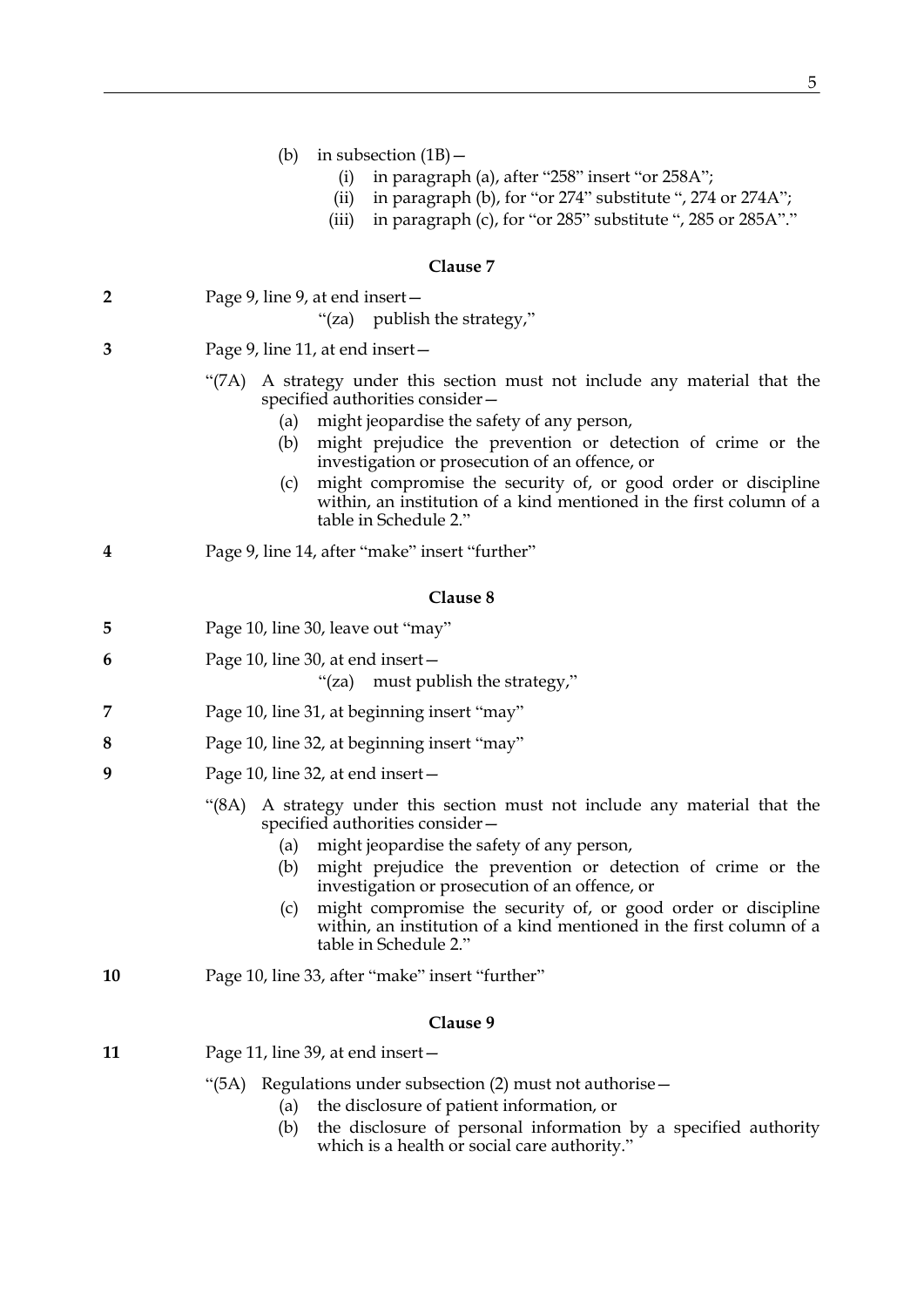|  | 12 | Page 12, line 2, at end insert $-$ |
|--|----|------------------------------------|
|--|----|------------------------------------|

- ""health or social care authority" means a specified authority which is listed in the first column of the table headed "Health and social care" in Schedule 1;
- "patient information" means personal information (however recorded) which relates to—
	- (a) the physical or mental health or condition of an individual,
	- (b) the diagnosis of an individual's condition, or
	- (c) an individual's care or treatment,

or is (to any extent) derived directly or indirectly from information relating to any of those matters;

"personal information" means information which is in a form that identifies any individual or enables any individual to be identified (either by itself or in combination with other information)."

#### **Clause 12**

**13** Page 13, line 4, after "includes" insert ", in particular—

- (i) domestic abuse within the meaning of the Domestic Abuse Act 2021 (see section 1 of that Act),
- (ii) sexual offences,"
- **14** Page 13, line 6, at end insert—
	- "(3A) In subsection  $(3)(a)(ii)$ , "sexual offence" means an offence under the law of England and Wales which is for the time being specified in Schedule 3 to the Sexual Offences Act 2003, other than the offence specified in paragraph 14 of that Schedule (fraudulent evasion of excise duty).
	- (3B) In determining for the purposes of subsection (3A) whether an offence is specified in Schedule 3 to the Sexual Offences Act 2003, any limitation in that Schedule referring to the circumstances of a particular case (including the sentence imposed) is to be disregarded."
- **15** Page 13, line 10, leave out "any offence" and insert "the offence (if any)"

#### **Clause 13**

**16** Page 13, line 25, after "body" insert "for a police area"

| 17 | Page 15, line 34, leave out "a disclosure of information that" |
|----|----------------------------------------------------------------|
|----|----------------------------------------------------------------|

- **18** Page 15, line 34, at end insert—
	- "(za) the disclosure of patient information,
	- (zb) the disclosure of personal information by a specified authority which is a health or social care authority,"
- **19** Page 15, line 35, at beginning insert "a disclosure of information that"
- **20** Page 15, line 38, at beginning insert "a disclosure of information that"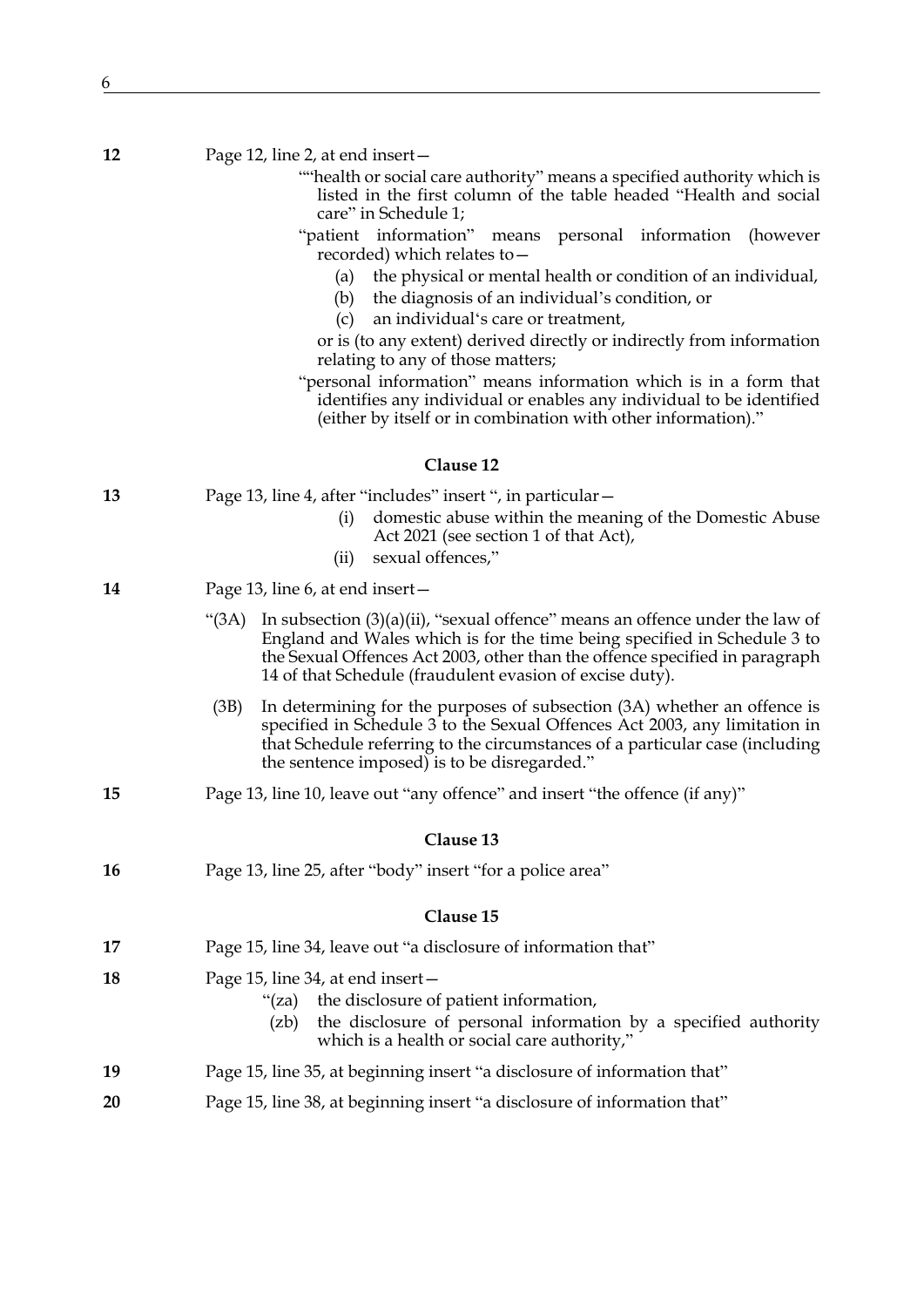| 21 | Page 16, line 15, after "that" insert "is held by the person to whom the request is<br>made and that"                                                                                                                                                                                                                                 |  |  |  |
|----|---------------------------------------------------------------------------------------------------------------------------------------------------------------------------------------------------------------------------------------------------------------------------------------------------------------------------------------|--|--|--|
| 22 | Page 16, line 28, leave out "a disclosure of information that"                                                                                                                                                                                                                                                                        |  |  |  |
| 23 | Page 16, line 28, at end insert $-$<br>"(za) the disclosure of patient information,<br>the disclosure of personal information by a specified authority<br>(zb)<br>which is a health or social care authority,"                                                                                                                        |  |  |  |
| 24 | Page 16, line 29, at beginning insert "a disclosure of information that"                                                                                                                                                                                                                                                              |  |  |  |
| 25 | Page 16, line 32, at beginning insert "a disclosure of information that"                                                                                                                                                                                                                                                              |  |  |  |
|    | Clause 17                                                                                                                                                                                                                                                                                                                             |  |  |  |
| 26 | Page 17, line 5, leave out "consult" and insert "obtain the consent of"                                                                                                                                                                                                                                                               |  |  |  |
|    | Clause 18                                                                                                                                                                                                                                                                                                                             |  |  |  |
| 27 | Page 17, line 30, at end insert -                                                                                                                                                                                                                                                                                                     |  |  |  |
|    | After issuing guidance under this section, the Secretary of State must lay a<br>" $(4)$<br>copy of the guidance before Parliament."                                                                                                                                                                                                   |  |  |  |
|    | Clause 19                                                                                                                                                                                                                                                                                                                             |  |  |  |
| 28 | Page 19, line 1, after "includes" insert ", in particular -<br>domestic abuse within the meaning of the Domestic Abuse<br>(i)<br>Act 2021 (see section 1 of that Act),<br>sexual offences,"<br>(ii)                                                                                                                                   |  |  |  |
| 29 | Page 19, line 6, at end insert -                                                                                                                                                                                                                                                                                                      |  |  |  |
|    | ""(1ZA)In the definition of "violence" in subsection (1) "sexual offence" means an<br>offence under the law of England and Wales which is for the time being<br>specified in Schedule 3 to the Sexual Offences Act 2003, other than the<br>offence specified in paragraph 14 of that Schedule (fraudulent evasion of<br>excise duty). |  |  |  |
|    | In determining for the purposes of subsection (1ZA) whether an offence is<br>(1ZB)<br>specified in Schedule 3 to the Sexual Offences Act 2003, any limitation in<br>that Schedule referring to the circumstances of a particular case (including<br>the sentence imposed) is to be disregarded."                                      |  |  |  |
| 30 | Page 19, line 12, leave out "any offence" and insert "the offence (if any)"                                                                                                                                                                                                                                                           |  |  |  |
|    | Clause 22                                                                                                                                                                                                                                                                                                                             |  |  |  |
| 31 | Page 20, line 25, at end insert –                                                                                                                                                                                                                                                                                                     |  |  |  |
|    | "health<br>section $9(9)$ "<br>social<br>or<br>care<br>authority                                                                                                                                                                                                                                                                      |  |  |  |

**32** Page 20, line 26, at end insert—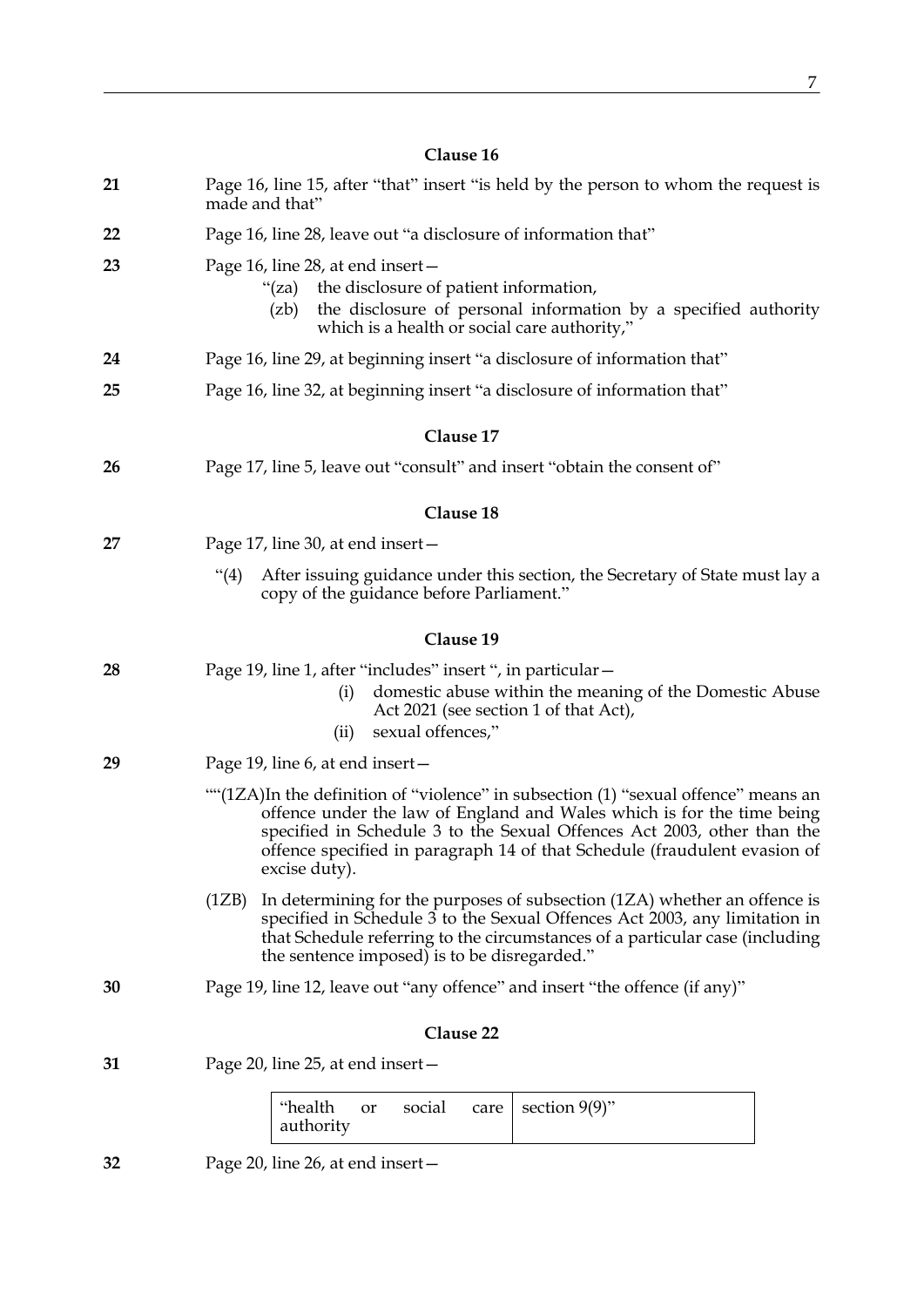| "patient information" | section $9(9)$   |
|-----------------------|------------------|
| personal information  | section $9(9)$ " |

**33** Page 26, line 41, at end insert—

"(3) After issuing guidance under this section, the Secretary of State must lay a copy of the guidance before Parliament."

#### **Clause 36**

| 34<br>Page 29, line 26, at end insert - |
|-----------------------------------------|
|-----------------------------------------|

"(za) in a case where the authorised person proposes to exercise the power for a purpose within subsection  $(2)(a)$ , the authorised person reasonably believes that information stored on the electronic device is relevant to a reasonable line of enquiry which is being, or is to be, pursued by an authorised person,"

# **35** Page 29, line 27, leave out paragraph (a) and insert—

- "(a) in a case where the authorised person proposes to exercise the power for a purpose within subsection (2)(b) or (c), the authorised person reasonably believes that information stored on the electronic device is relevant to that purpose, and"
- **36** Page 29, line 30, at beginning insert "in any case,"
- **37** Page 29, line 31, leave out "that purpose" and insert "the purpose within subsection  $(2)$  for which the person proposes to exercise the power<sup>"</sup>
- <span id="page-7-2"></span><span id="page-7-1"></span><span id="page-7-0"></span>**38** Page 29, line 44, at end insert—
	- "(7A) Subsection [\(7B\)](#page-7-0) applies if the authorised person thinks that, in exercising the power in subsection (1), there is a risk of obtaining confidential information.
	- (7B) The authorised person must, to be satisfied that the exercise of the power is proportionate—
		- (a) have regard to the matters in subsection [\(7C\)](#page-7-1), and
		- (b) be satisfied that—
			- (i) there are no other means of obtaining the information sought by the authorised person which avoid that risk, or
			- (ii) there are such other means, but it is not reasonably practicable to use them.
	- (7C) The matters referred to in subsection  $(7B)(a)$  are  $-$ 
		- (a) the amount of confidential information likely to be stored on the device, and
		- (b) the potential relevance of the confidential information to  $-$ 
			- (i) a purpose within subsection (2) for which the authorised person may exercise the power, or
			- (ii) a purpose within subsection (2) of section 40 for which the authorised person may exercise the power in subsection (1) of that section."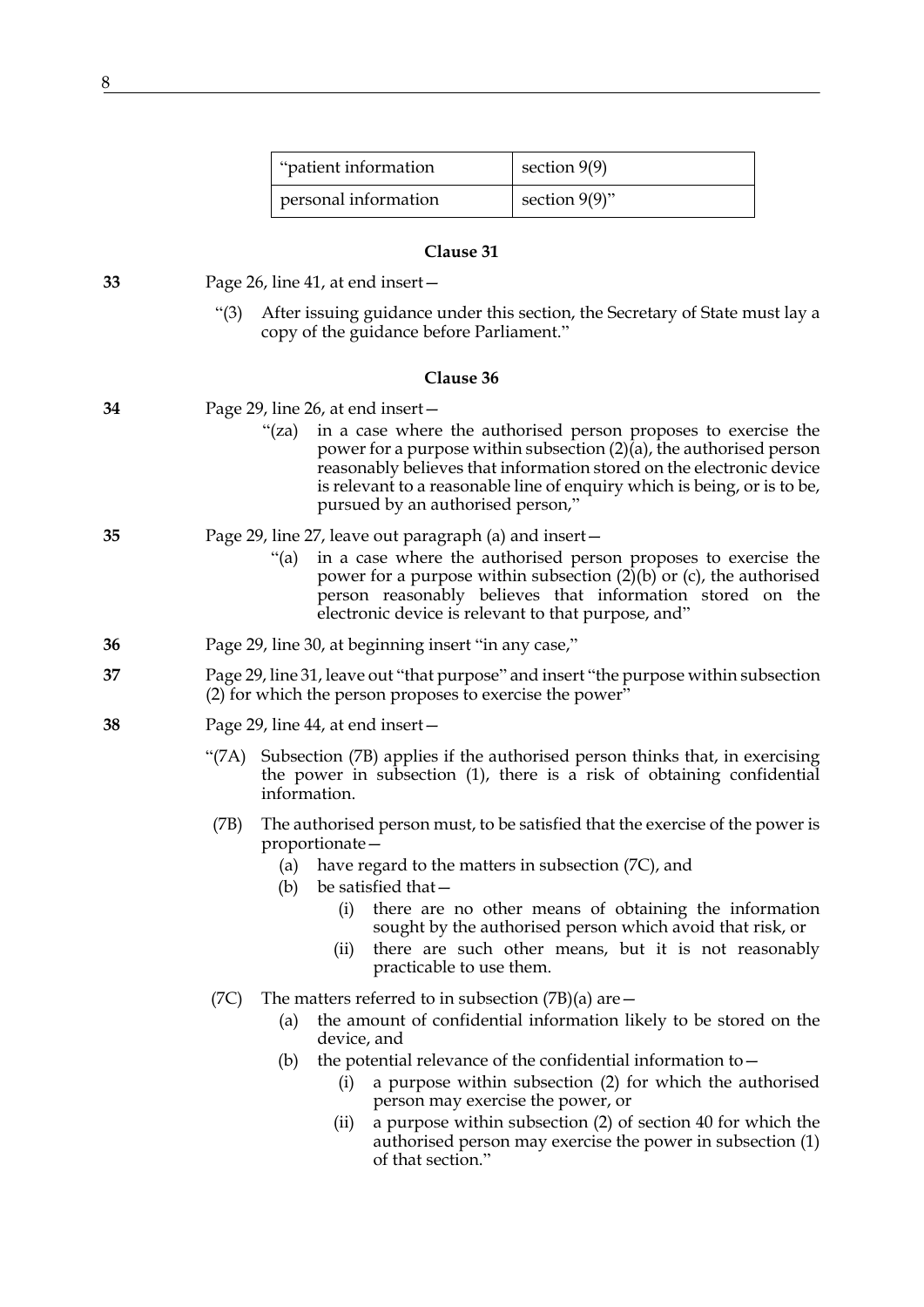| 39 | Page 30, line 8, leave out "16" and insert "18"                                                                                                                                                                                                                                                     |
|----|-----------------------------------------------------------------------------------------------------------------------------------------------------------------------------------------------------------------------------------------------------------------------------------------------------|
| 40 | Page 30, line 11, leave out "16" and insert "18"                                                                                                                                                                                                                                                    |
| 41 | Page 30, line 11, at end insert -<br>""confidential information" has the meaning given by section 41;"                                                                                                                                                                                              |
| 42 | Page 30, line 11, at end insert-<br>""criminal offence" includes-<br>a service offence within the meaning of the Armed Forces<br>(a)<br>Act 2006, and<br>an SDA offence within the meaning of the Armed Forces Act<br>(b)<br>2006 (Transitional Provisions etc) Order 2009 (S.I. 2009/<br>$1059$ ;" |
| 43 | Page 30, line 29, after "capacity)" insert ", (Requirements for voluntary provision and<br>agreement) (requirements for voluntary provision and agreement)"                                                                                                                                         |
|    | Clause 37                                                                                                                                                                                                                                                                                           |
| 44 | Page 32, line 7, after "adult" insert "(within the meaning of this Chapter)"                                                                                                                                                                                                                        |
| 45 | Page 32, line 45, at end insert-                                                                                                                                                                                                                                                                    |
|    | This section is subject to section (Requirements for voluntary provision and<br>"(12)<br><i>agreement</i> ) (requirements for voluntary provision and agreement)."                                                                                                                                  |
|    | <b>After Clause 37</b>                                                                                                                                                                                                                                                                              |
| 46 | Insert the following new Clause -                                                                                                                                                                                                                                                                   |
|    | "Requirements for voluntary provision and agreement                                                                                                                                                                                                                                                 |
|    | A person ("P") is to be treated for the purposes of section 36 or 37 as<br>(1)<br>having $-$                                                                                                                                                                                                        |
|    | (a) voluntarily provided an electronic device to an authorised person,<br>and                                                                                                                                                                                                                       |
|    | agreed to the extraction of information from the device by an<br>(b)<br>authorised person,<br>only if the requirements of this section have been met.                                                                                                                                               |
|    |                                                                                                                                                                                                                                                                                                     |
|    | An authorised person must not have placed undue pressure on P to<br>(2)<br>provide the device or agree to the extraction of information from it.                                                                                                                                                    |
|    | An authorised person must have given P notice in writing-<br>(3)<br>specifying or describing the information that is sought,<br>(a)                                                                                                                                                                 |

- (b) specifying the reason why the information is sought,
- (c) specifying how the information will be dealt with once it has been extracted,
- (d) stating that P may refuse to provide the device or agree to the extraction of information from it, and
- (e) stating that the investigation or enquiry for the purposes of which the information is sought will not be brought to an end merely because P refuses to provide the device or agree to the extraction of information from it.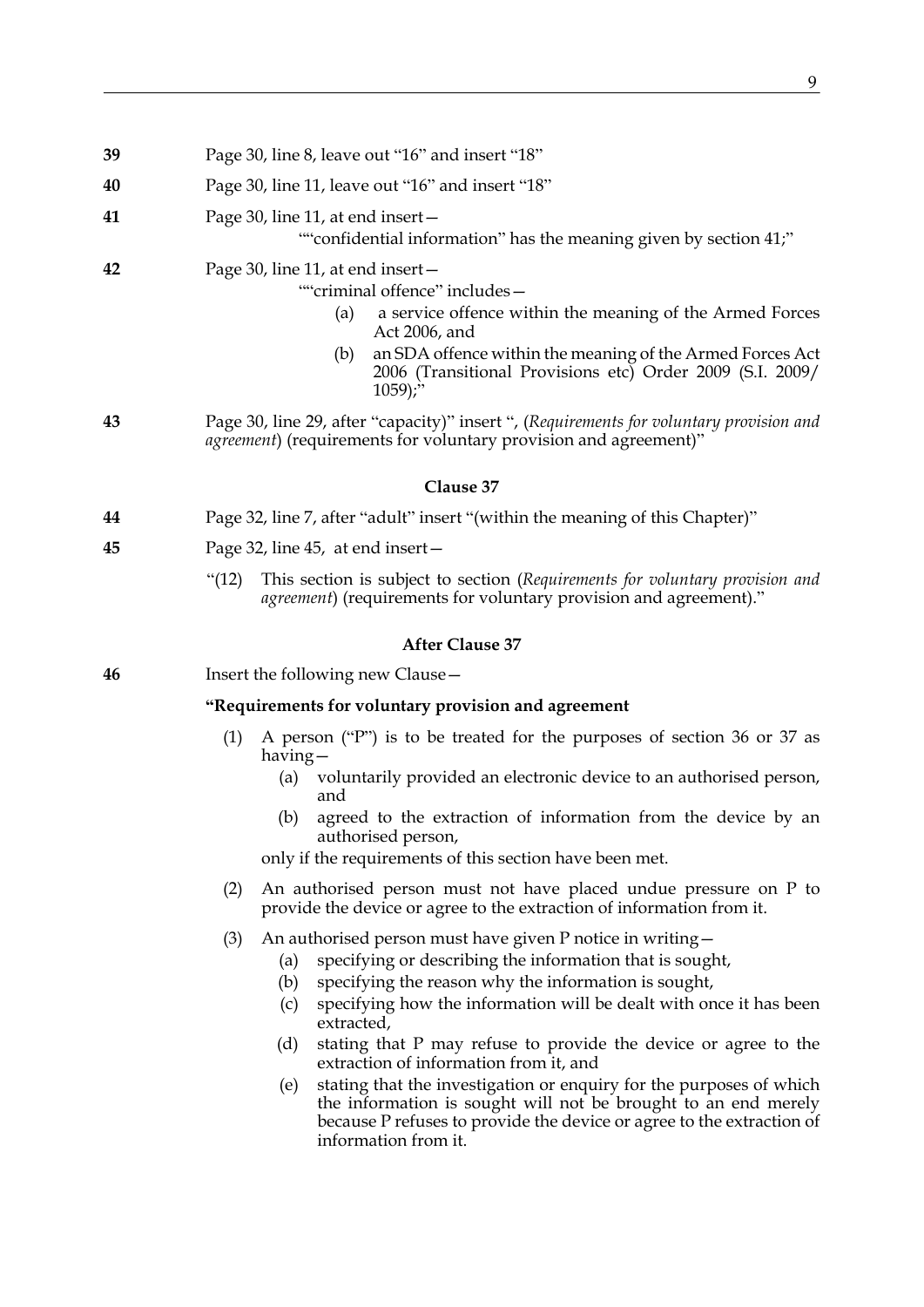- (a) voluntarily provided the device to an authorised person, and
- (b) agreed to the extraction of information from the device by an authorised person.
- <span id="page-9-0"></span>(5) If P was unable to provide that confirmation in writing as a result of P's physical impairment or lack of literacy skills—
	- (a) P must have given that confirmation orally, and
	- (b) an authorised person must have recorded P's confirmation in writing.
- (6) If P's confirmation was given in writing and in hard copy form, the authorised person must have given P a copy of that confirmation (in hard copy or electronic form).
- (7) If P's confirmation was given orally, the authorised person must have given P a copy of the record of that confirmation (in hard copy or electronic form)."

**47** Page 34, line 10, at end insert—

- "(6A) Subsection [\(6B\)](#page-9-1) applies if the authorised person thinks that, in exercising the power in subsection (1), there is a risk of obtaining confidential information.
- <span id="page-9-3"></span><span id="page-9-1"></span>(6B) The authorised person must, to be satisfied that the exercise of the power is proportionate—
	- (a) have regard to the matters in subsection [\(6C\)](#page-9-2), and
	- (b) be satisfied that—
		- (i) there are no other means of obtaining the information sought by the authorised person which avoid that risk, or
		- (ii) there are such other means, but it is not reasonably practicable to use them.
- <span id="page-9-2"></span>(6C) The matters referred to in subsection [\(6B\)\(a\)](#page-9-3) are  $-$ 
	- (a) the amount of confidential information likely to be stored on the device, and
	- (b) the potential relevance of the confidential information to a purpose within subsection (2) or section 36(2)."

# **Clause 40**

**48** Page 34, line 19, at end insert—

# "(1A) The code may make different provision for different purposes or areas."

- **49** Page 34, line 23, after "Ireland," insert—
	- "(ca) the Commissioner for Victims and Witnesses,
	- (cb) the Domestic Abuse Commissioner,
	- (cc) the Commission for Victims and Survivors for Northern Ireland,"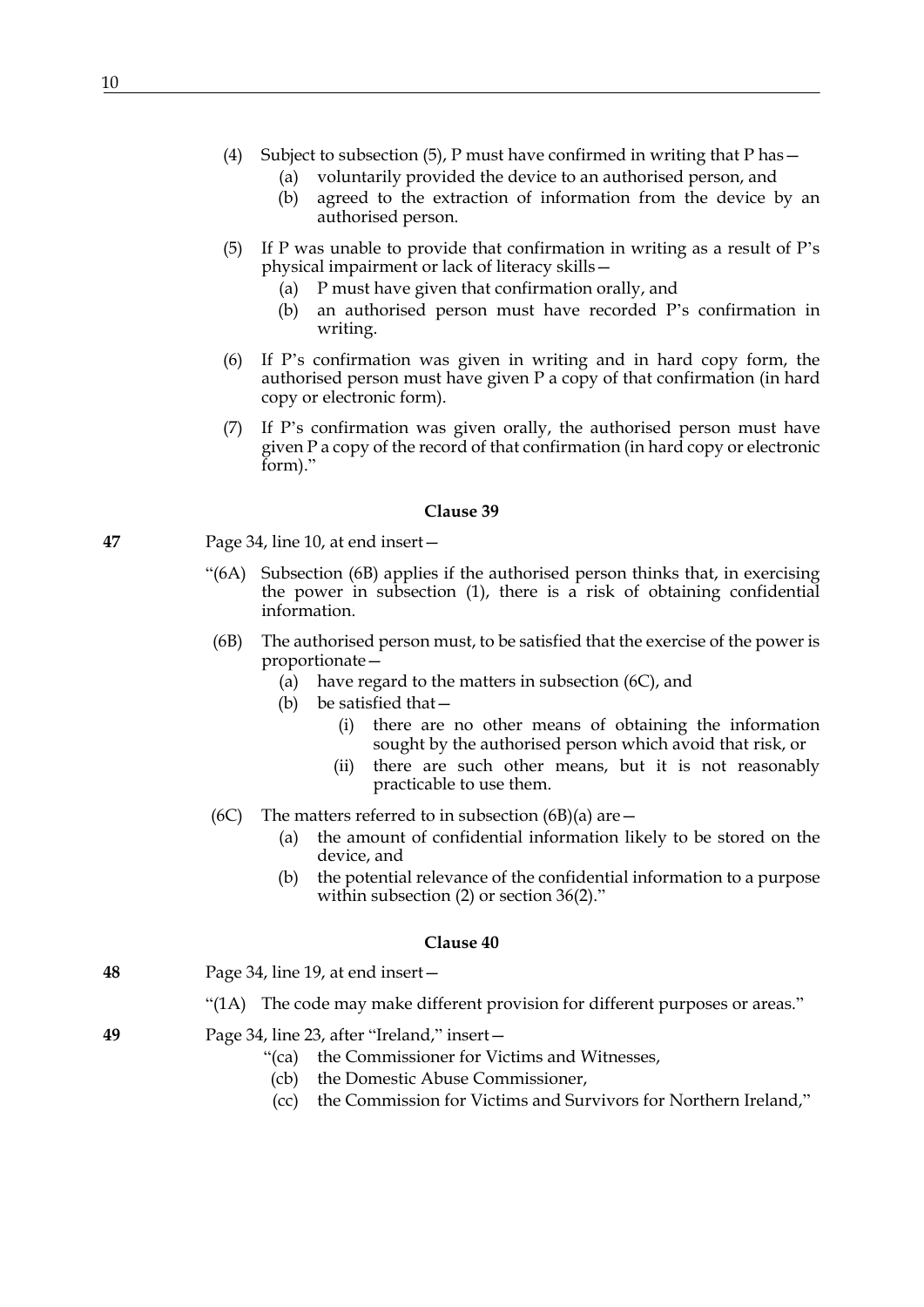| 50 | Page 34, line 24, at end insert- |
|----|----------------------------------|
|    |                                  |

- "(2A) Subsection (2)(cc) does not apply on or after the day appointed under Article 4(4) of the Victims and Survivors (Northern Ireland) Order 2006 (S.I. 2006/2953 (N.I. 17)) (power to revoke Article 4)."
- **51** Page 34, line 38, leave out "(2)" and insert "(1A)"

- **52** Page 35, line 2, leave out subsection (1)
- **53** Page 35, line 7, leave out "section" and insert "Chapter"
- **54** Page 35, line 35, leave out subsections (4) to (6)

#### **Clause 42**

- **55** Page 36, line 17, at end insert—
	- "(5A) The Secretary of State must consult the Scottish Ministers before making regulations under subsection (4) if and so far as the regulations make provision that would be within the legislative competence of the Scottish Parliament if it were contained in an Act of that Parliament.
	- (5B) The Secretary of State must consult the Department of Justice in Northern Ireland before making regulations under subsection (4) if and so far as the regulations make provision that, if it were contained in an Act of the Northern Ireland Assembly—
		- (a) would be within the legislative competence of that Assembly, and
		- (b) would not require the consent of the Secretary of State."

# **After Clause 45**

# **56** Insert the following new Clause—

# **"Voyeurism: breast-feeding**

- (1) Section 67A of the Sexual Offences Act 2003 (voyeurism: additional offences) is amended as follows.
- (2) After subsection (2) insert—
	- "(2A) A person (A) commits an offence if  $-$ 
		- (a) A operates equipment,
		- (b) A does so with the intention of enabling A or another person (C), for a purpose mentioned in subsection (3), to observe another (B) while B is breast-feeding a child, and
		- (c) A does so—
			- (i) without B's consent, and
			- (ii) without reasonably believing that B consents.
		- (2B) A person (A) commits an offence if  $-$ 
			- (a) A records an image of another (B) while B is breast-feeding a child,
			- (b) A does so with the intention that A or another person (C) will look at the image for a purpose mentioned in subsection (3), and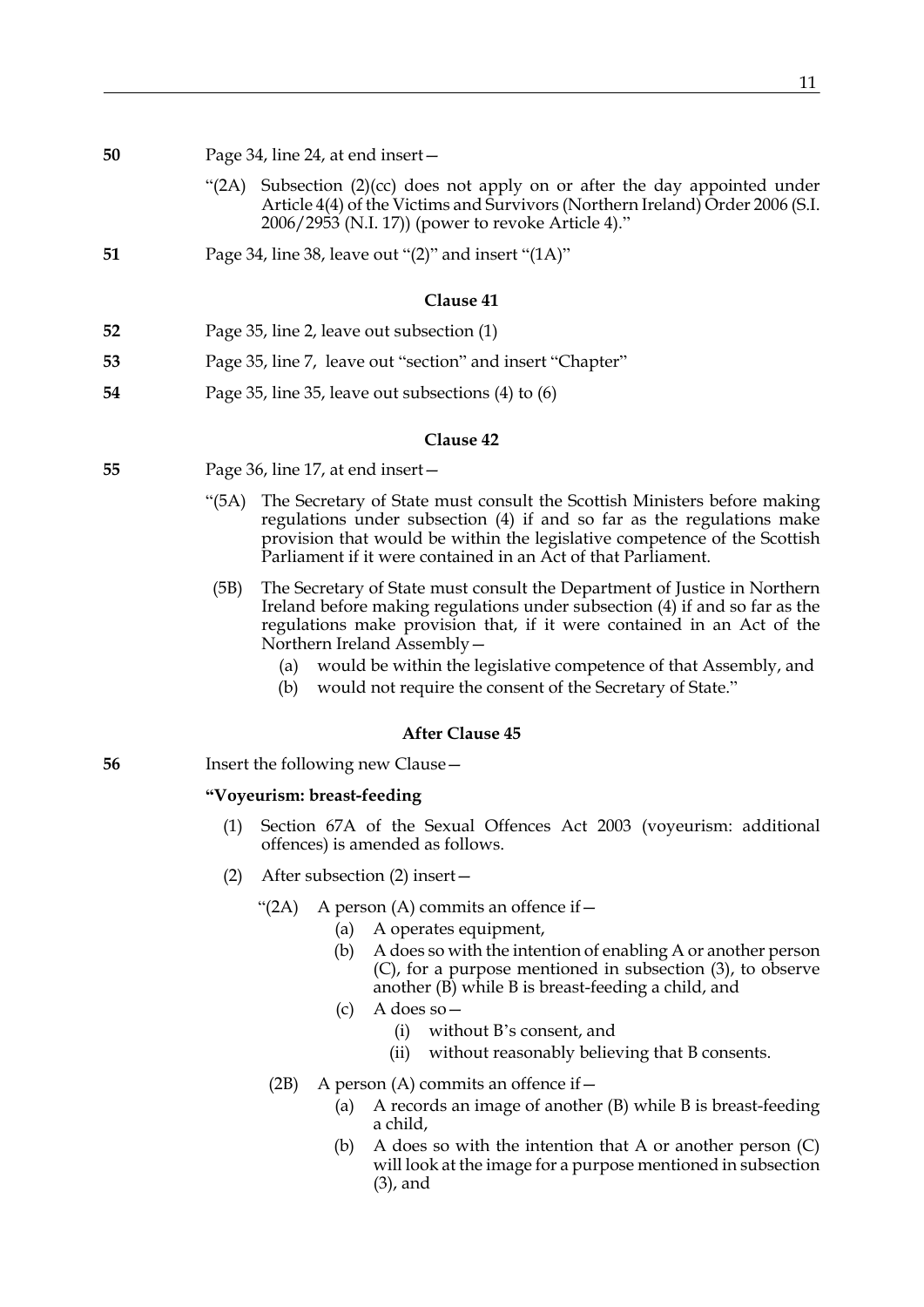- $(c)$  A does so
	- (i) without B's consent, and
	- (ii) without reasonably believing that B consents."
- (3) In subsection (3), for "and (2)" substitute "to (2B)".
- (4) After subsection (3) insert—
	- "(3A) In this section a reference to B breast-feeding a child includes B rearranging B's clothing—
		- (a) in the course of preparing to breast-feed the child, or
		- (b) having just finished breast-feeding the child.
		- (3B) It is irrelevant for the purposes of subsections (2A) and (2B)—
			- (a) whether or not B is in a public place while B is breastfeeding the child,
			- (b) whether or not B's breasts are exposed while B is breastfeeding the child, and
			- (c) what part of B's body—
				- (i) is, or is intended by A to be, visible in the recorded image, or
				- (ii) is intended by A to be observed.""
- **57** Insert the following new Clause—

**"Time limit for prosecution of common assault or battery in domestic abuse cases**

After section 39 of the Criminal Justice Act 1988 insert—

- **"39A Time limit for prosecution of common assault or battery in domestic abuse cases**
	- (1) This section applies to proceedings for an offence of common assault or battery where—
		- (a) the alleged behaviour of the accused amounts to domestic abuse, and
		- (b) the condition in subsection  $(2)$  or  $(3)$  is met.
	- (2) The condition in this subsection is that—
		- (a) the complainant has made a witness statement with a view to its possible admission as evidence in the proceedings, and
		- (b) the complainant has provided the statement to  $-$ 
			- (i) a constable of a police force, or
			- (ii) a person authorised by a constable of a police force to receive the statement.
	- (3) The condition in this subsection is that—
		- (a) the complainant has been interviewed by  $-$ 
			- (i) a constable of a police force, or
			- (ii) a person authorised by a constable of a police force to interview the complainant, and
		- (b) a video recording of the interview has been made with a view to its possible admission as the complainant's evidence in chief in the proceedings.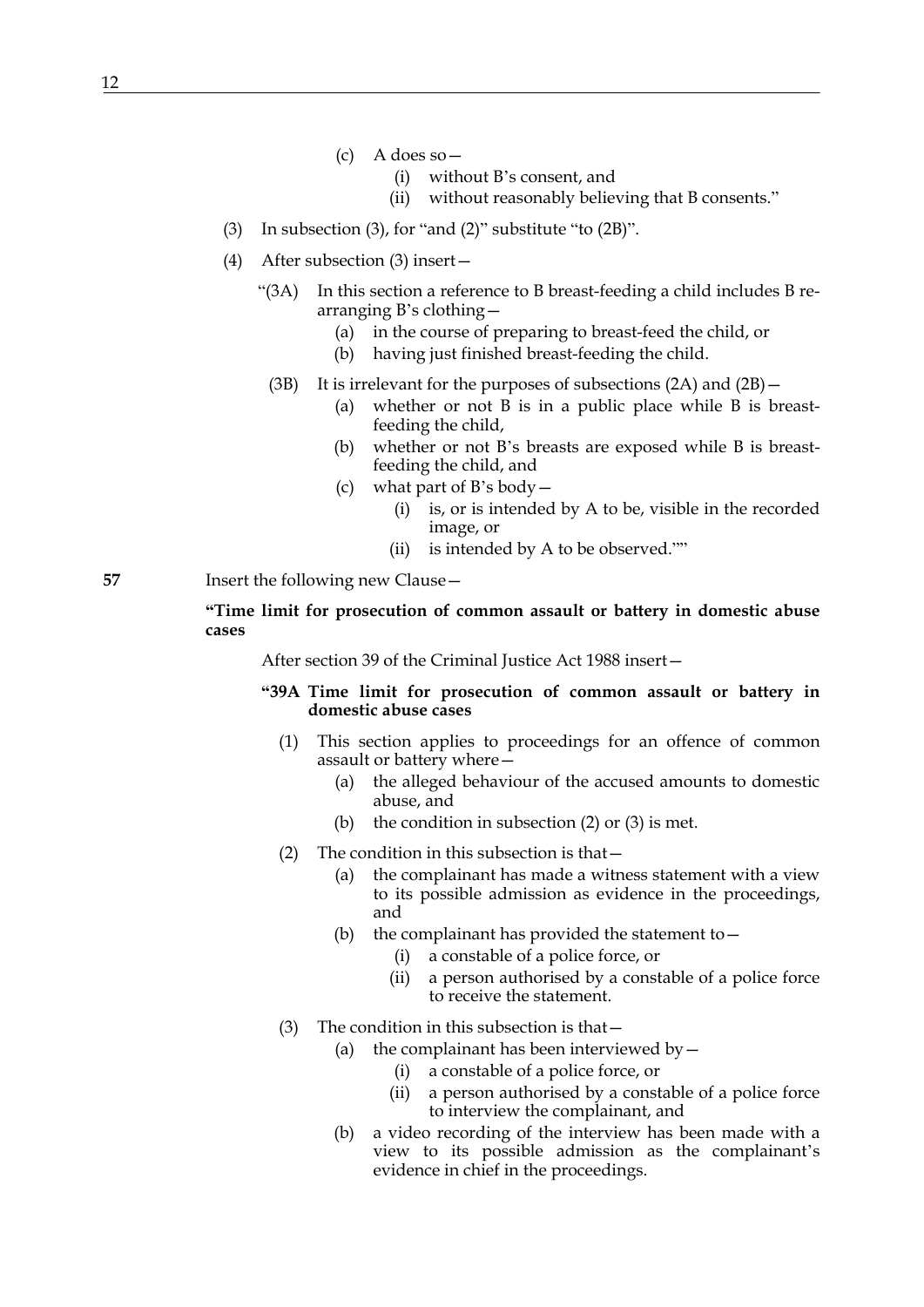- (4) Proceedings to which this section applies may be commenced at any time which is both—
	- (a) within two years from the date of the offence to which the proceedings relate, and
	- (b) within six months from the first date on which either of the conditions in subsection (2) or (3) was met.
- (5) This section has effect despite section 127(1) of the Magistrates' Court Act 1980 (limitation of time).
- (6) In this section—
	- "domestic abuse" has the meaning given by section 1 of the Domestic Abuse Act 2021;
	- "police force" has the meaning given by section 3(3) of the Prosecution of Offences Act 1985;
	- "video recording" has the meaning given by section 63(1) of the Youth Justice and Criminal Evidence Act 1999;
	- "witness statement" means a written statement that satisfies the conditions in section  $9(2)(a)$  and (b) of the Criminal Justice Act 1967.
- (7) This section does not apply in relation to an offence committed before the coming into force of section *(Time limit for prosecution of common assault or battery in domestic abuse cases)* of the Police, Crime, Sentencing and Courts Act 2022.""

# **After Clause 49**

**58** Insert the following new Clause—

# **"Application of Police and Criminal Evidence Act 1984 to National Food Crime Unit of Food Standards Agency**

In the Police and Criminal Evidence Act 1984, after section 114B insert—

**"114C Application to National Food Crime Unit of Food Standards Agency**

 The Secretary of State may by regulations apply any provisions of this Act to investigation of offences conducted by officers of the National Food Crime Unit in respect of search and seizure.""

# **After Clause 54**

**59** Insert the following new Clause —

# **"Code of practice relating to non-criminal hate incidents**

- (1) The Secretary of State may issue a code of practice about the processing by a relevant person of personal data relating to a hate incident.
- (2) In this section "hate incident" means an incident or alleged incident which involves or is alleged to involve an act by a person ("the alleged perpetrator") which is perceived by a person other than the alleged perpetrator to be motivated (wholly or partly) by hostility or prejudice towards persons with a particular characteristic.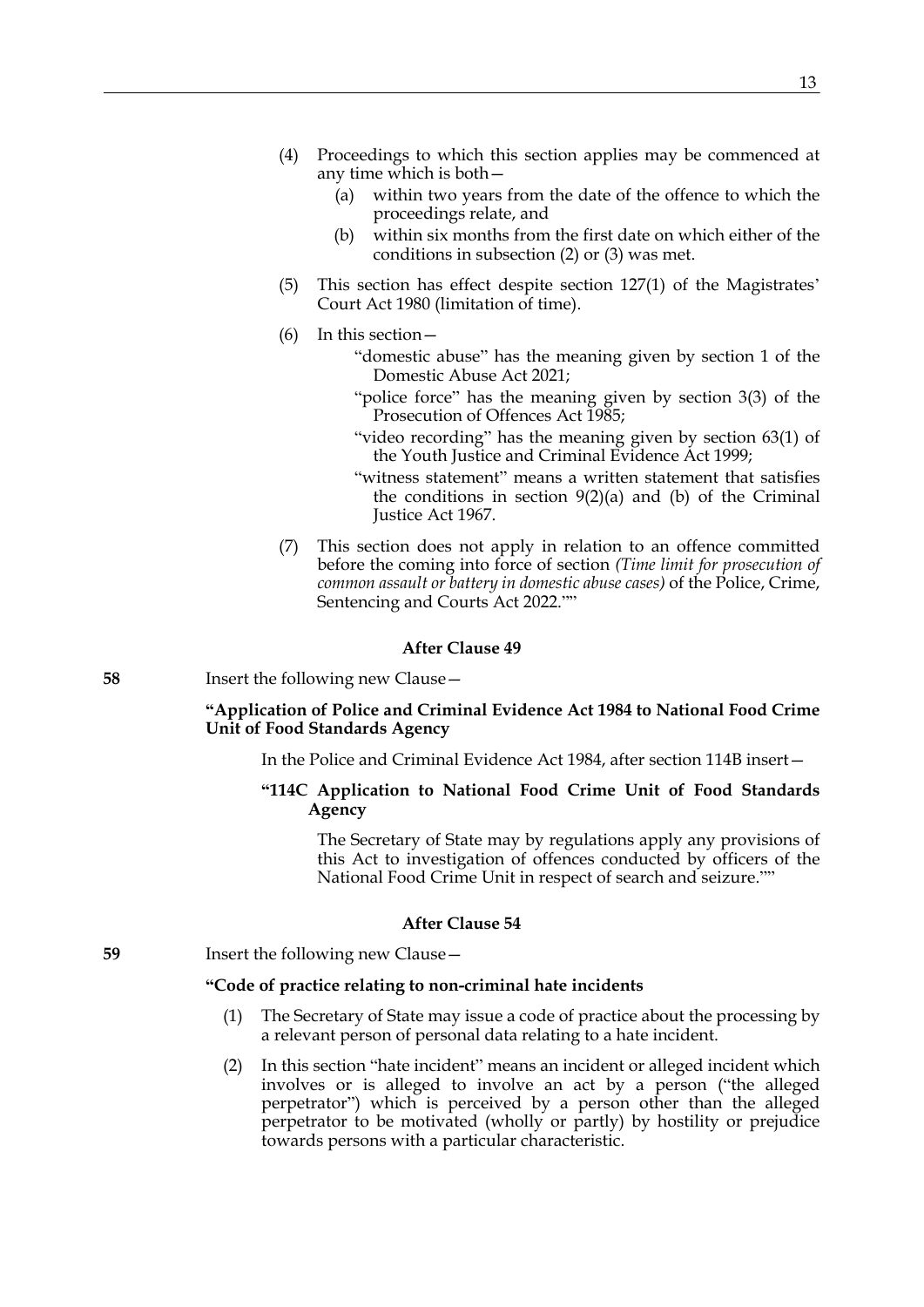- (3) The provision that may be made by a code of practice under this section includes, in particular, provision about—
	- (a) whether and how personal data relating to a hate incident should be recorded;
	- (b) the persons who are to process such personal data;
	- (c) the circumstances in which a data subject should be notified of the processing of such personal data;
	- (d) the retention of such personal data, including the period for which it should be retained and the circumstances in which and the procedures by which that period might be changed;
	- (e) the consideration by a relevant person of requests by the data subject relating to such personal data.
- (4) But a code of practice under this section must not make provision about—
	- (a) the processing of personal data for the purposes of a criminal investigation, or
	- (b) the processing of personal data relating to the alleged perpetrator of a hate incident at any time after they have been charged with an offence relating to the hate incident.
- (5) A code of practice under this section may make different provision for different purposes.
- (6) A relevant person must have regard to the code of practice that is for the time being in force under this section in processing personal data relating to a hate incident.
- (7) In this section—
	- "data subject" has the meaning given by section 3(5) of the Data Protection Act 2018;
	- "personal data" has the meaning given by section 3(2) of that Act; "processing" has the meaning given by section 3(4) of that Act.
- (8) In this section "relevant person" means—
	- (a) a member of a police force in England and Wales,
	- (b) a special constable appointed under section 27 of the Police Act 1996,
	- (c) a member of staff appointed by the chief officer of police of a police force in England and Wales,
	- (d) a person designated as a community support volunteer or a policing support volunteer under section 38 of the Police Reform Act 2002,
	- (e) an employee of the Common Council of the City of London who is under the direction and control of a chief officer of police,
	- (f) a constable of the British Transport Police Force,
	- (g) a special constable of the British Transport Police Force appointed under section 25 of the Railways and Transport Safety Act 2003,
	- (h) an employee of the British Transport Police Authority appointed under section 27 of that Act,
	- (i) a person designated as a community support volunteer or a policing support volunteer under section 38 of the Police Reform Act 2002 as applied by section 28 of the Railways and Transport Safety Act 2003, or
	- (j) a National Crime Agency officer."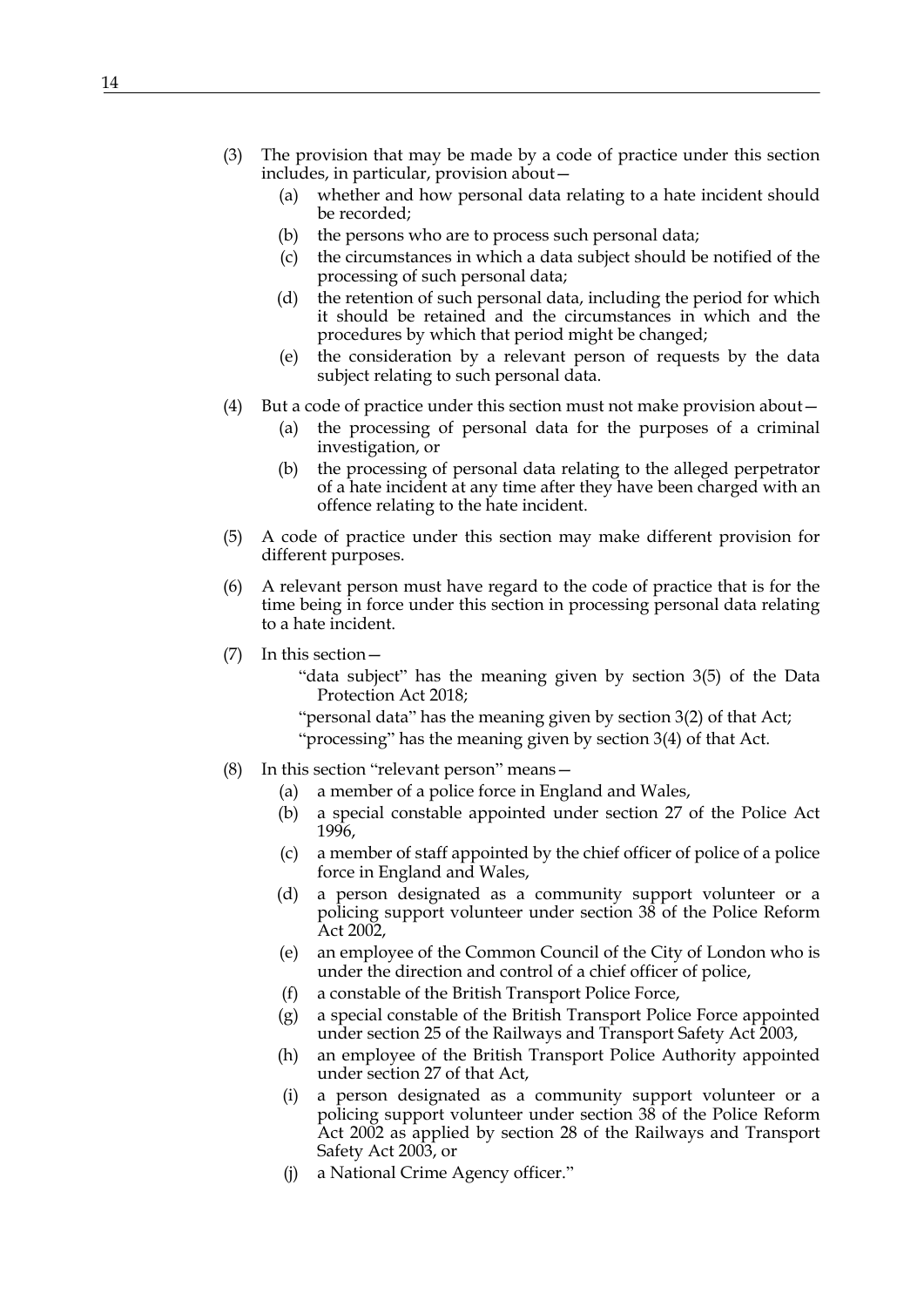# **"Further provision about a code of practice under section (***Code of practice relating to non-criminal hate incidents***)**

- (1) The Secretary of State may not issue a code of practice under section (*Code of practice relating to non-criminal hate incidents*) unless a draft of the code has been laid before and approved by a resolution of each House of Parliament.
- (2) The Secretary of State may from time to time revise and reissue a code of practice under section (*Code of practice relating to non-criminal hate incidents*).
- <span id="page-14-0"></span>(3) Before reissuing a code of practice the Secretary of State must lay a draft of the code as proposed to be reissued before Parliament.
- (4) If, within the 40-day period, either House of Parliament resolves not to approve the code of practice laid under subsection  $(3)$  –
	- (a) the code is not to be reissued, and
	- (b) the Secretary of State may prepare another code.
- (5) If no such resolution is passed within the 40-day period, the Secretary of State may reissue the code of practice.
- (6) In this section "the 40-day period" means—
	- (a) the period of 40 days beginning with the day on which the draft is laid before Parliament, or
	- (b) if the draft is not laid before each House on the same day, the period of 40 days beginning with the later of the days on which it is laid before Parliament.
- (7) In calculating the 40-day period no account is to be taken of any period during which Parliament is dissolved or prorogued or during which both Houses of Parliament are adjourned for more than 4 days."
- **61** Insert the following new Clause—

# **"Increase in penalty for offences related to game etc**

- (1) Section 1 of the Night Poaching Act 1828 (taking or destroying game or rabbits by night or entering land for that purpose) is amended in accordance with subsections  $(2)$  to  $(4)$ .
- <span id="page-14-1"></span>(2) The existing text becomes subsection (1).
- (3) In that subsection—
	- (a) after "conviction" insert "to imprisonment for a term not exceeding 51 weeks,", and
	- (b) for "not exceeding level 3 on the standard scale" substitute "or to both".
- <span id="page-14-2"></span>(4) After that subsection insert—
	- "(2) In relation to an offence committed before the coming into force of section 281(5) of the Criminal Justice Act 2003 (alteration of penalties for certain summary offences: England and Wales), the reference in subsection (1) to 51 weeks is to be read as a reference to 6 months."
- (5) Section 30 of the Game Act 1831 (trespass in daytime in search of game etc) is amended in accordance with subsections [\(6\)](#page-15-0) to [\(8\)](#page-15-1).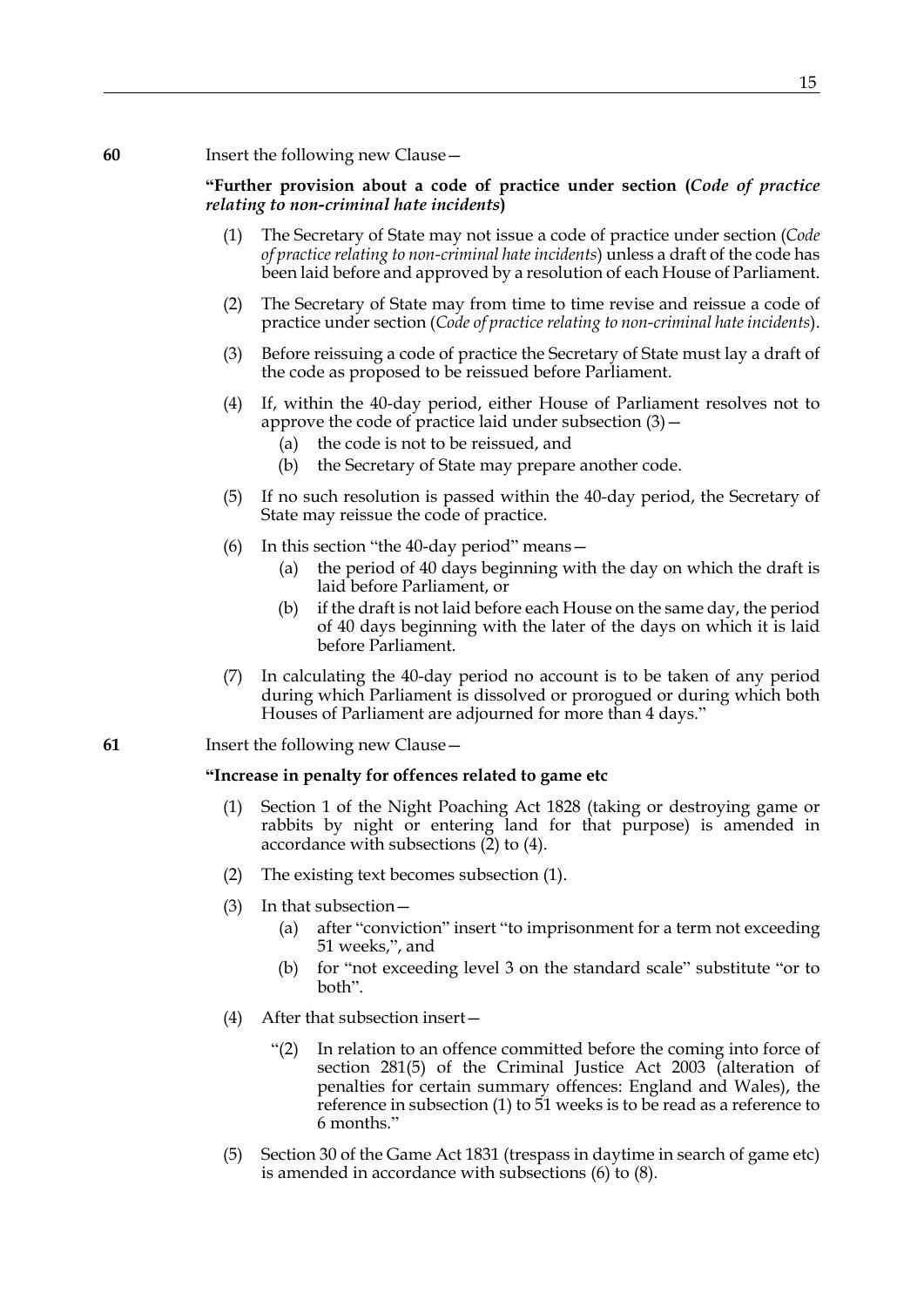- <span id="page-15-0"></span>(6) The existing text becomes subsection (1).
- (7) In that subsection—
	- (a) for the words from "conviction", in the first place it occurs, to "seem meet", in the second place it occurs, substitute "summary conviction, be liable to imprisonment for a term not exceeding 51 weeks, to a fine or to both", and
	- (b) for "each of the two offences" substitute "the offence".
- <span id="page-15-1"></span>(8) After that subsection insert—
	- "(2) In relation to an offence committed before the coming into force of section 281(5) of the Criminal Justice Act 2003 (alteration of penalties for certain summary offences: England and Wales), the reference in subsection (1) to 51 weeks is to be read as a reference to 6 months."
- (9) In section 4A of the Game Laws (Amendment) Act 1960 (forfeiture of vehicles), in subsection (1), omit "as one of five or more persons liable under that section".
- (10) The amendments made by this section have effect only in relation to offences committed on or after the day on which this section comes into force."
- **62** Insert the following new Clause—

### **"Trespass with intent to search for or to pursue hares with dogs etc**

- <span id="page-15-2"></span>(1) A person commits an offence if they trespass on land with the intention of—
	- (a) using a dog to search for or to pursue a hare,
	- (b) facilitating or encouraging the use of a dog to search for or to pursue a hare, or
	- (c) enabling another person to observe the use of a dog to search for or to pursue a hare.
- (2) It is a defence for a person charged with an offence under subsection [\(1\)](#page-15-2) to prove that they had a reasonable excuse for the trespass mentioned in that subsection.
- <span id="page-15-3"></span>(3) A person guilty of an offence under subsection [\(1\)](#page-15-2) is liable on summary conviction to imprisonment for a term not exceeding 51 weeks, to a fine or to both.
- (4) In relation to an offence committed before the coming into force of section 281(5) of the Criminal Justice Act 2003 (alteration of penalties for certain summary offences: England and Wales), the reference in subsection [\(3\)](#page-15-3) to 51 weeks is to be read as a reference to 6 months."
- **63** Insert the following new Clause—

#### **"Being equipped for searching for or pursuing hares with dogs etc**

<span id="page-15-4"></span>(1) A person commits an offence if they have an article with them in a place other than a dwelling with the intention that it will be used in the course of or in connection with the commission by any person of an offence under section (*Trespass with intent to search for or to pursue hares with dogs etc*) (trespass with intent to search for or to pursue hares with dogs etc).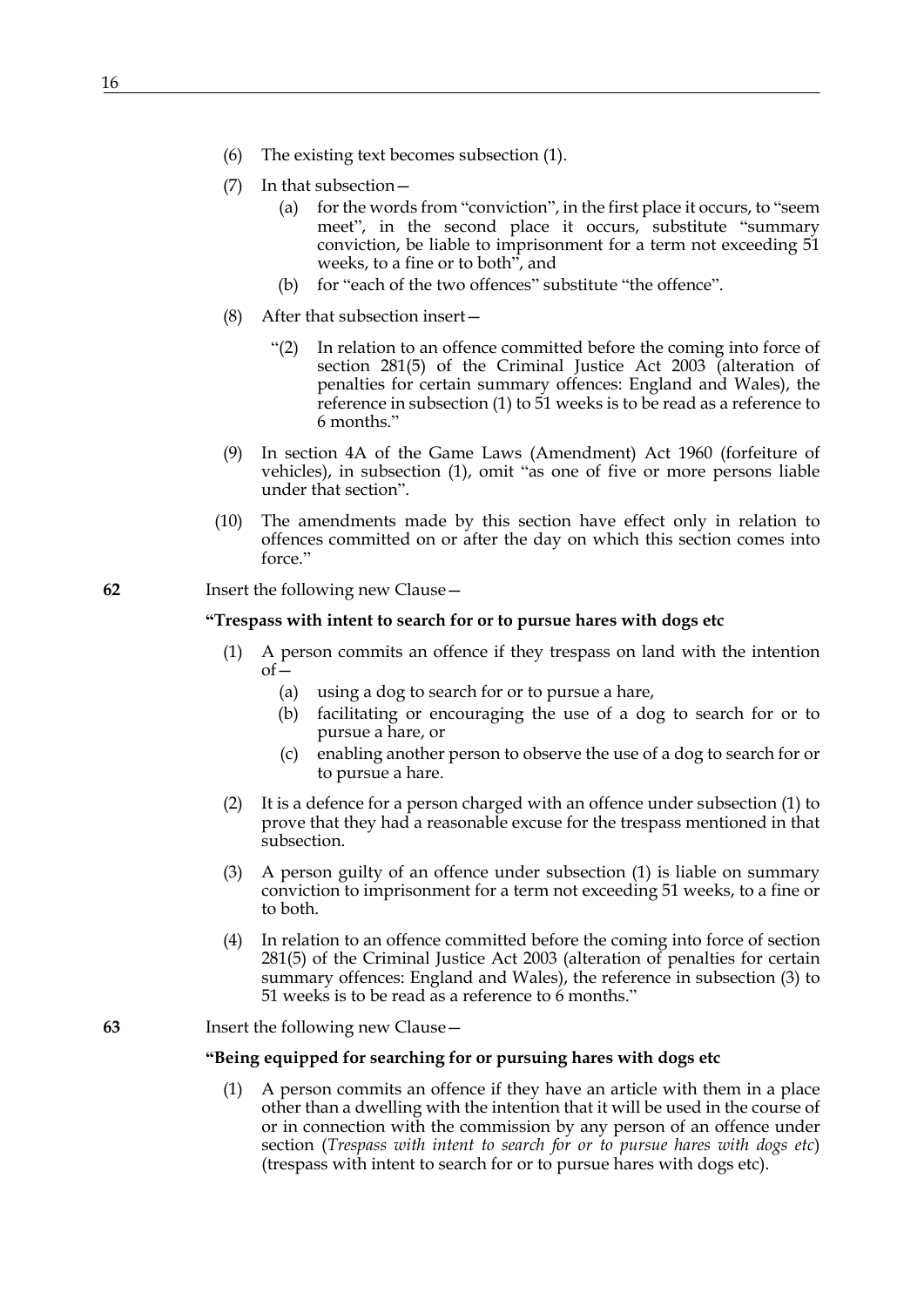- <span id="page-16-1"></span>(2) Where a person is charged with an offence under subsection [\(1\),](#page-15-4) proof that the person had with them any article made or adapted for use in committing an offence under section (*Trespass with intent to search for or to pursue hares with dogs etc*) is evidence that the person had it with them with the intention that it would be used in the course of or in connection with the commission by any person of an offence under that section.
- <span id="page-16-0"></span>(3) A person guilty of an offence under subsection [\(1\)](#page-15-4) is liable on summary conviction to imprisonment for a term not exceeding 51 weeks, to a fine or to both.
- (4) In relation to an offence committed before the coming into force of section 281(5) of the Criminal Justice Act 2003 (alteration of penalties for certain summary offences: England and Wales), the reference in subsection [\(3\)](#page-16-0) to 51 weeks is to be read as a reference to 6 months.
- (5) In this section—
	- "article" includes a vehicle and, except in subsection [\(2\)](#page-16-1), an animal; "dwelling" means—
		- (a) a building or structure which is used as a dwelling, or
		- (b) a part of a building or structure, if the part is used as a dwelling,

and includes any yard, garden, garage or outhouse belonging to and used with a dwelling."

# **64** Insert the following new Clause—

# **"Recovery order on conviction for certain offences involving dogs**

- (1) This section applies where—
	- (a) a person is convicted of an offence within subsection [\(5\)](#page-16-2) which was committed on or after the day on which this section comes into force,
	- (b) a dog was used in or was present at the commission of the offence, and
	- (c) the dog was lawfully seized and detained in connection with the offence.
- <span id="page-16-3"></span>(2) The court may make an order (a "recovery order") requiring the offender to pay all the expenses incurred by reason of the dog's seizure and detention.
- (3) Any sum required to be paid under subsection [\(2\)](#page-16-3) is to be treated for the purposes of enforcement as if it were a fine imposed on conviction.
- (4) Where a recovery order is available for an offence, the court may make such an order whether or not it deals with the offender in any other way for the offence.
- <span id="page-16-2"></span>(5) The following offences are within this subsection—
	- (a) an offence under section 1 of the Night Poaching Act 1828 (taking or destroying game or rabbits by night or entering land for that purpose);
	- (b) an offence under section 30 of the Game Act 1831 (trespass in daytime in search of game etc);
	- (c) an offence under section (*Trespass with intent to search for or to pursue hares with dogs etc*) (trespass with intent to search for or to pursue hares with dogs etc);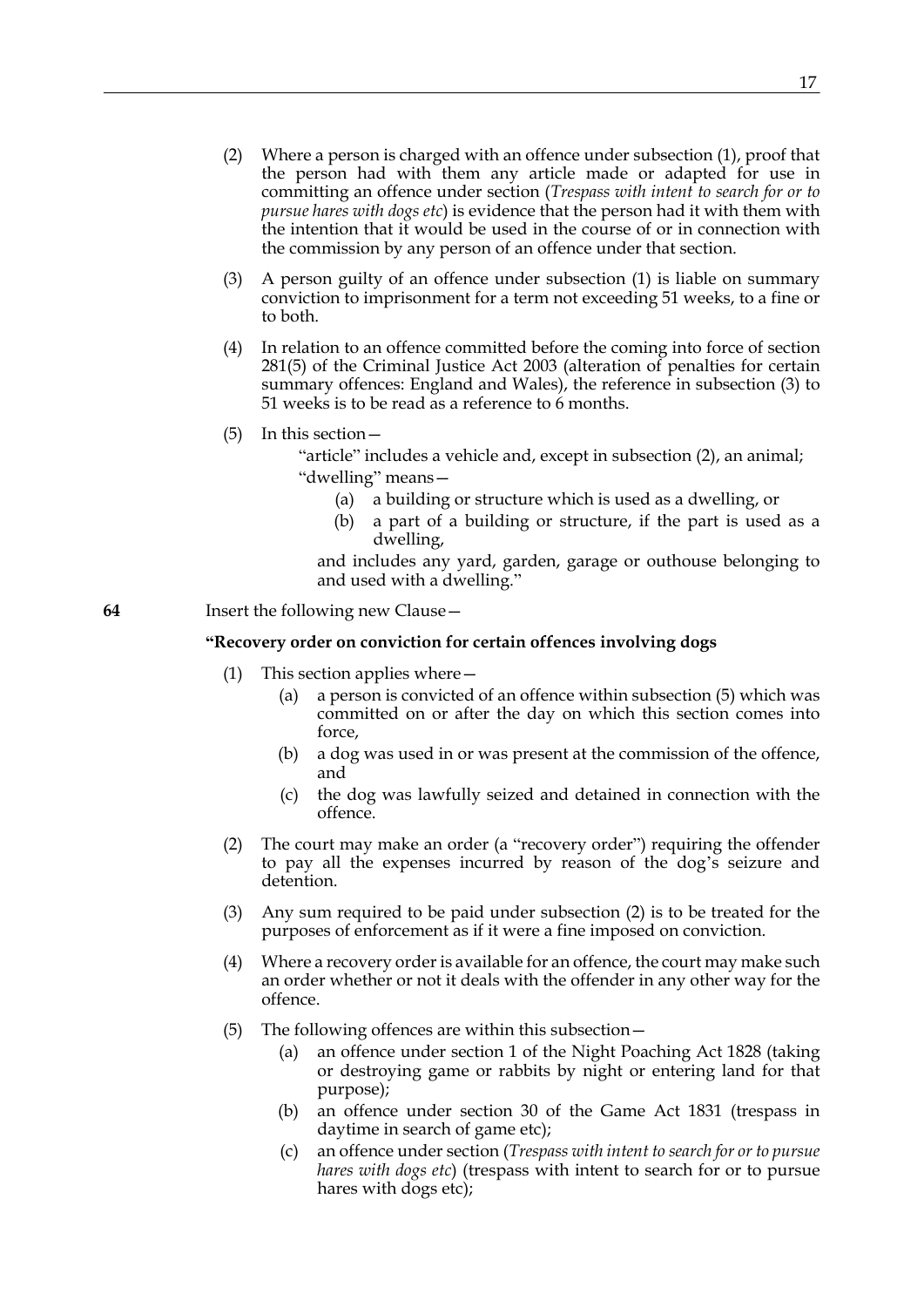(d) an offence under section (*Being equipped for searching for or pursuing hares with dogs etc*) (being equipped for searching for or pursuing hares with dogs etc)."

# **65** Insert the following new Clause—

# **"Disqualification order on conviction for certain offences involving dogs**

- (1) This section applies where—
	- (a) a person is convicted of an offence within subsection [\(9\)](#page-17-0) which was committed on or after the day on which this section comes into force, and
	- (b) a dog was used in or was present at the commission of the offence.
- (2) The court may make an order (a "disqualification order") disqualifying the offender, for such period as the court thinks fit, from—
	- (a) owning dogs,
	- (b) keeping dogs, or
	- (c) both.
- <span id="page-17-2"></span>(3) The disqualification order may specify a period during which the offender may not make an application under section (*Termination of disqualification order*) to terminate the order.
- (4) The court may, where it appears to the court that the offender owns or keeps a dog, suspend the operation of the disqualification order for such period as it thinks necessary for enabling alternative arrangements to be made in respect of the dog.
- (5) Where a court makes a disqualification order, it must—
	- (a) give its reasons for making the order in open court, and
	- (b) cause them to be entered in the register of its proceedings.
- <span id="page-17-1"></span>(6) A person who breaches a disqualification order commits an offence.
- (7) A person guilty of an offence under subsection [\(6\)](#page-17-1) is liable on summary conviction to a fine not exceeding level 3 on the standard scale.
- (8) Where a disqualification order is available for an offence, the court may make such an order whether or not it deals with the offender in any other way for the offence.
- <span id="page-17-0"></span>(9) The following offences are within this subsection—
	- (a) an offence under section 1 of the Night Poaching Act 1828 (taking or destroying game or rabbits by night or entering land for that purpose);
	- (b) an offence under section 30 of the Game Act 1831 (trespass in daytime in search of game etc);
	- (c) an offence under section (*Trespass with intent to search for or to pursue hares with dogs etc*) (trespass with intent to search for or to pursue hares with dogs etc);
	- (d) an offence under section (*Being equipped for searching for or pursuing hares with dogs etc*) (being equipped for searching for or pursuing hares with dogs etc).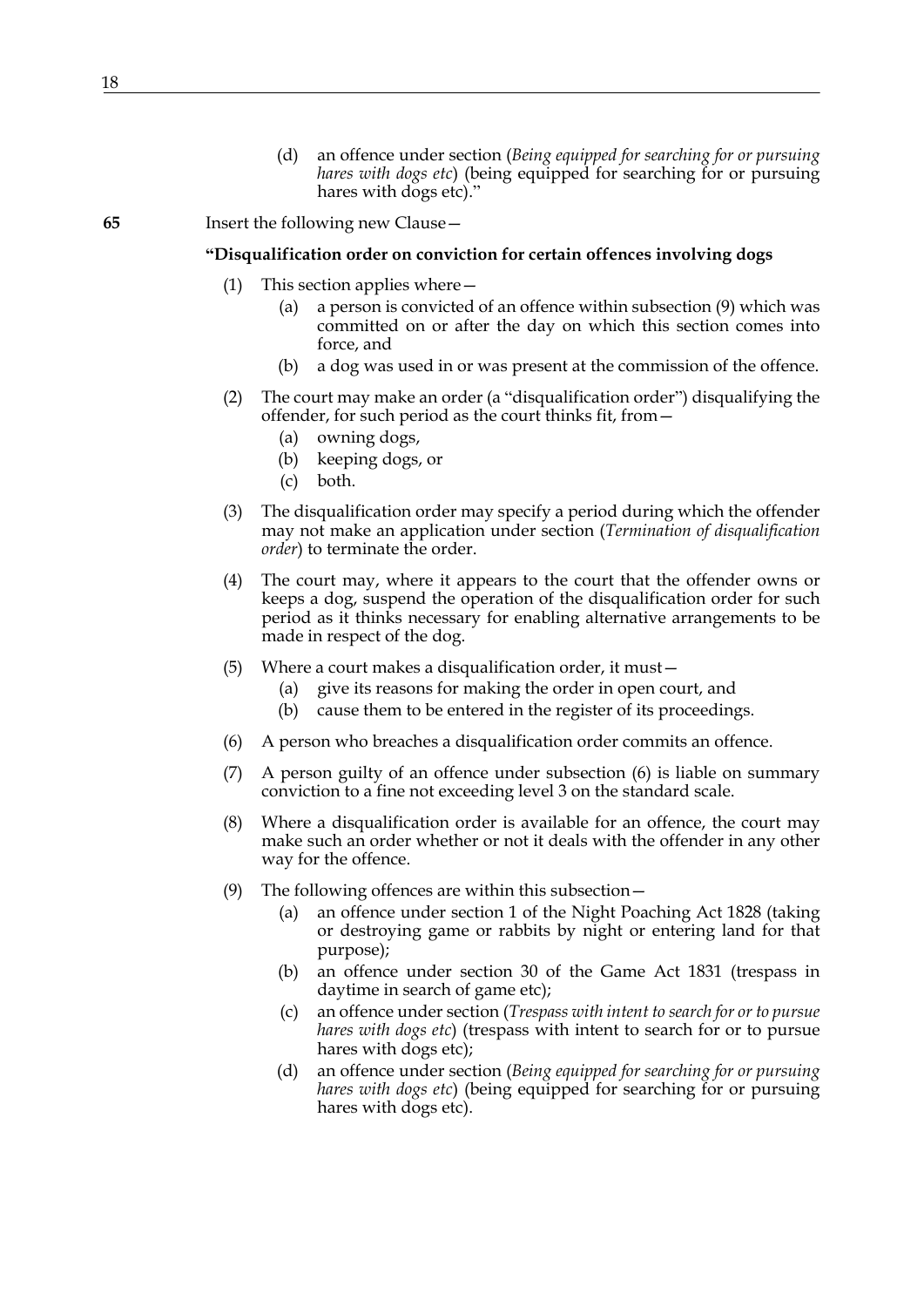- (10) In section 171 of the Sentencing Code (offences relating to animals), after subsection (2) insert—
	- "(3) See section (*Disqualification order on conviction for certain offences involving dogs*) of the Police, Crime, Sentencing and Courts Act 2022 (disqualification order on conviction for certain offences involving dogs) for orders relating to disqualification in the case of offences involving dogs under that Act, the Night Poaching Act 1828 and the Game Act 1831.""
- **66** Insert the following new Clause—

#### **"Seizure and disposal of dogs in connection with disqualification order**

- <span id="page-18-0"></span>(1) Where, on a court making a disqualification order, it appears to the court that the person to whom the order applies owns or keeps a dog contrary to the order, the court may order that the dog be taken into possession.
- <span id="page-18-1"></span>(2) Where a person is convicted of an offence under section (*Disqualification order on conviction for certain offences involving dogs*)[\(6\)](#page-17-1) by reason of owning or keeping a dog in breach of a disqualification order, the court by which the person is convicted may order that all dogs owned or kept in breach of the order be taken into possession.
- (3) An order under subsection [\(1\)](#page-18-0) or [\(2\),](#page-18-1) so far as relating to any dog owned by the person to whom the disqualification order applies, must make provision for disposal of the dog.
- <span id="page-18-2"></span>(4) Any dog taken into possession in pursuance of an order under subsection [\(1\)](#page-18-0) or [\(2\)](#page-18-1) that is not owned by the person subject to the disqualification order is to be dealt with in such manner as an appropriate court may order.
- (5) But an order under subsection [\(4\)](#page-18-2) may not provide for the dog to be  $-$ 
	- (a) destroyed, or
	- (b) disposed of for the purposes of vivisection.
- (6) A court may not make an order for disposal of the dog under subsection [\(4\)](#page-18-2) unless—
	- (a) it has given the owner of the dog an opportunity to be heard, or
	- (b) it is satisfied that it is not reasonably practicable to communicate with the owner.
- (7) Where a court makes an order under subsection [\(4\)](#page-18-2) for the disposal of the dog, the owner of the dog may appeal against the order to the Crown Court.
- (8) In this section—

"appropriate court" means—

- (a) the magistrates' court which made the order under subsection [\(1\)](#page-18-0) or [\(2\)](#page-18-1), or
- (b) another magistrates' court acting for the same local justice area as that court;

"disqualification order" has the same meaning as in section (*Disqualification order on conviction for certain offences involving dogs*).

- (9) In this section references to disposing of a dog do not include—
	- (a) destroying it, or
	- (b) disposing of it for the purposes of vivisection."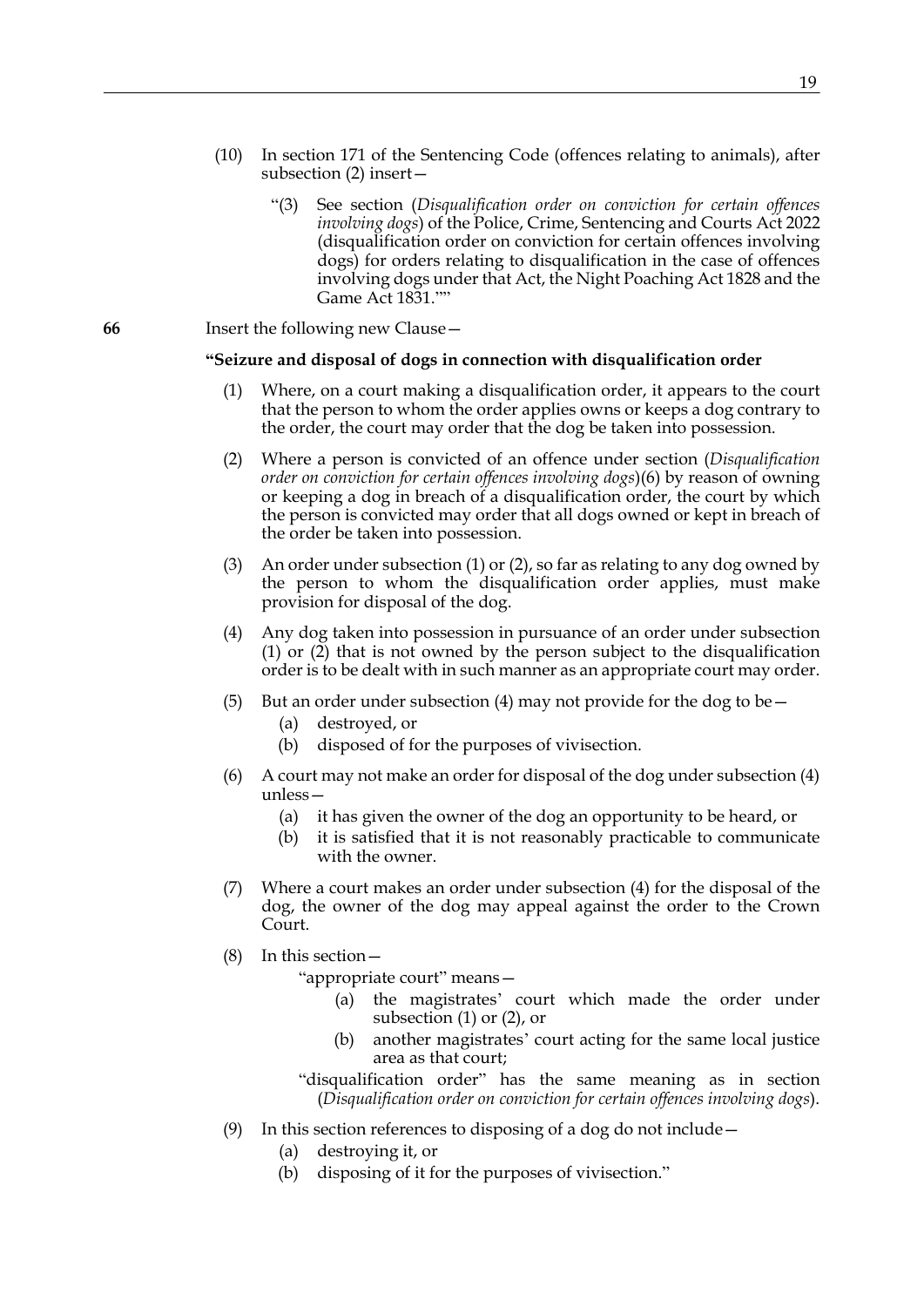# **67** Insert the following new Clause—

# **"Termination of disqualification order**

- <span id="page-19-0"></span>(1) A person who is subject to a disqualification order may apply to an appropriate court for the order to be terminated.
- (2) No application under subsection [\(1\)](#page-19-0) may be made—
	- (a) before the end of the period of one year beginning with the date on which the disqualification order was made,
	- (b) where a previous application under that subsection has been made in relation to the same order, before the end of the period of one year beginning with the date on which the previous application was determined, or
	- (c) before the end of any period specified under section (*Disqualification order on conviction for certain offences involving dogs*[\)\(3\)](#page-17-2), or subsection [\(5\),](#page-19-1) in relation to the order.
- (3) On an application under subsection [\(1\)](#page-19-0), the court may  $-$ 
	- (a) terminate the disqualification order,
	- (b) vary the order so as to make it less onerous, or
	- (c) refuse the application.
- (4) When determining an application under subsection [\(1\)](#page-19-0), the court is to have regard to—
	- (a) the character of the applicant,
	- (b) the applicant's conduct since the disqualification order was made, and
	- (c) any other relevant circumstances.
- <span id="page-19-1"></span>(5) Where the court refuses an application under subsection [\(1\)](#page-19-0) or varies a disqualification order on such an application, it may specify a period during which the applicant may not make a further application under that subsection in relation to the order concerned.
- (6) The court may order an applicant to pay all or part of the costs of an application.
- (7) In this section—

"appropriate court" means—

- (a) the magistrates' court which made the disqualification order, or
- (b) another magistrates' court acting for the same local justice area as that court;

"disqualification order" has the same meaning as in section (*Disqualification order on conviction for certain offences involving dogs*)."

**68** Insert the following new Clause—

# **"Section (***Seizure and disposal of dogs in connection with disqualification order***): supplementary**

- <span id="page-19-2"></span>(1) The court by which an order under section (*Seizure and disposal of dogs in connection with disqualification order*) is made may—
	- (a) appoint a person to carry out, or arrange for the carrying out of, the order;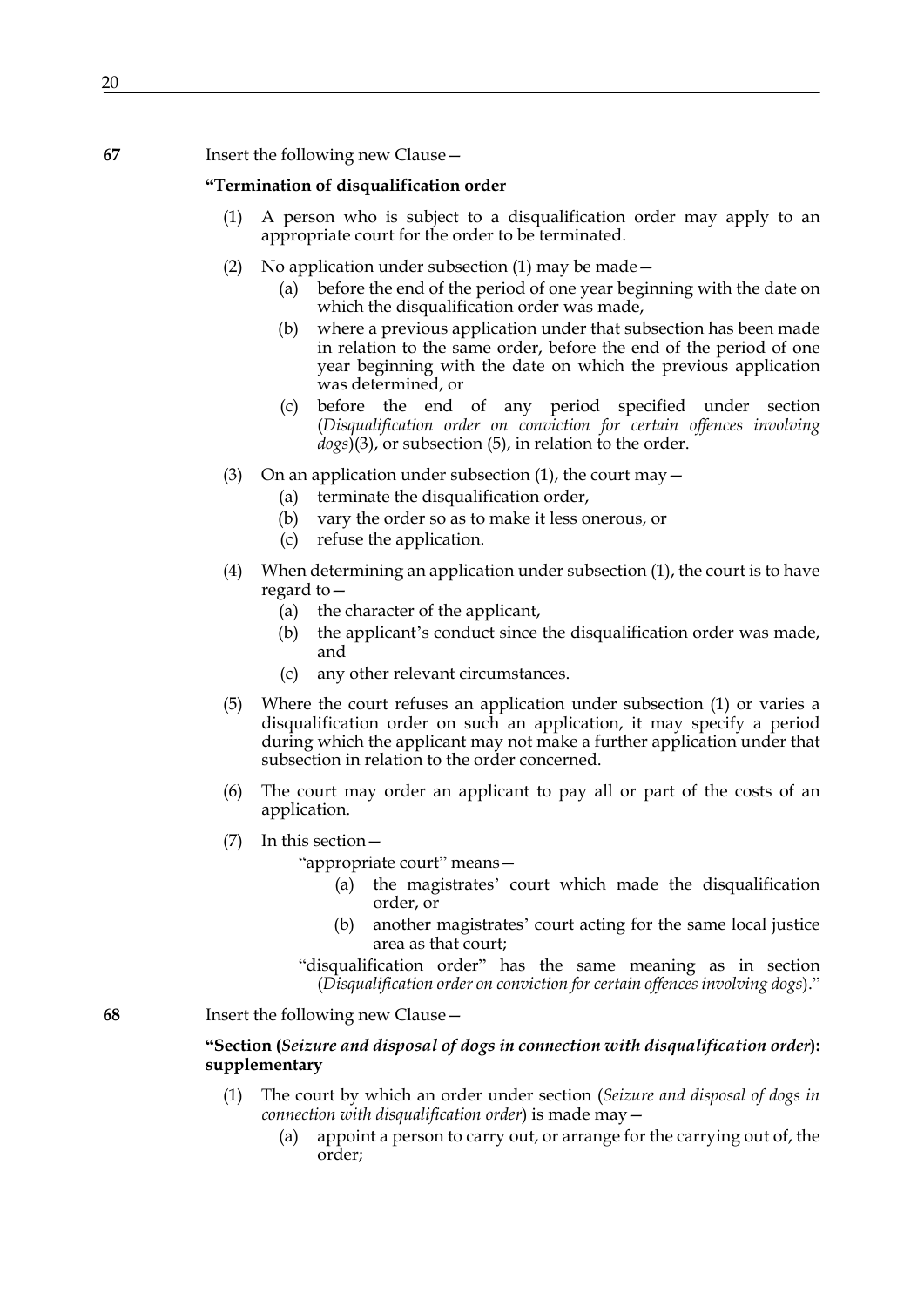- <span id="page-20-0"></span>(b) require any person who has possession of a dog to which the order applies to deliver it up to enable the order to be carried out;
- <span id="page-20-2"></span>(c) give directions with respect to the carrying out of the order;
- (d) confer additional powers (including power to enter premises where a dog to which the order applies is being kept) for the purpose of, or in connection with, the carrying out of the order;
- (e) order the person who committed the offence in relation to which the order was made, or another person, to reimburse the expenses of carrying out the order.
- <span id="page-20-6"></span><span id="page-20-1"></span>(2) A person who fails to comply with a requirement imposed under subsection [\(1\)\(b\)](#page-20-0) commits an offence.
- (3) A person guilty of an offence under subsection [\(2\)](#page-20-1) is liable on summary conviction to a fine not exceeding level 3 on the standard scale.
- <span id="page-20-3"></span>(4) Directions under subsection  $(1)(c)$  may  $-$ 
	- (a) specify the manner in which a dog is to be disposed of, or
	- (b) delegate the decision about the manner in which a dog is to be disposed of to a person appointed under subsection [\(1\)\(a\)](#page-19-2).
- <span id="page-20-4"></span>(5) In determining how to exercise its powers under section (*Seizure and disposal of dogs in connection with disqualification order*) and this section the court is to have regard (amongst other things) to—
	- (a) the desirability of protecting the value of any dog to which the order under section (*Seizure and disposal of dogs in connection with disqualification order*) applies, and
	- (b) the desirability of avoiding increasing any expenses which a person may be ordered to reimburse.
- <span id="page-20-5"></span>(6) In determining how to exercise a power delegated under subsection  $(4)(b)$ , a person is to have regard, amongst other things, to the things mentioned in subsection [\(5\)\(a\)](#page-20-4) and [\(b\)](#page-20-5).
- (7) If the owner of a dog ordered to be disposed of under section (*Seizure and disposal of dogs in connection with disqualification order*) is subject to a liability by virtue of subsection [\(1\)\(e\)](#page-20-6), any amount to which the owner is entitled as a result of sale of the dog may be reduced by an amount equal to that liability.
- (8) Any sum ordered to be paid under subsection  $(1)(e)$  is to be treated for the purposes of enforcement as if it were a fine imposed on conviction.
- (9) In this section references to disposing of a dog do not include—
	- (a) destroying it, or
	- (b) disposing of it for the purposes of vivisection."

**69** Insert the following new Clause—

# **"Disqualification orders: appeals**

- <span id="page-20-7"></span>(1) Nothing may be done under an order under section (*Disqualification order on conviction for certain offences involving dogs*) or (*Seizure and disposal of dogs in connection with disqualification order*) with respect to a dog unless—
	- (a) the period for giving notice of appeal against the order has expired,
	- (b) the period for giving notice of appeal against the conviction on which the order was made has expired, and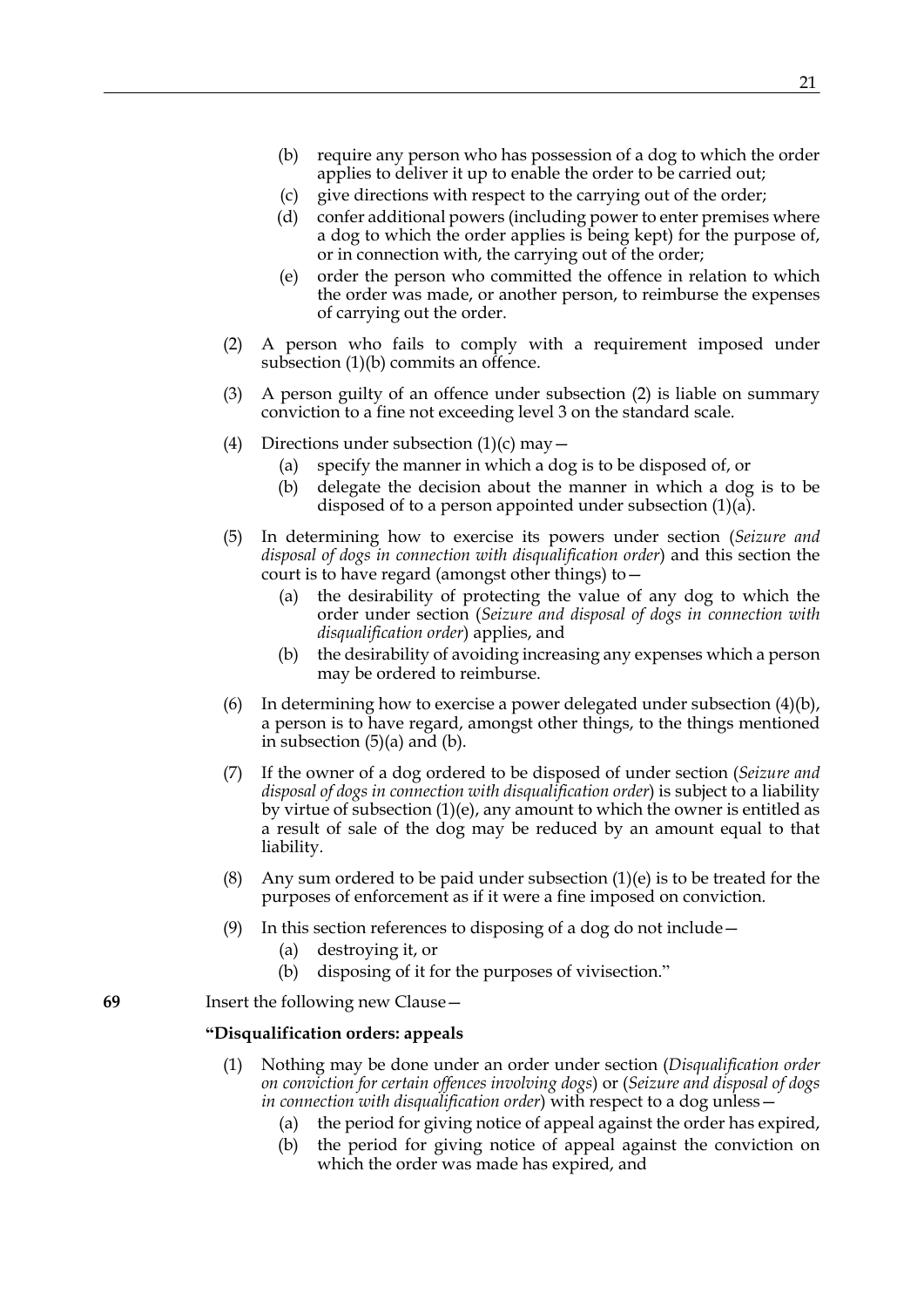- (c) if the order or conviction is the subject of an appeal, the appeal has been determined or withdrawn.
- (2) Where the effect of an order is suspended under subsection  $(1)$ 
	- (a) no requirement imposed or directions given in connection with the order have effect, but
	- (b) the court may give directions about how any dog to which the order applies is to be dealt with during the suspension.
- <span id="page-21-1"></span><span id="page-21-0"></span>(3) Directions under subsection  $(2)(b)$  may, in particular  $-$ 
	- (a) authorise the dog to be taken into possession;
	- (b) authorise the dog to be cared for either on the premises where it was being kept when it was taken into possession or at some other place;
	- (c) appoint a person to carry out, or arrange for the carrying out of, the directions;
	- (d) require any person who has possession of the dog to deliver it up for the purposes of the directions;
	- (e) confer additional powers (including power to enter premises where the dog is being kept) for the purpose of, or in connection with, the carrying out of the directions;
	- (f) provide for the recovery of any expenses in relation to the removal or care of the dog which are incurred in carrying out the directions.
- <span id="page-21-3"></span><span id="page-21-2"></span>(4) A person who fails to comply with a requirement imposed under subsection [\(3\)\(d\)](#page-21-1) commits an offence.
- (5) A person guilty an offence under subsection [\(4\)](#page-21-2) is liable on summary conviction to a fine not exceeding level 3 on the standard scale.
- (6) Any sum directed to be paid under subsection  $(3)(f)$  is to be treated for the purposes of enforcement as if it were a fine imposed on conviction."
- **70** Insert the following new Clause—

#### **"Urgent review of offences under section 61 of the Sexual Offences Act 2003**

- (1) The Secretary of State must establish a review into the prevalence of, and the response of the criminal justice system to, the offence of administering a substance with intent under section 61 of the Sexual Offences Act 2003, within one month of the day on which this Act is passed.
- (2) A review under this section must consider—
	- (a) incidence rates and rates of reporting by victims;
	- (b) charging and prosecution rates for the offence;
	- (c) the adequacy of sentencing guidelines for the offence;
	- (d) the adequacy of police investigations into reports of the offence;
	- (e) reoffending rates, and rates of offenders who commit one or more other sexual offences following a charge or sentence for administering a substance with intent;
	- (f) the impact of the offence on victims.
- (3) A report on the findings of the review under this section, and any associated recommendations, must be published within six months of the day on which this Act is passed.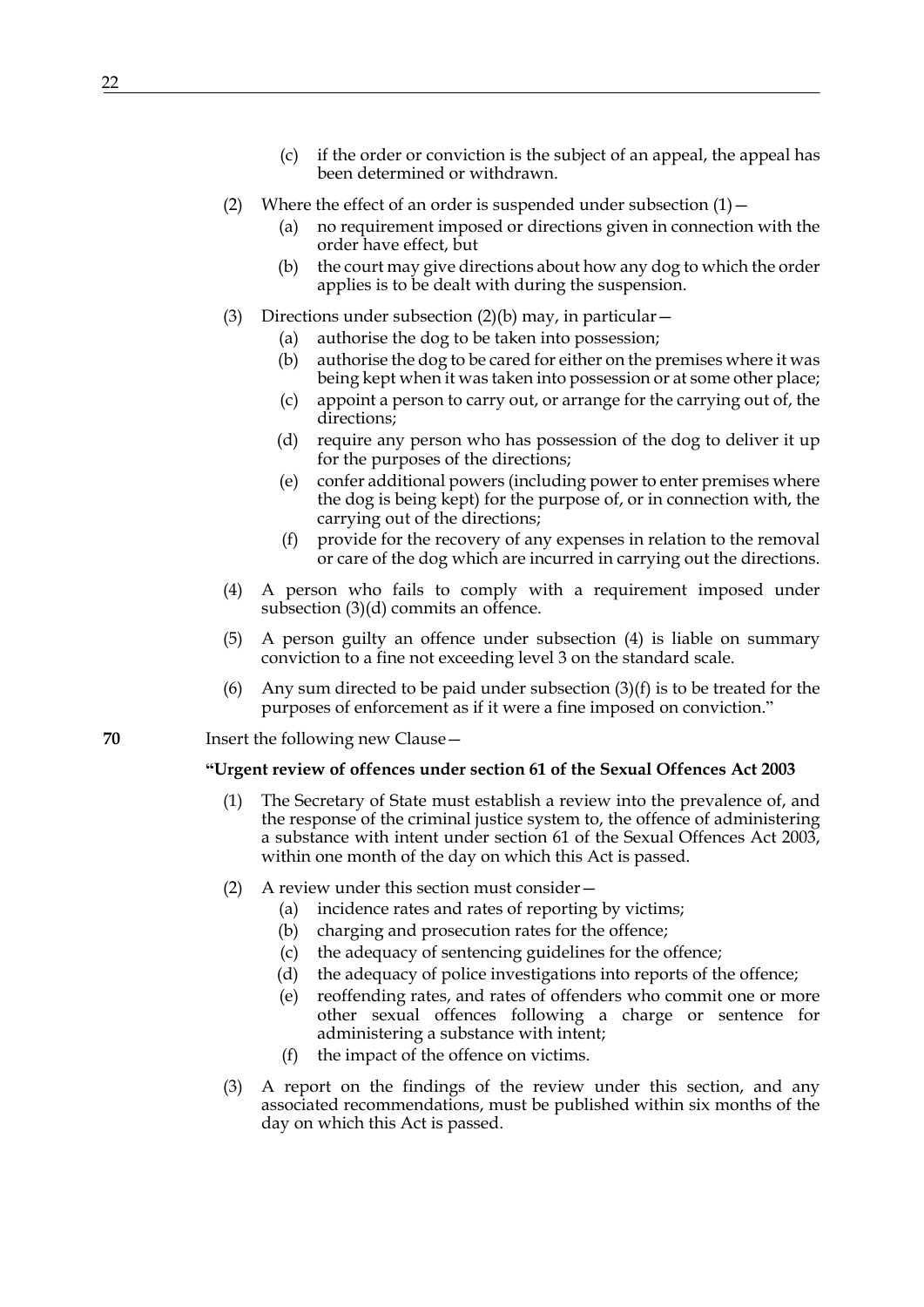- (4) Where a report is published under subsection (3) a Minister of the Crown must make a statement to each House of Parliament on the contents of the report and associated recommendations.
- (5) Within three months of a report being published under subsection (3) a Minister of the Crown must make a statement to each House of Parliament on action that has been taken in response to recommendations made."

**71** Insert the following new Clause—

# **"Accountability of public authorities: duties on police workforce**

- (1) Members of the police workforce have a duty at all times to act within their powers—
	- (a) in the public interest, and
	- (b) with transparency, candour and frankness.
- (2) Members of the police workforce have a duty to assist court proceedings, official inquiries and investigations—
	- (a) relating to their own activities, or
	- (b) where their acts or omissions are or may be relevant.
- (3) In discharging the duty under subsection (2), members of the police workforce must—
	- (a) act with proper expedition,
	- (b) act with transparency, candour and frankness,
	- (c) act without favour to their own position,
	- (d) make full disclosure of relevant documents, material and facts,
	- (e) set out their position on the relevant matters at the outset of the proceedings, inquiry or investigation, and
	- (f) provide further information and clarification as ordered by a court or inquiry.
- (4) In discharging their duty under subsection (2), members of the police workforce must have regard to the pleadings, allegations, terms of reference and parameters of the relevant proceedings, inquiry or investigation, but are not limited by them, in particular where they hold information which might change the ambit of the proceedings, inquiry or investigation.
- (5) The duties in subsections (1) and (2) are subject to existing laws relating to privacy, data protection and national security.
- (6) The duties in subsections (1) and (2) are enforceable  $-$ 
	- (a) by application to the relevant court or inquiry chairperson by any person affected by the alleged breach, or
	- (b) by the court or inquiry of its own motion, or
	- (c) where there are no extant court or inquiry proceedings, by judicial review proceedings in the High Court."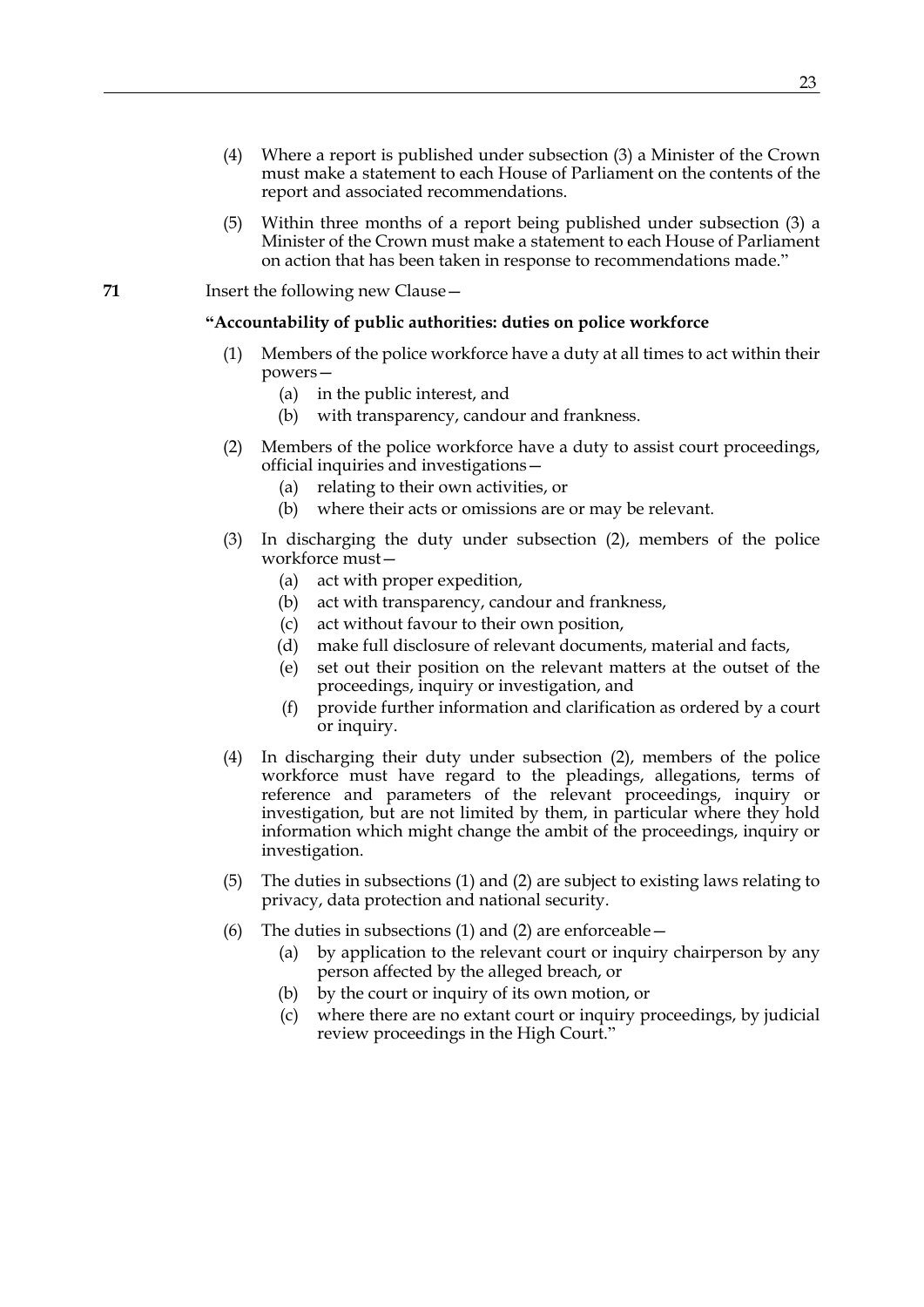# **72** Insert the following new Clause—

# **"Offences motivated by hostility towards the sex or gender of the victim**

- (1) In this section—
	- "relevant crime" means a reported crime in which—
		- (a) the victim or any other person perceived the alleged offender, at the time of or immediately before or after the offence, to demonstrate hostility or prejudice based on sex, or
		- (b) the victim or any other person perceived the crime to be motivated (wholly or partly) by hostility or prejudice towards persons who are of a particular sex;

"sex" has the same meaning as in section 11 of the Equality Act 2010 (sex).

- (2) The Secretary of State must make regulations requiring the chief officer of police of any police force to provide information relating to—
	- (a) the number of relevant crimes reported to the police force, and
	- (b) the number of those crimes which, in the opinion of the chief officer of police, would be subject to subsection (4).
- (3) A court considering the seriousness of an offence arising from a relevant crime not included in subsection (4) must treat the fact that the offence is aggravated by hostility or prejudice towards sex or gender as an aggravating factor when determining a sentence.
- (4) Subsection (3) does not apply to—
	- (a) an offence under the law of England and Wales which is for the time being specified in Schedule 3 to the Sexual Offences Act 2003, other than the offence specified in paragraph 14 of that Schedule (fraudulent evasion of excise duty),
	- (b) an offence under the law of England and Wales which is for the time being specified in Part 6 of the Domestic Abuse Act 2021, or
	- (c) an offence under the law of England and Wales which is defined in section 1 of the Domestic Abuse Act 2021 as "domestic abuse"."

- **73** Page 47, line 1, leave out subsections (2) and (3)
- **74** Page 47, line 15, at end insert—
	- "(2) After subsection (2) insert—
		- " $(2ZA)$  For the purposes of subsection  $(1)(a)$ , the cases in which a public procession in England and Wales may result in serious disruption to the life of the community include, in particular, where—
			- (a) it may result in a significant delay to the delivery of a timesensitive product to consumers of that product, or
			- (b) it may result in a prolonged disruption of access to any essential goods or any essential service, including, in particular, access to—
				- (i) the supply of money, food, water, energy or fuel,
				- (ii) a system of communication,
				- (iii) a place of worship,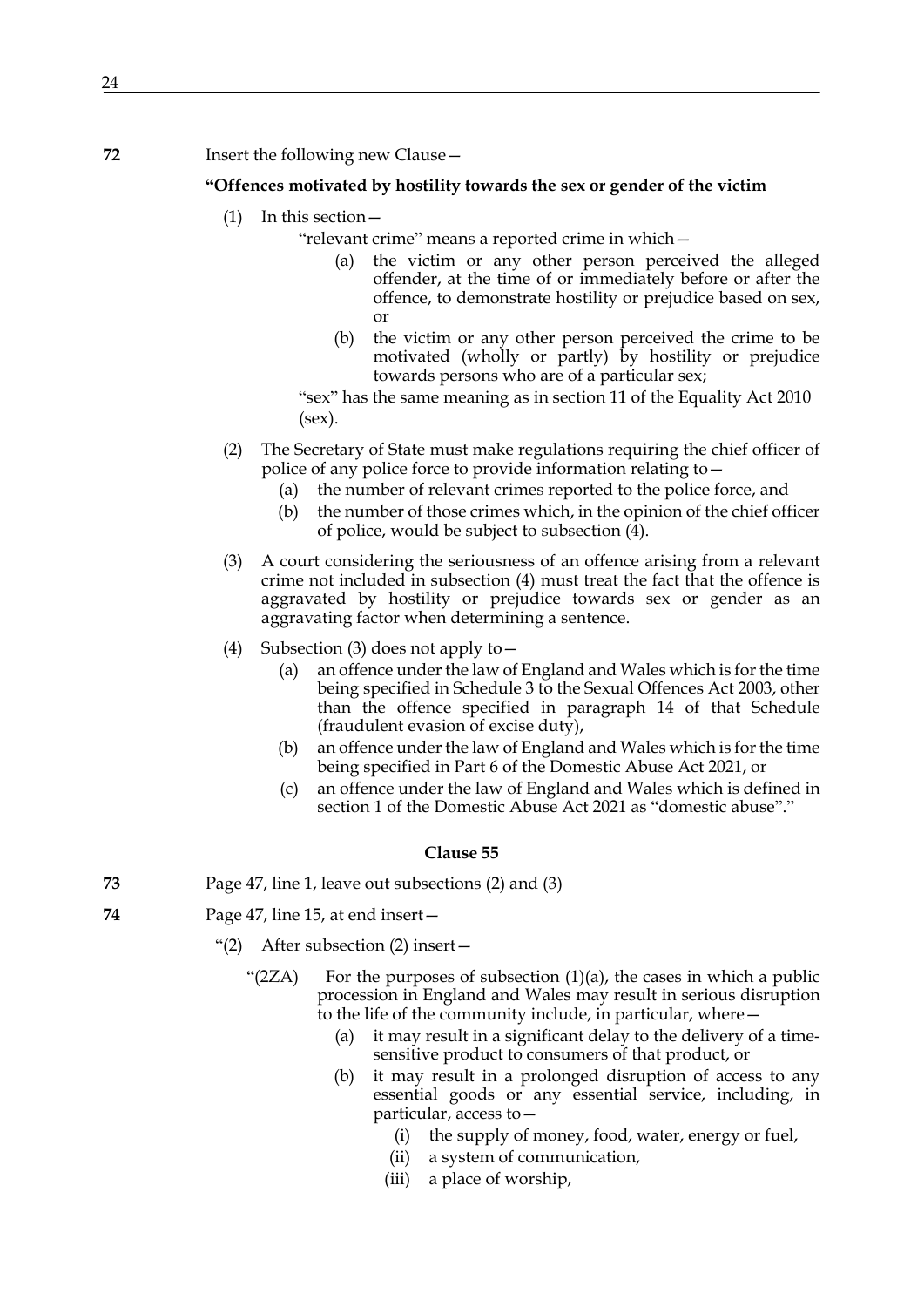- (iv) a transport facility,
- (v) an educational institution, or
- (vi) a service relating to health.
- (2ZB) In subsection (2ZA)(a) "time-sensitive product" means a product whose value or use to its consumers may be significantly reduced by a delay in the supply of the product to them.
- (2ZC) For the purposes of subsection  $(1)(aa)$ , the cases in which the noise generated by persons taking part in a public procession may result in serious disruption to the activities of an organisation which are carried on in the vicinity of the procession include, in particular, where it may result in persons connected with the organisation not being reasonably able, for a prolonged period of time, to carry on in that vicinity the activities or any one of them.""
- **75** Page 47, line 34, leave out "make" and insert "amend any of subsections (2ZA) to (2ZC) for the purposes of making"
- **76** Page 47, line 39, after "particular" insert ", amend any of those subsections for the purposes of"
- **77** Page 47, line 40, leave out "define" and insert "defining"
- **78** Page 47, line 42, leave out "give" and insert "giving"
- **79** Page 48, line 5, at end insert ", including provision which makes consequential amendments to this Part."

**80** Leave out Clause 56

#### **Clause 58**

- **81** Page 52, line 18, at end insert "unless permission for such obstruction has been given by the relevant person"
- **82** Page 52, line 38, at end insert—
	- "(3A) After section 143 insert—

# **"143A Authorisation**

- (1) The responsible person for any land in the Palace of Westminster controlled area may authorise a person to carry out in accordance with this section an activity that will obstruct the passage of a vehicle of any description into or from the Parliamentary Estate while on or adjoining the Palace of Westminster controlled area.
- (2) An application for the authorisation must be made by or on behalf of the person (or persons) seeking the authorisation.
- (3) The responsible person may—
	- (a) determine the form in which and the manner in which an application is to be made;
	- (b) specify the information to be provided in connection with an application;
	- (c) require a fee to be paid for determining the application.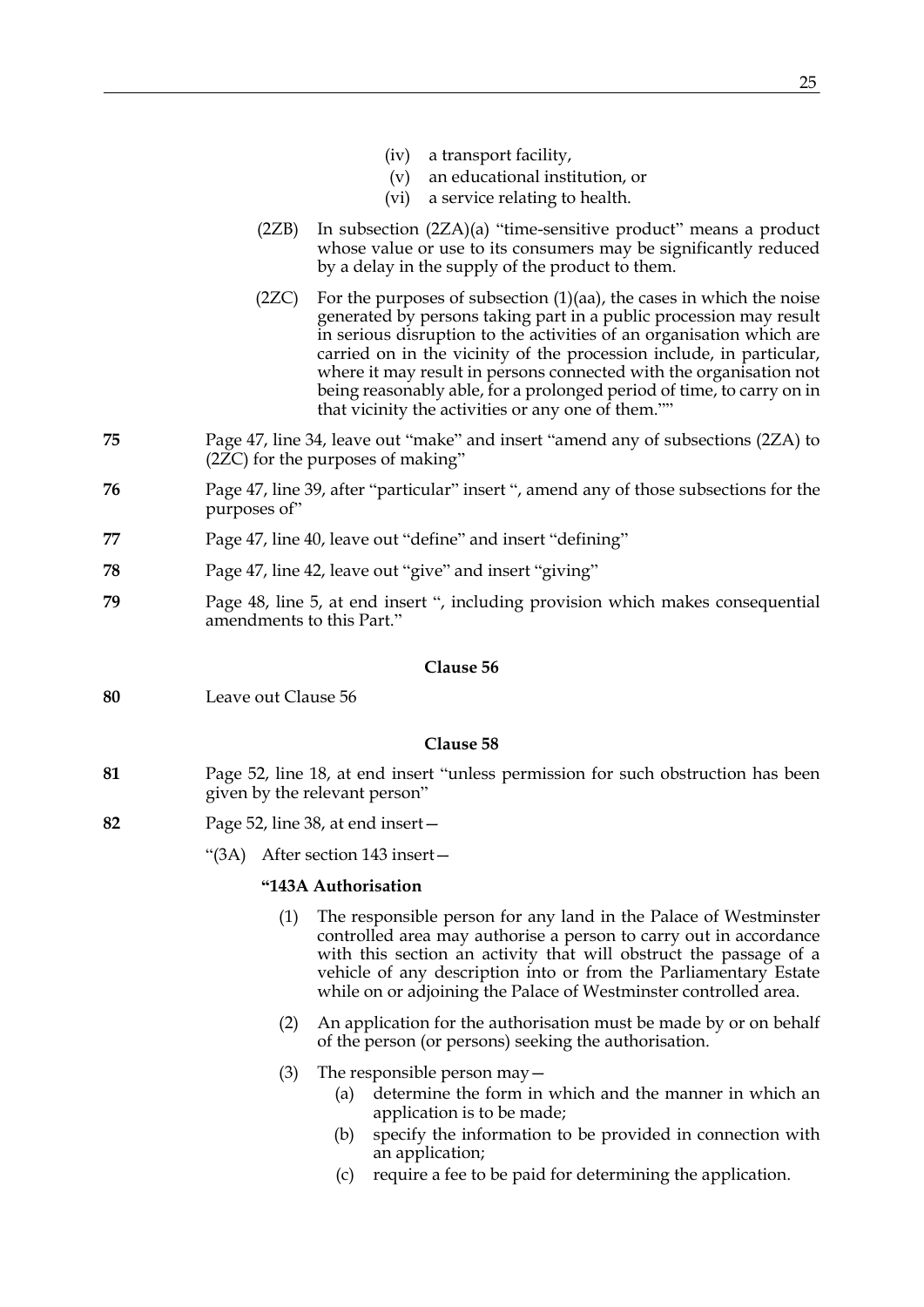- (a) determine the application, and
- (b) give notice in writing to the applicant of the person's decision within the period of 21 days beginning with the day the person receives the application.
- (5) The notice must specify—
	- (a) the person or persons authorised (whether by name or description),
	- (b) the nature of the activity that is to be permitted,
	- (c) the period to which the authorisation applies, and
	- (d) any conditions to which the authorisation is subject.
- (6) The responsible person may at any time withdraw an authorisation if the conditions to which it is subject are not being observed by giving notice in writing to the applicant.""

# **83** Page 53, line 34, leave out "causes" and insert "creates a risk of, or causes,"

**84** Page 53, line 41, leave out subsection (2) and insert—

# "(2) In subsection  $(1)(b)(i)$  "serious harm" means  $-$

- (a) death, personal injury or disease,
- (b) loss of, or damage to, property, or
- (c) serious distress, serious annoyance, serious inconvenience or serious loss of amenity."
- **85** Page 54, line 23, leave out "any act or omission within subsection (1)" and insert "the tort of public nuisance"
- **86** Page 54, line 26, leave out "such act or omission" and insert "act or omission within subsection (1)"

# **Clause 61**

**87** Leave out Clause 61

#### **After Clause 61**

**88** Insert the following new Clause—

### **"Wilful obstruction of highway**

- (1) Section 137 of the Highways Act 1980 (penalty for wilful obstruction) is amended as follows.
- (2) After subsection (1) insert—
	- "(1ZA) If a person, without lawful authority or excuse, in any way wilfully obstructs the free passage along a highway which is part of the Strategic Road Network he is guilty of an offence and liable to imprisonment for a term not exceeding 51 weeks or a fine or both."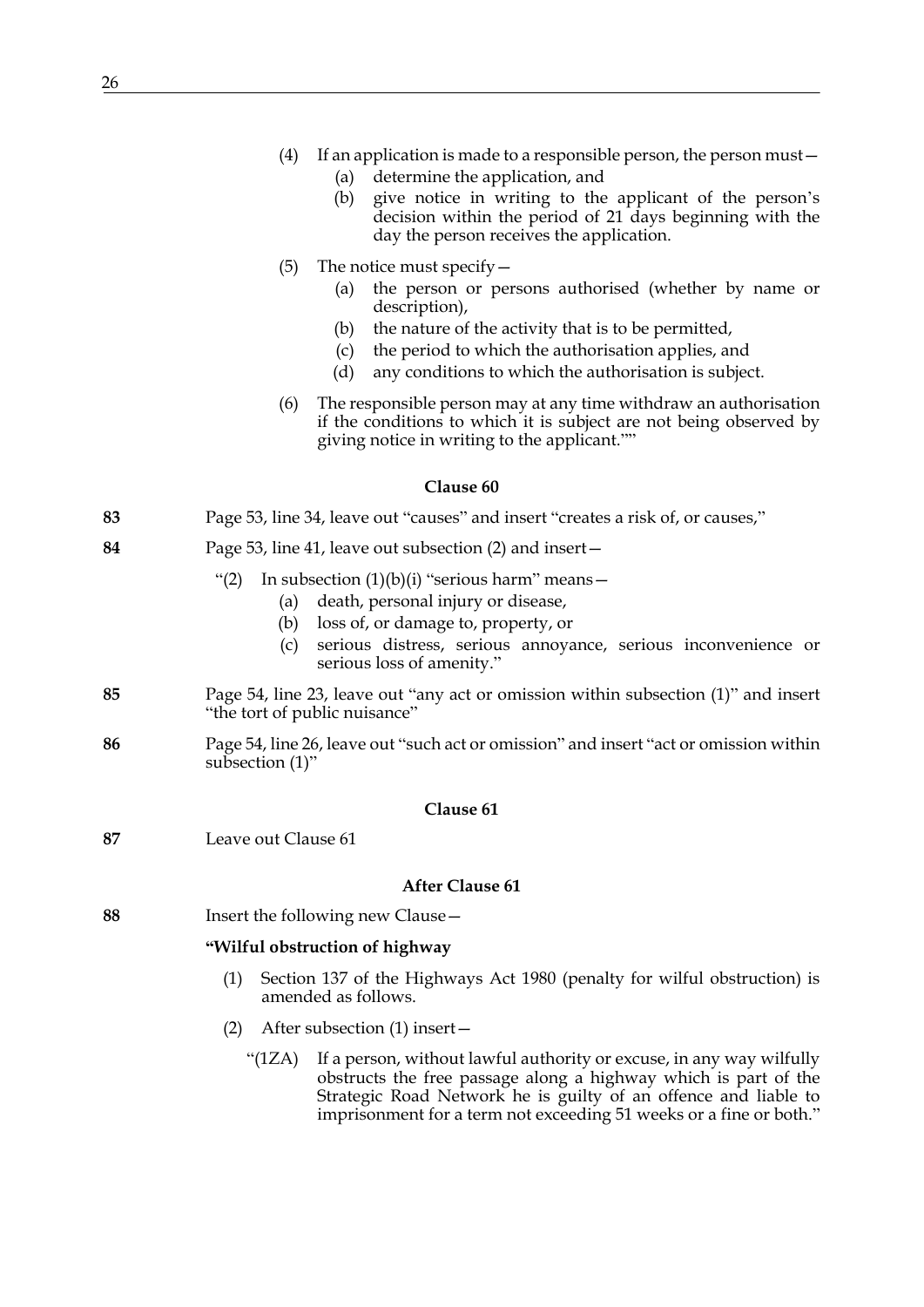- <span id="page-26-0"></span>(3) After subsection (1) insert—
	- "(1A) In relation to an offence committed before the coming into force of section 281(5) of the Criminal Justice Act 2003 (alteration of penalties for certain summary offences: England and Wales), the reference in subsection (1) to 51 weeks is to be read as a reference to 6 months.
		- (1B) For the purposes of this section it does not matter whether free passage along the highway in question has already been temporarily restricted or temporarily prohibited (whether by a constable, a traffic authority or otherwise).
		- (1C) In subsection [\(1B\)](#page-26-0), "traffic authority" has the same meaning as in the Road Traffic Regulation Act 1984 (see section 121A of that Act).""

#### **89** Insert the following new Clause—

#### **"Repeal of Vagrancy Act 1824**

- (1) The Vagrancy Act 1824 is repealed.
- (2) In this section—
	- "the 2014 Act" means the Anti-social Behaviour, Crime and Policing Act 2014;
	- "begging" means asking for gifts on streets or in other public places (for which purpose it is immaterial whether gifts are of money or in kind, whether they are expressed as gifts or as loans, and whether a person asks expressly or impliedly, by displaying receptacles for donations or otherwise; but "begging" does not include soliciting donations to a registered charity with the express written authority of that charity);
	- "registered charity" means a charity registered under section 30 of the Charities Act 2011, or exempted or excepted from registration under or by virtue of that section; and
	- "sleeping rough" means sleeping (or making preparations to sleep, or possessing bedding or other equipment for the purpose of sleeping) on streets or in other public places, or in places or structures not designed for human habitation.
- (3) The following principles are to be applied in the exercise of powers under the 2014 Act—
	- (a) begging or sleeping rough does not in itself amount to action causing alarm or distress (in the absence of other factors);
	- (b) policing and other enforcement action should balance protection of the community with sensitivity to the problems that cause people to engage in begging or sleeping rough; and
	- (c) powers under the 2014 Act should not in general be used in relation to people sleeping rough, and should be used in relation to people begging only where no other approach is reasonably available.
- (4) A constable or other person exercising functions under the 2014 Act, or considering whether to exercise functions under that Act, in connection with a person who has been, or may have been, involved in begging or sleeping rough, must consider whether the person could be referred to public authorities, or charitable or other persons, for help in addressing the problems that cause them to be involved in begging or sleeping rough.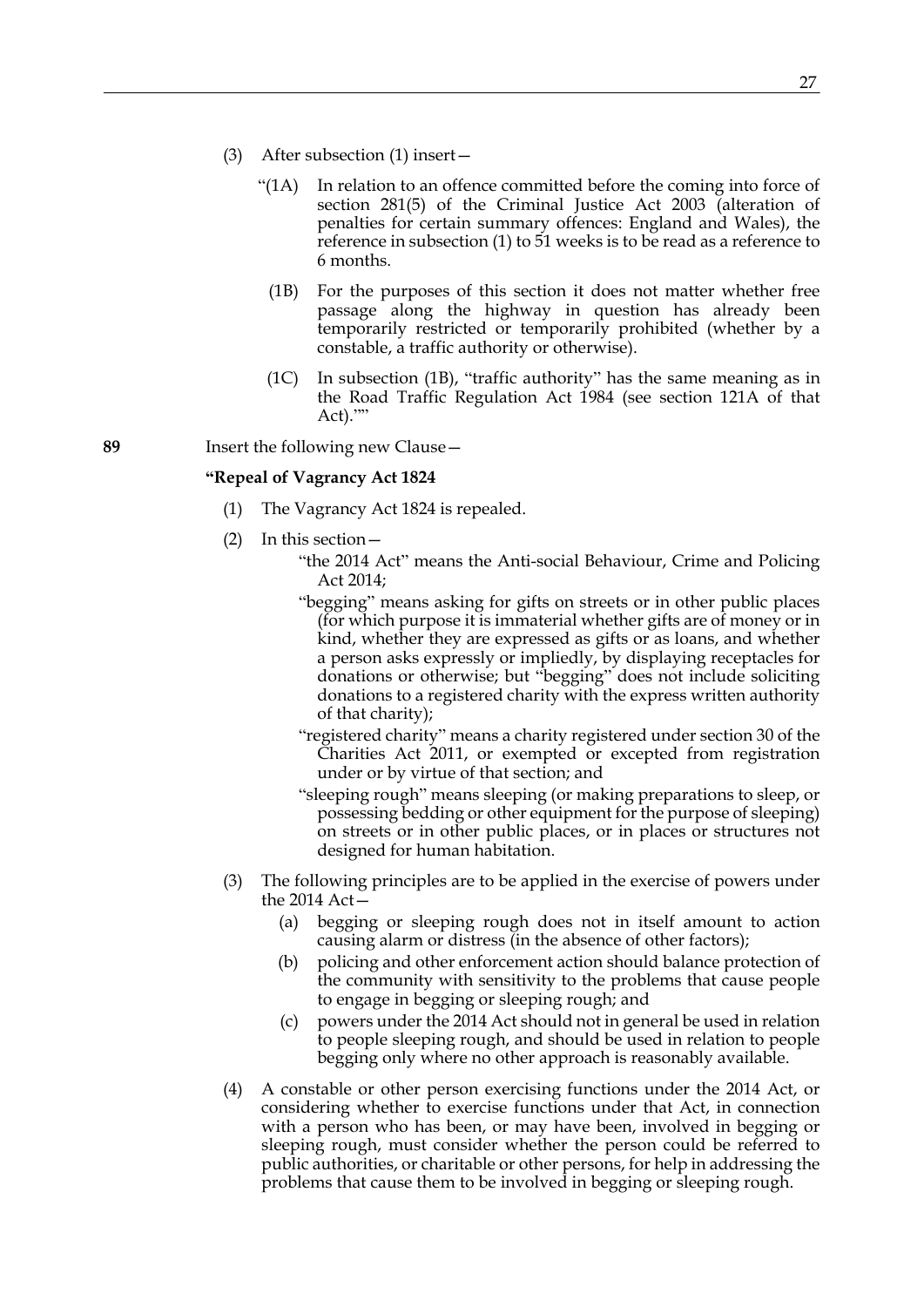- (5) The Secretary of State must issue guidance to local authorities and police forces about the implementation of subsections (3) and (4).
- (6) Local authorities and police forces must—
	- (a) have regard to the guidance; and
	- (b) take reasonable steps to provide education and training designed to ensure consistent and effective implementation of subsections (3) and (4).
- (7) Before issuing (or revising) the guidance the Secretary of State must consult—
	- (a) representatives of police forces;
	- (b) representatives of local authorities; and
	- (c) persons representing the interests of homeless persons.
- (8) The following enactments are repealed (in consequence of subsection  $(1)$ )
	- (a) the Vagrancy Act 1898;
	- (b) the Vagrancy Act 1935;
	- (c) sections  $20(1)(g)$  and  $24(1)(f)$  of the Sentencing Act 2020;
	- (d) section 55(2)(b) of the Violent Crime Reduction Act 2006;
	- (e) paragraph 18 of Schedule 8 to the Serious Organised Crime and Police Act 2005;
	- (f) paragraphs 3(3)(b) and 7(3) of Schedule 3C to the Police Reform Act  $2002;$
	- (g) paragraph 2(3)(aa) of Schedule 5 to that Act;
	- (h) paragraph 4 of Schedule 6 to the Criminal Justice and Court Services Act 2000;
	- (i) section 43(5) of the Mental Health Act 1983;
	- (j) section 70 of the Criminal Justice Act 1982;
	- (k) section 20 of the Criminal Justice Act 1967;
	- (l) in section 48(2) of the Forestry Act 1967, the words "or against the Vagrancy Act 1824";
	- (m) in section 20(4) of the New Towns Act (Northern Ireland) 1965, the words "or against section 4 of the Vagrancy Act 1824";
	- (n) section 2(3)(c) of the House to House Collections Act 1939; and
	- (o) in section 81 of the Public Health Acts Amendment Act 1907, the words "shall for the purpose of the Vagrancy Act 1824 and of any Act for the time being in force altering or amending the same, be deemed to be an open and public place, and".
- (9) This section extends to England and Wales only.
- (10) This section comes into force at the end of the period of two months beginning with the date of Royal Assent."

| 90 | Page 57, line 8, after "to" insert "do either or both of the following" |  |  |  |
|----|-------------------------------------------------------------------------|--|--|--|
|    |                                                                         |  |  |  |

- **91** Page 59, line 12, at end insert "or"
- **92** Page 60, line 16, leave out "section 37" and insert "Part 4"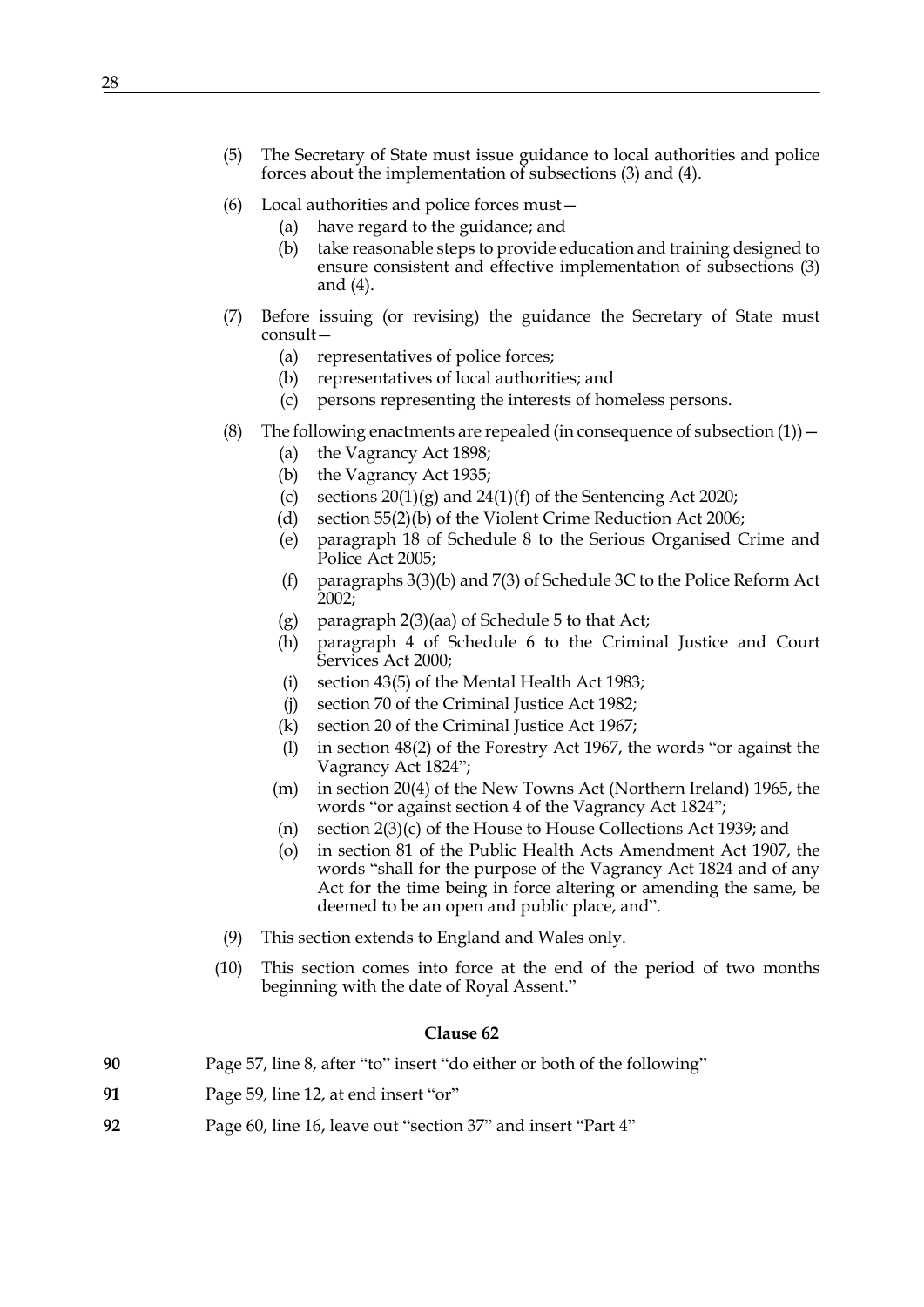**93** Page 62, line 43, at end insert—

"(6) The Secretary of State must lay before Parliament a copy of any guidance or revised guidance published under subsection (5).""

#### **Clause 65**

**94** Page 63, line 13, at end insert—

- "(3A) Section 34 of the Road Traffic Offenders Act 1988 (disqualification for certain offences) is amended as follows.
- (3B) In subsection (3), in the words after paragraph  $(d)$  -
	- (a) after "the offence" insert "("the new offence")";
	- (b) for "three years" substitute "the period specified in subsection  $(3A)$ ".
- (3C) After subsection (3) insert—
	- "(3A) The period is—
		- (a) six years, where—
			- (i) an offence of which the person was convicted within the ten years mentioned in subsection (3) falls within paragraph (aa) of that subsection, and
			- (ii) the new offence also falls within that paragraph;
		- (b) in any other case (but subject to subsection (4ZA)), three years."
- $(3D)$  In subsection  $(4)$ 
	- (a) in the words before paragraph (a), after "(3) above" insert "and subsection (4ZA) below";
	- (b) in paragraph (a)—
		- (i) omit sub-paragraph (ii) (and the "or" after it);
		- (ii) in sub-paragraph (iia), for "that Act" substitute "the Road Traffic Act 1988";
		- (iii) omit sub-paragraph (iii) (and the "or" before it, but not the "and" after it).
- (3E) After subsection (4) insert—
	- "(4ZA) Subsection (1) shall apply as if the reference to twelve months were a reference to five years in relation to a person convicted of—
		- (a) an offence under section 1 of the Road Traffic Act 1988 (causing death by dangerous driving), or
		- (b) an offence under section 3A of that Act (causing death by careless driving when under the influence of drink or drugs),

but this is subject to subsection (3) in cases within paragraph (a) of subsection (3A).""

- **95** Page 85, line 11, leave out from "89(8)" to end of line 12
- **96** Page 85, line 15, after "increase" insert "or decrease"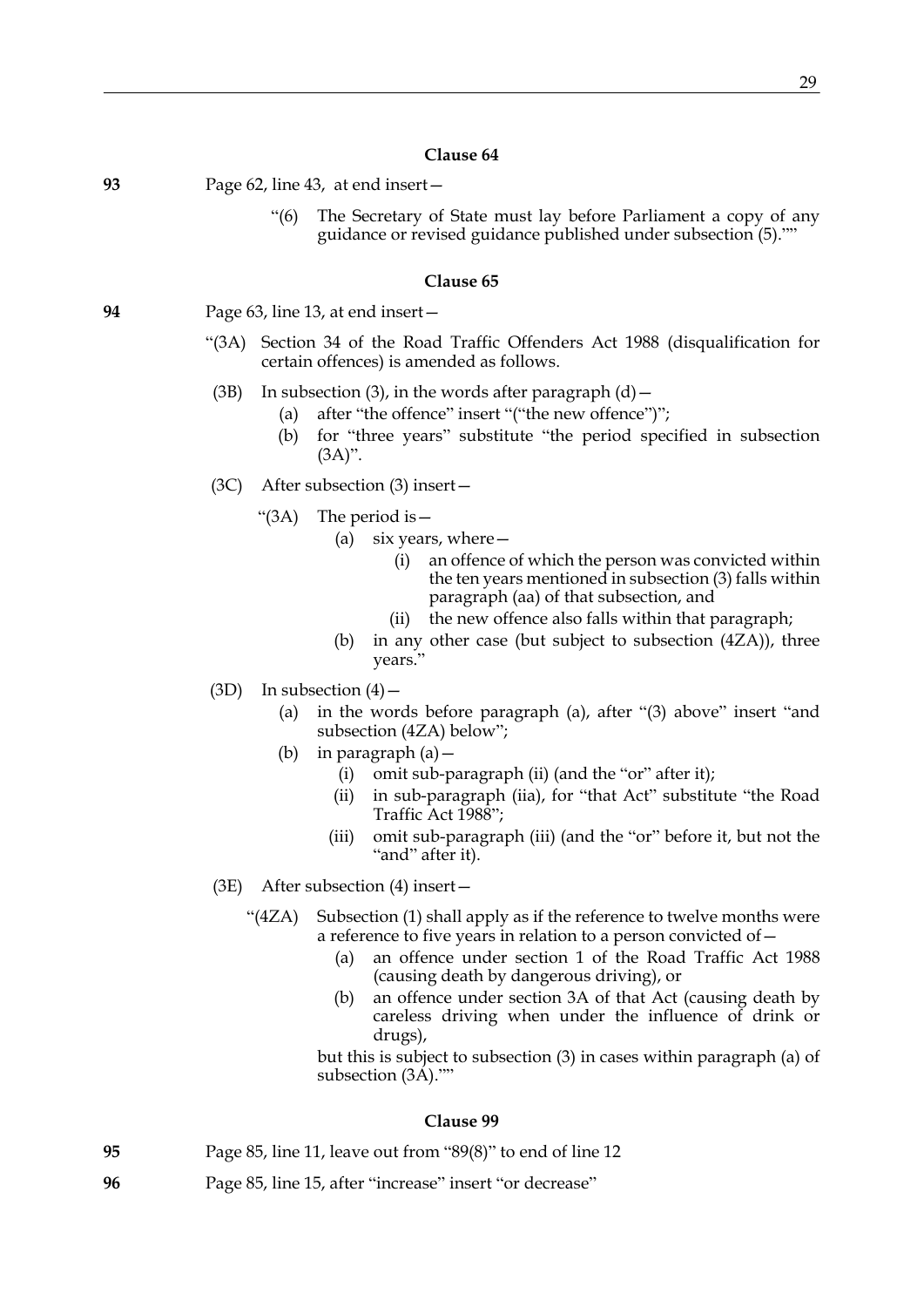| 97 | Insert the following new Clause - |  |
|----|-----------------------------------|--|
|----|-----------------------------------|--|

# **"Penalty for cruelty to children**

- <span id="page-29-0"></span>(1) In section 1 of the Children and Young Persons Act 1933 (cruelty to persons under 16), in subsection (1)(a) (penalty on conviction on indictment), for "ten" substitute "14".
- (2) Subsection [\(1\)](#page-29-0) applies only in relation to offences committed on or after the day on which this section comes into force."

# **98** Insert the following new Clause—

# **"Penalty for causing or allowing a child or vulnerable adult to die or suffer serious physical harm**

- (1) Section 5 of the Domestic Violence, Crime and Victims Act 2004 (causing or allowing a child or vulnerable adult to die or suffer serious harm) is amended in accordance with subsections [\(2\)](#page-29-1) and [\(3\).](#page-29-2)
- <span id="page-29-1"></span>(2) In subsection (7) (penalty in the case of a person's death), for the words "liable on conviction on indictment" substitute "liable—
	- (a) on conviction on indictment in England and Wales, to imprisonment for life or to a fine, or to both;
	- (b) on conviction on indictment in Northern Ireland,".
- <span id="page-29-2"></span>(3) In subsection (8) (penalty in the case of serious physical harm), for the words "liable on conviction on indictment" substitute "liable—
	- (a) on conviction on indictment in England and Wales, to imprisonment for a term not exceeding 14 years or to a fine, or to both;
	- (b) on conviction on indictment in Northern Ireland,".
- (4) Subsections [\(2\)](#page-29-1) and [\(3\)](#page-29-2) apply only in relation to offences where the unlawful act to which the offence relates is an act that occurs, or so much of such an act as occurs, on or after the day on which this section comes into force.
- (5) In Schedule 19 to the Sentencing Code (list of certain specified offences carrying maximum sentence on indictment of imprisonment for life), after paragraph 20 insert—

*"Domestic Violence, Crime and Victims Act 2004*

- 20A (1) An offence under section 5 of the Domestic Violence, Crime and Victims Act 2004 that meets the conditions in sub-paragraph (2).
	- (2) The conditions are that—
		- (a) the unlawful act to which the offence relates was an act that occurred, or so much of an act as occurred, on or after the day on which section (*Penalty for causing or allowing a child or vulnerable adult to die or suffer serious physical harm*) of the Police, Crime, Sentencing and Courts Act 2022 came into force, and
		- (b) the offender is liable on conviction on indictment to imprisonment for life.""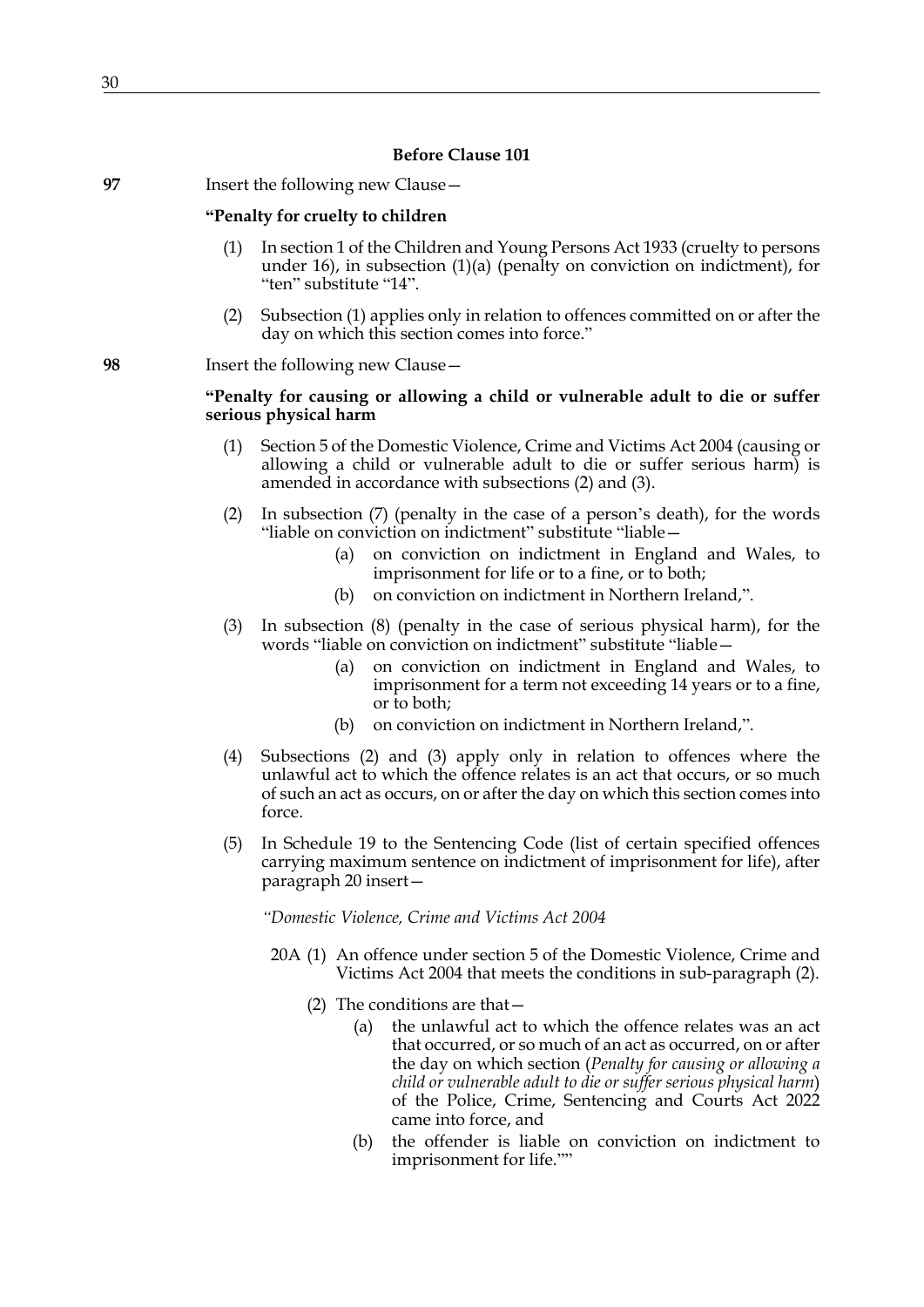- **99** Page 94, line 36, leave out "may be imposed" and insert "could have been imposed (in the case of an offender aged 21 or over) at the time when the actual sentence was imposed"
- **100** Page 95, line 24, leave out "may be imposed" and insert "could have been imposed (in the case of an offender aged 21 or over) at the time when the actual sentence was imposed"

# **After Clause 114**

101 Insert the following new Clause -

# **"Imprisonment for public protection etc: duty to refer person released on licence to Parole Board**

- (1) Section 31A of the Crime (Sentences) Act 1997 (imprisonment or detention for public protection: termination of licences) is amended in accordance with subsections [\(2\)](#page-30-0) to [\(6\)](#page-31-0).
- <span id="page-30-0"></span>(2) In subsection (2)(a), after "Chapter" insert "(whether or not the prisoner has subsequently been recalled to prison under section 32)".
- (3) For subsection (3) substitute—
	- "(3) Where—
		- (a) the prisoner has been released on licence under this Chapter (whether or not the prisoner has subsequently been recalled to prison under section 32);
		- (b) the qualifying period has expired; and
		- (c) if the Secretary of State has made a previous reference of the prisoner's case under this subsection, the period of twelve months beginning with the day of the disposal of that reference has expired,

the Secretary of State must refer the prisoner's case to the Parole Board under this subsection."

- (4) In subsection  $(4)$  -
	- (a) in the words before paragraph (a), for "an application" substitute "a reference", and
	- (b) in paragraph (b), for "application" substitute "reference".
- (5) After subsection (4) insert—
	- "(4A) A reference under subsection (3) must be made, and a reference under that subsection must be determined by the Parole Board under subsection (4), even if at the time of the reference or determination the prisoner is in prison having been recalled under section 32.
		- (4B) If at the time of the determination the prisoner is in prison having been recalled under section 32—
			- (a) subsection (2) does not apply, and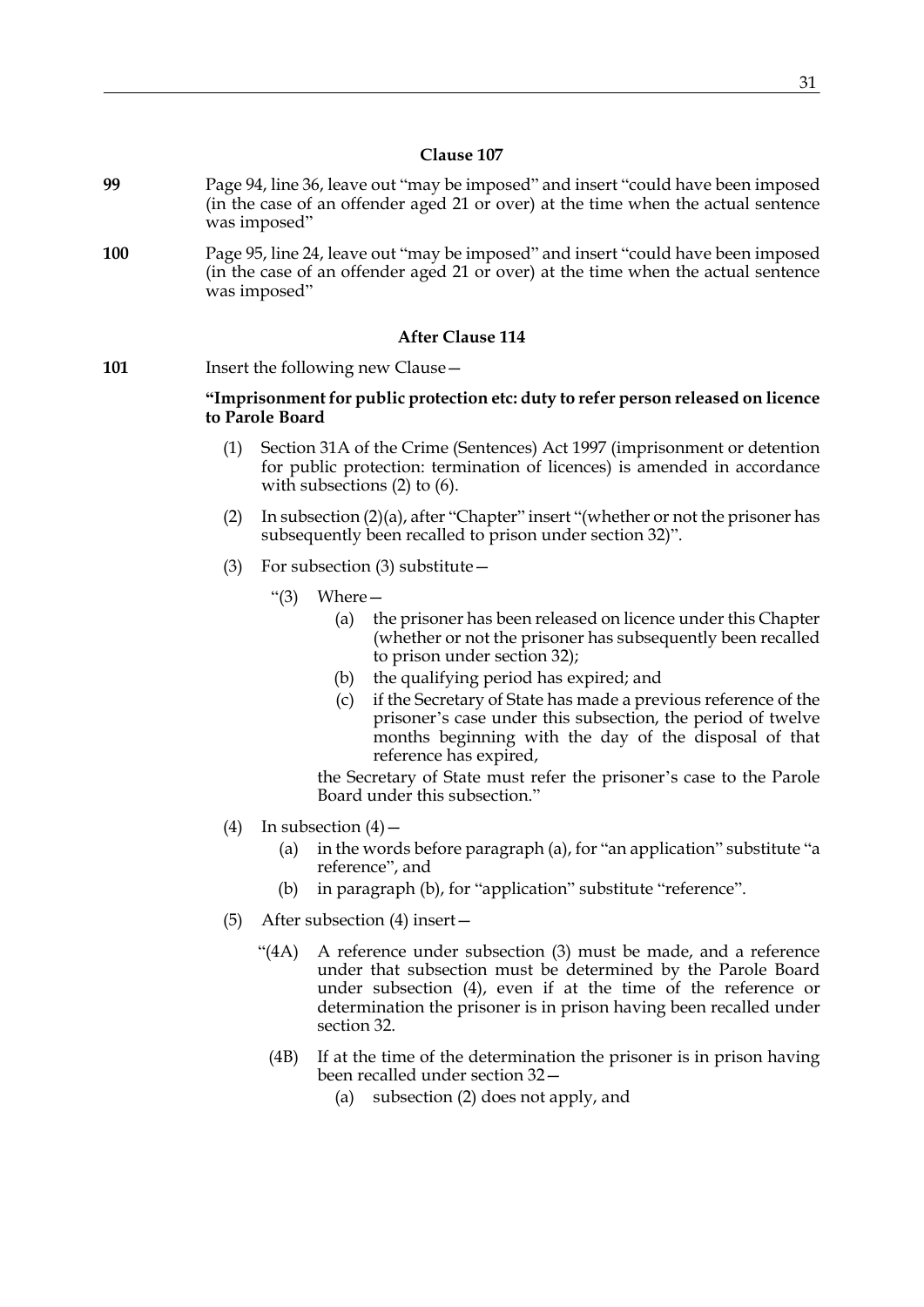- (b) subsection (4)(a) has effect as if it required the Parole Board—
	- (i) to determine whether it is satisfied that it is not necessary for the protection of the public for the prisoner, when released, to be released on licence in respect of the preventative sentence or sentences, and
	- (ii) if it is so satisfied, to direct the Secretary of State accordingly.
- (4C) Where the Parole Board gives a direction under subsection  $(4B)(b)(ii)$  —
	- (a) if at any time the Board directs the prisoner's release under section 28, that section has effect in relation to the prisoner as if, in subsection (5), for "to release him on licence" there were substituted "to release the prisoner unconditionally", and
	- (b) if at any time the Board directs the prisoner's release under section 32, that section has effect in relation to the prisoner as if, in subsection (5), for "immediate release on licence" there were substituted "immediate unconditional release"."
- <span id="page-31-0"></span>(6) In subsection (5), in the definition of "the qualifying period", after "on licence" insert "(whether or not the prisoner has subsequently been recalled to prison under section 32)".
- (7) Subsection [\(8\)](#page-31-1) applies to an application made by a person under section 31A(3) of the Crime (Sentences) Act 1997 before this section comes into force.
- <span id="page-31-1"></span>(8) If the application has not been determined when this section comes into force, subsections (4) to (4C) of section 31A of the Crime (Sentences) Act 1997 apply in relation to it as if it were a reference of the person's case by the Secretary of State to the Parole Board under subsection (3) of that section.
- (9) Subsection [\(10\)](#page-31-2) applies if a person remains on licence under Chapter 2 of Part 2 of the Crime (Sentences) Act 1997, or remains subject to release on licence under that Chapter, following—
	- (a) the disposal before this section comes into force of the person's application to the Parole Board under section 31A(3) of that Act, or
	- (b) the disposal under subsection (4) of section 31A of that Act, as it has effect by virtue of subsection [\(8\)](#page-31-1) of this section, of the person's application to the Parole Board under subsection (3) of that section.
- <span id="page-31-2"></span>(10) Subsection (3) of section 31A of the Crime (Sentences) Act 1997 applies in relation to the person as if the application had been a reference of the person's case by the Secretary of State to the Parole Board under that subsection."

**102** Page 111, line 13, at end insert—

"(3A) Subsection (3) does not apply to a reference by the Secretary of State under section 31A(3)."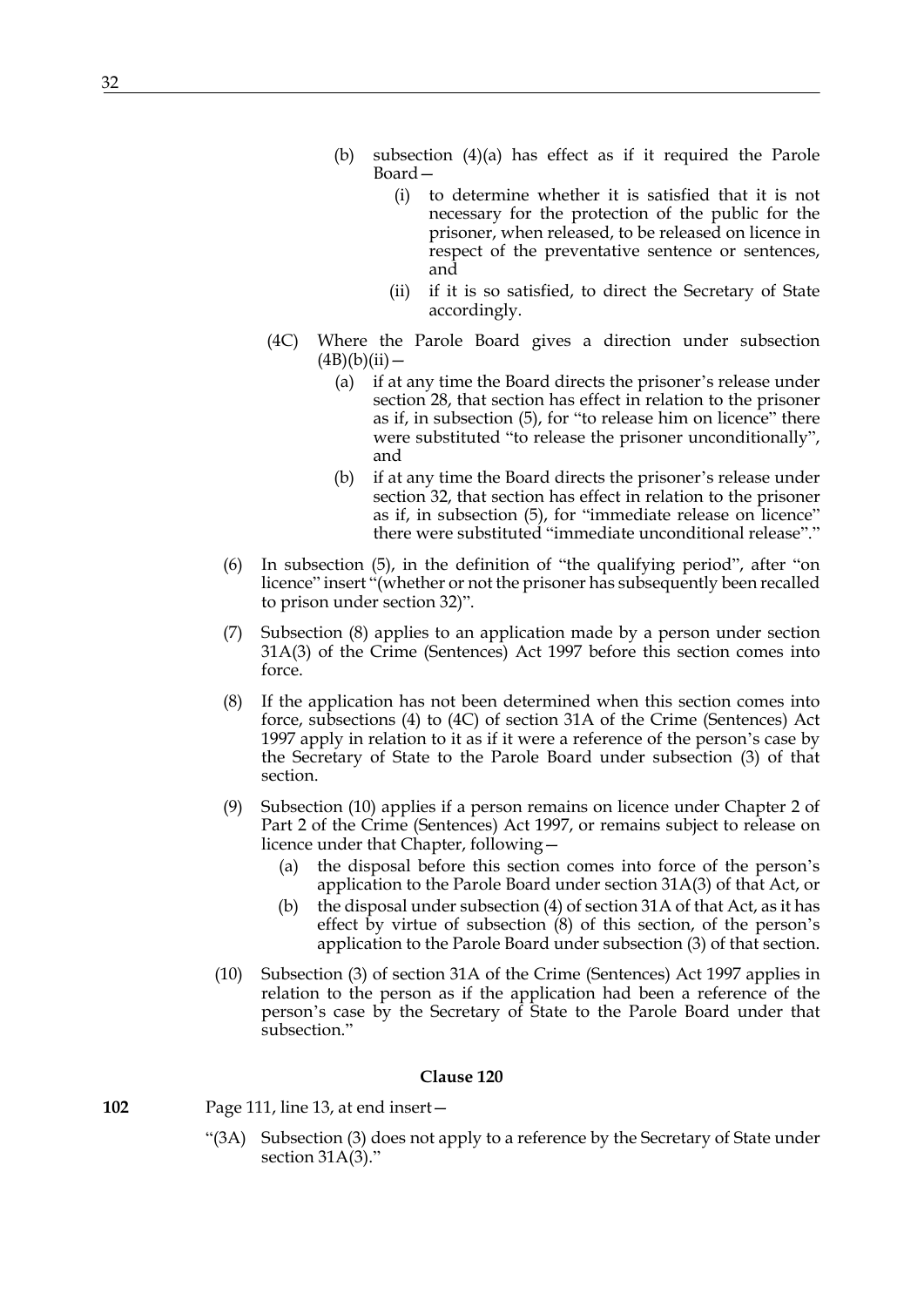"(3A) The reference in subsection  $(3)(a)$  to a requirement of the Secretary of State to refer a prisoner's case to the Board does not include a requirement to do so under section 31A(3) of the 1997 Act."

# **After Clause 131**

**104** Insert the following new Clause -

# "CHAPTER 3

# ASSAULTS ON THOSE PROVIDING A PUBLIC SERVICE ETC

# **Assaults on those providing a public service etc**

In the Sentencing Act 2020, after section 68 insert—

# **"68A Assaults on those providing a public service etc**

- (1) This section applies where—
	- (a) a court is considering the seriousness of an offence listed in subsection (3), and
	- (b) the offence is not aggravated under section 67(2).
- (2) If the offence was committed against a person providing a public service, performing a public duty or providing services to the public, the court—
	- (a) must treat that fact as an aggravating factor, and
	- (b) must state in open court that the offence is so aggravated.
- (3) The offences referred to in subsection (1) are—
	- (a) an offence of common assault or battery, except where section 1 of the Assaults on Emergency Workers (Offences) Act 2018 applies;
	- (b) an offence under any of the following provisions of the Offences against the Person Act 1861—
		- (i) section 16 (threats to kill);
		- (ii) section 18 (wounding with intent to cause grievous bodily harm);
		- (iii) section 20 (malicious wounding);
		- (iv) section 47 (assault occasioning actual bodily harm);
	- (c) an inchoate offence in relation to any of the preceding offences.
- (4) In this section—
	- (a) a reference to providing services to the public includes a reference to providing goods or facilities to the public;
	- (b) a reference to the public includes a reference to a section of the public.
- (5) Nothing in this section prevents a court from treating the fact that an offence was committed against a person providing a public service, performing a public duty or providing services to the public as an aggravating factor in relation to offences not listed in subsection (3).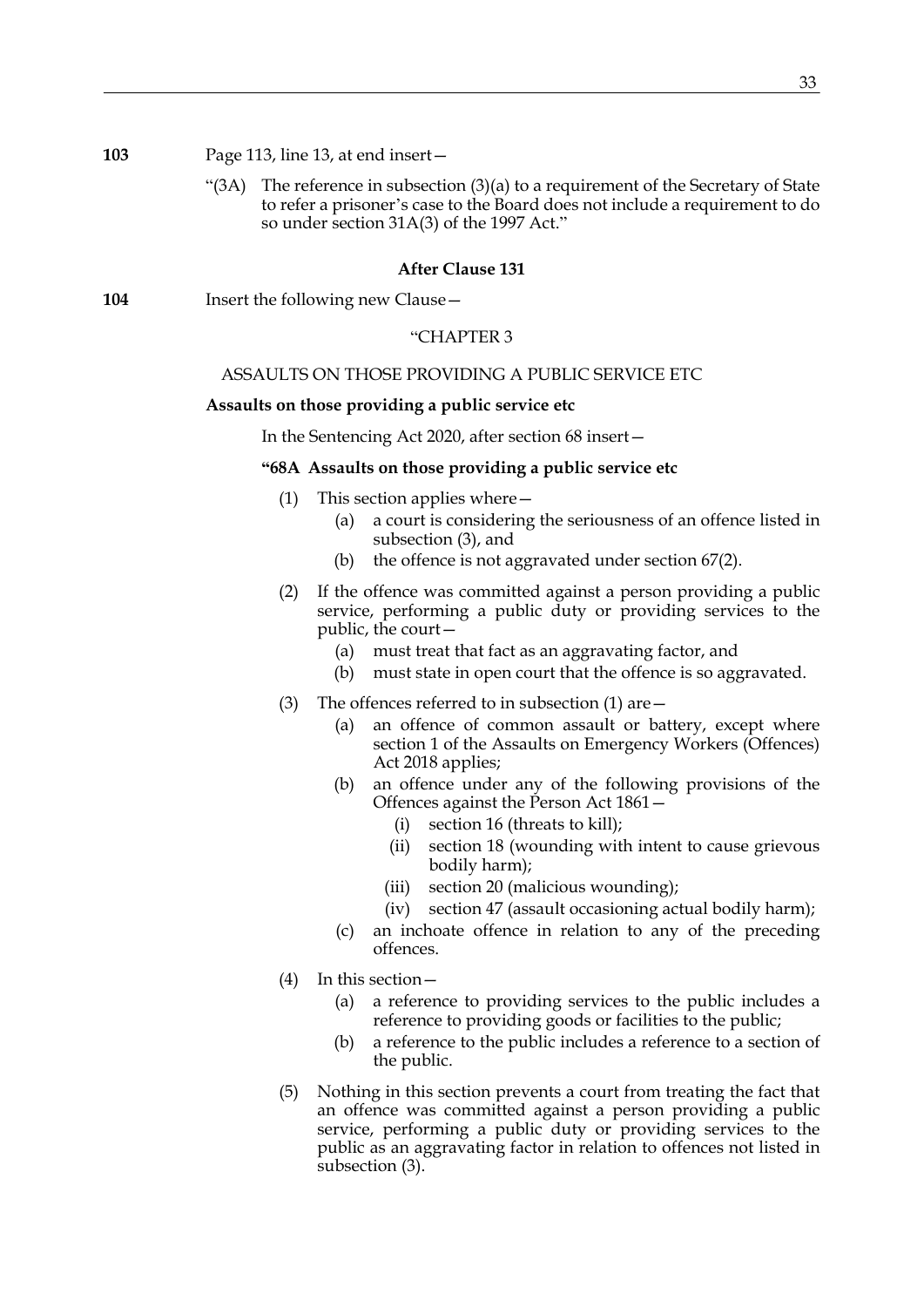(6) This section has effect in relation to a person who is convicted of the offence on or after the date on which section (*Assaults on those providing a public service etc*) of the Police, Crime, Sentencing and Courts Act 2022 comes into force.""

# **Clause 139**

- **105** Page 128, line 15, leave out "pupils" and insert "students"
- **106** Page 128, line 22, leave out "pupils" and insert "students"
- **107** Page 128, line 22, at end insert—
	- "(8) A local authority may establish and maintain a secure 16 to 19 Academy."

- **108** Page 130, line 20 at end insert—
	- "(8A) The court may adjourn any proceedings on an application for a serious violence reduction order even after sentencing the offender.
	- (8B) If the offender does not appear for any adjourned proceedings the court may—
		- (a) further adjourn the proceedings,
		- (b) issue a warrant for the offender's arrest, or
		- (c) hear the proceedings in the offender's absence.
	- (8C) The court may not act under subsection (8B)(b) unless it is satisfied that the offender has had adequate notice of the time and place of the adjourned proceedings.
	- (8D) The court may not act under subsection (8B)(c) unless it is satisfied that the offender—
		- (a) has had adequate notice of the time and place of the adjourned proceedings, and
		- (b) has been informed that if the offender does not appear for those proceedings the court may hear the proceedings in the offender's absence."
- **109** Page 131, line 34, at end insert—
	- "(9) In this section, "home address", in relation to the offender, means—
		- (a) the address of the offender's sole or main residence, or
			- (b) if the offender has no such residence, the address or location of a place where the offender can regularly be found and, if there is more than one such place, such one of those places as the offender may select."
- **110** Page 135, leave out line 47 and insert "in relation to serious violence reduction orders."
- **111** Page 135, line 47, at end insert—
	- "(1A) The guidance may in particular include  $-$ 
		- (a) guidance about the exercise by constables, chief officers of police and the chief constable of the British Transport Police Force of their functions under this Chapter,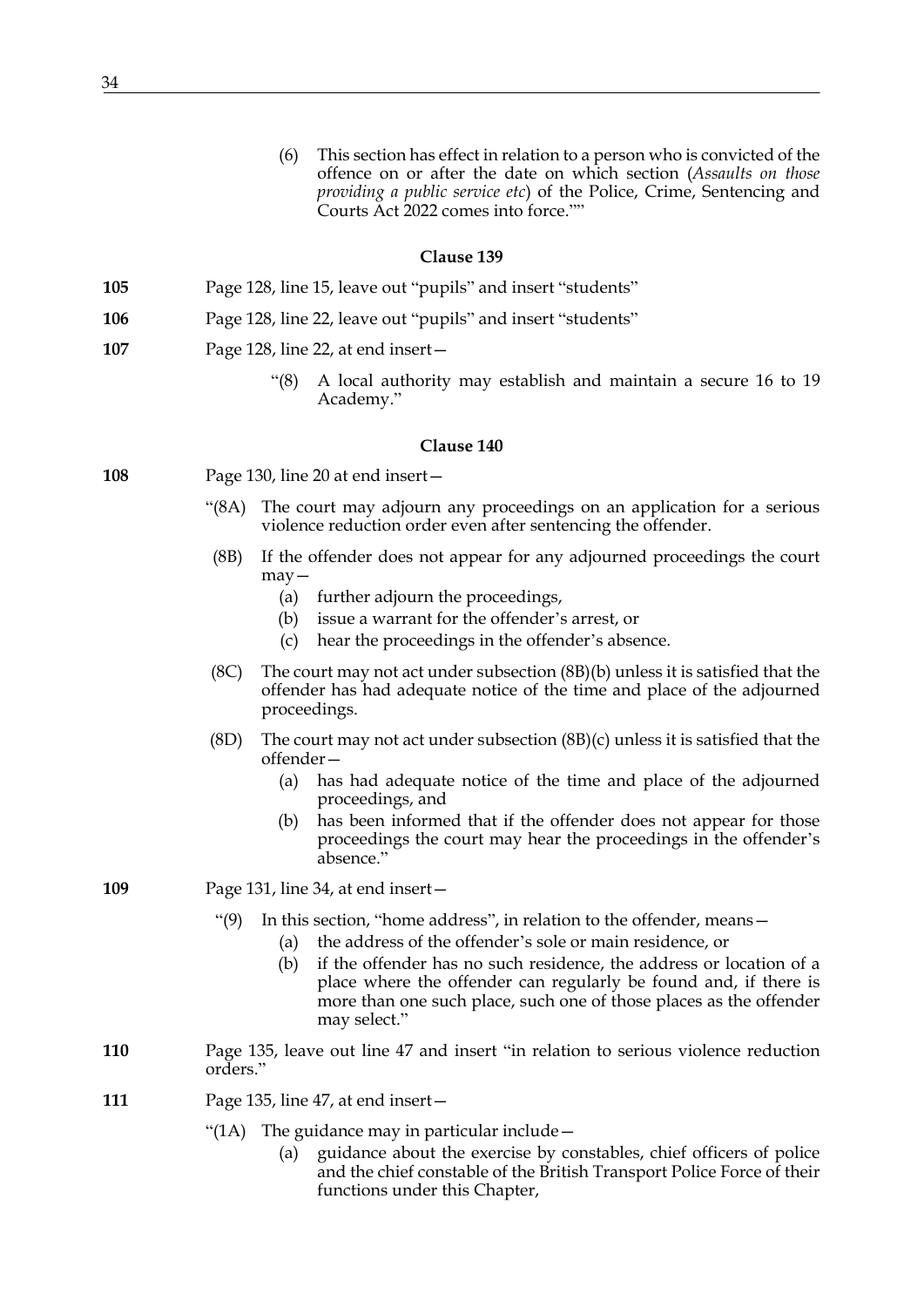- (c) guidance about providing assistance to prosecutors in connection with applications for serious violence reduction orders."
- **112** Page 136, line 7, leave out from "section" to end of line
- **113** Page 136, line 7, at end insert—

# **"342JA Guidance: Parliamentary procedure**

- Before issuing guidance under section 342J, the Secretary of State must lay a draft of the guidance before Parliament.
- (2) If, within the 40-day period, either House of Parliament resolves not to approve the draft guidance, the guidance may not be issued.
- (3) If no such resolution is made within that period, the Secretary of State may issue the guidance.
- (4) In this section "the 40-day period", in relation to draft guidance, means the period of 40 days beginning with the day on which the draft is laid before Parliament (or, if it is not laid before each House on the same day, the later of the days on which it is laid).
- (5) In calculating the 40-day period, no account is to be taken of any period during which—
	- (a) Parliament is dissolved or prorogued, or
	- (b) both Houses are adjourned for more than 4 days."

- **114** Page 136, line 40, leave out "and (3)" and insert "to (3A)"
- **115** Page 137, line 5, at end insert—
	- "(3A) The condition in this subsection is that the Secretary of State has laid before Parliament a response addressing any issues identified in the report produced under subsection (3).
	- (3B) A statutory instrument containing regulations under section 178(1) for the purposes mentioned in subsection (1) may not be made unless a draft of the instrument has been laid before and approved by a resolution of each House of Parliament."
- **116** Page 137, line 5, at end insert—
	- "(3A) Before making the report under subsection (3), the Secretary of State must obtain, record and publish all reasonably available data, which is relevant to the effect of the operation of Chapter 1A of Part 11 of the Sentencing Code (inserted by section 140) under subsection (2) over a period of no less than 12 months, including—
		- (a) its impact on the extent to which knives or weapons are carried;
		- (b) its impact on the rate of serious violence;
		- (c) the age, race, and sex (within the meaning of section 5, 9 and 11 of the Equality Act 2010) of each person—
			- (i) in respect of whom an application is made under section 342A(1)(b) of the Sentencing Code;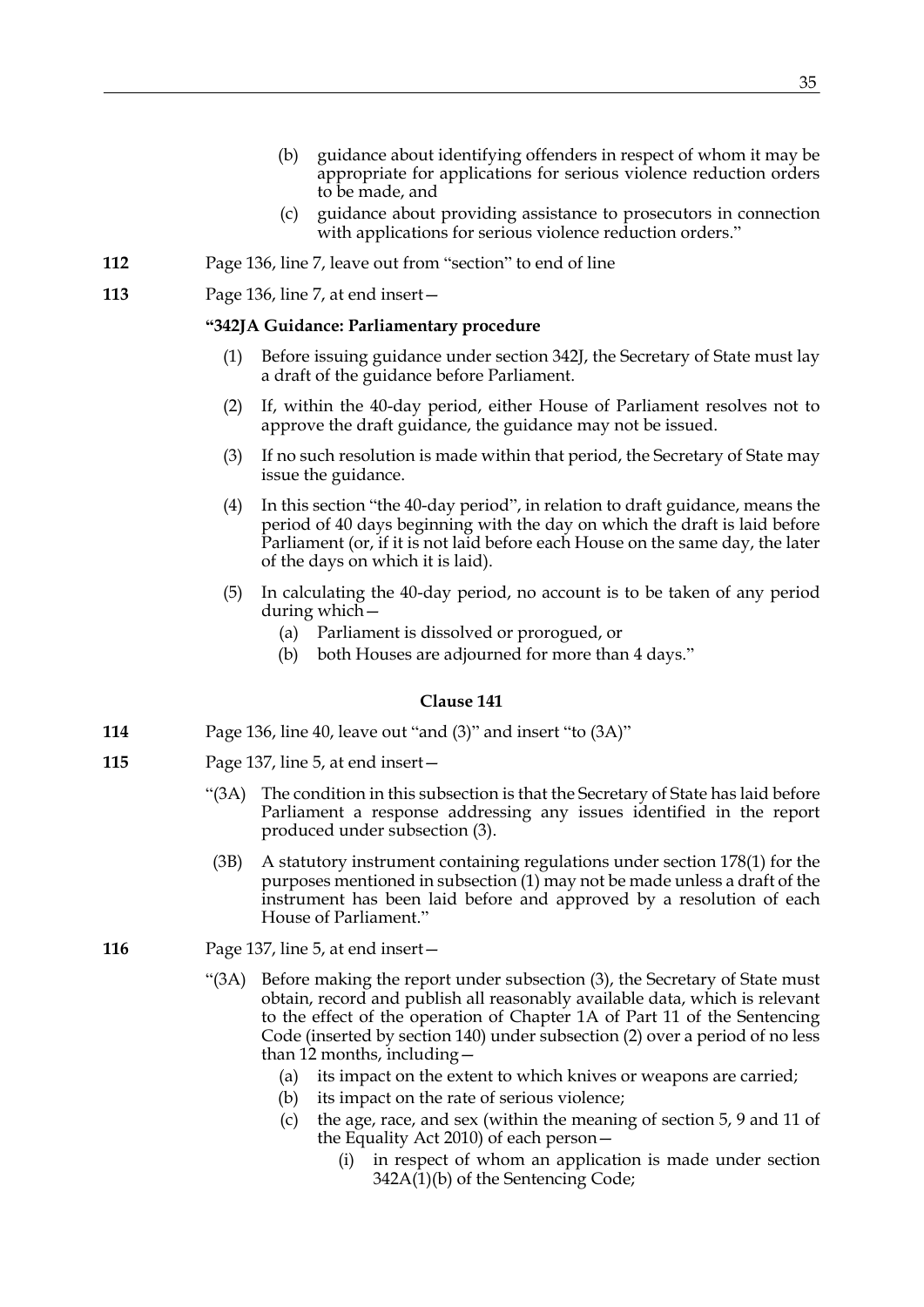- (ii) in respect of whom a serious violence reduction order is made by a court;
- (iii) in respect of whom an application is made under section 342A(1) of the Sentencing Code and the court has adjourned proceedings pursuant to section 342A(8A) or (8B);
- (iv) in respect of whom action is taken pursuant to section 342C, 342E, 342F, or 342H of the Sentencing Code; and
- (v) who is convicted of an offence within section 342G of the Sentencing Code;
- (d) any action which was taken pursuant to sections 342C, 342E, 342F, or 342H of the Sentencing Code, by reference to the age, race and sex of the offender;
- (e) the nature of, and reasons recorded for, any such action;
- (f) any complaint arising from the exercise of powers under section 342E of the Sentencing Code, the nature and outcome of that complaint, and the age, race and sex of the person who made it;
- (g) the offence within section 342G of the Sentencing Code for which any person was convicted and the sentence imposed, by reference to the age, race and sex of that person;
- (h) for each serious violence reduction order made—
	- (i) the offence identified under section 342A(1)(a) of the Sentencing Code;
	- (ii) whether the order was imposed under subsection  $342A(3)(a)$ ,  $(3)(b)$ ,  $(4)(a)$  or  $(4)(b)$  of the Sentencing Code; and
	- (iii) if the order was imposed under subsection 342A(4)(a) or (4)(b), whether the order was made on the basis that the offender knew that a bladed article or offensive weapon was used by another person; or whether the offender ought to have known that this would be the case;
- (i) whether that operation of Chapter 1A of the Sentencing Code had a discriminatory, disproportionate or other adverse impact on people sharing the protected characteristic of age, race or sex;
- (j) the number of survivors and victims of domestic abuse, including women who have experienced or are experiencing criminal exploitation, coercive control, or other forms of abuse, who are given such orders, broken down by ethnicity, age, and policing borough.
- (3B) The report under subsection (3) must include—
	- (a) an analysis of the effect described in subsection (3A), by reference to the data identified in subsection (3A);
	- (b) an equality impact assessment of the operation of Chapter 1A of the Sentencing Code as described in subsection (3A);
	- (c) a description of any guidance or codes of practice, to which the operation of Chapter 1A described in subsection (3A) was subject;
	- (d) analysis of data assessing the extent to which the pilot has reduced serious violent crime and reoffending by comparison with other areas;
	- (e) analysis of what evidence is relied on to justify the imposition of serious violence reduction orders, and whether there is any bias in the decision-making process;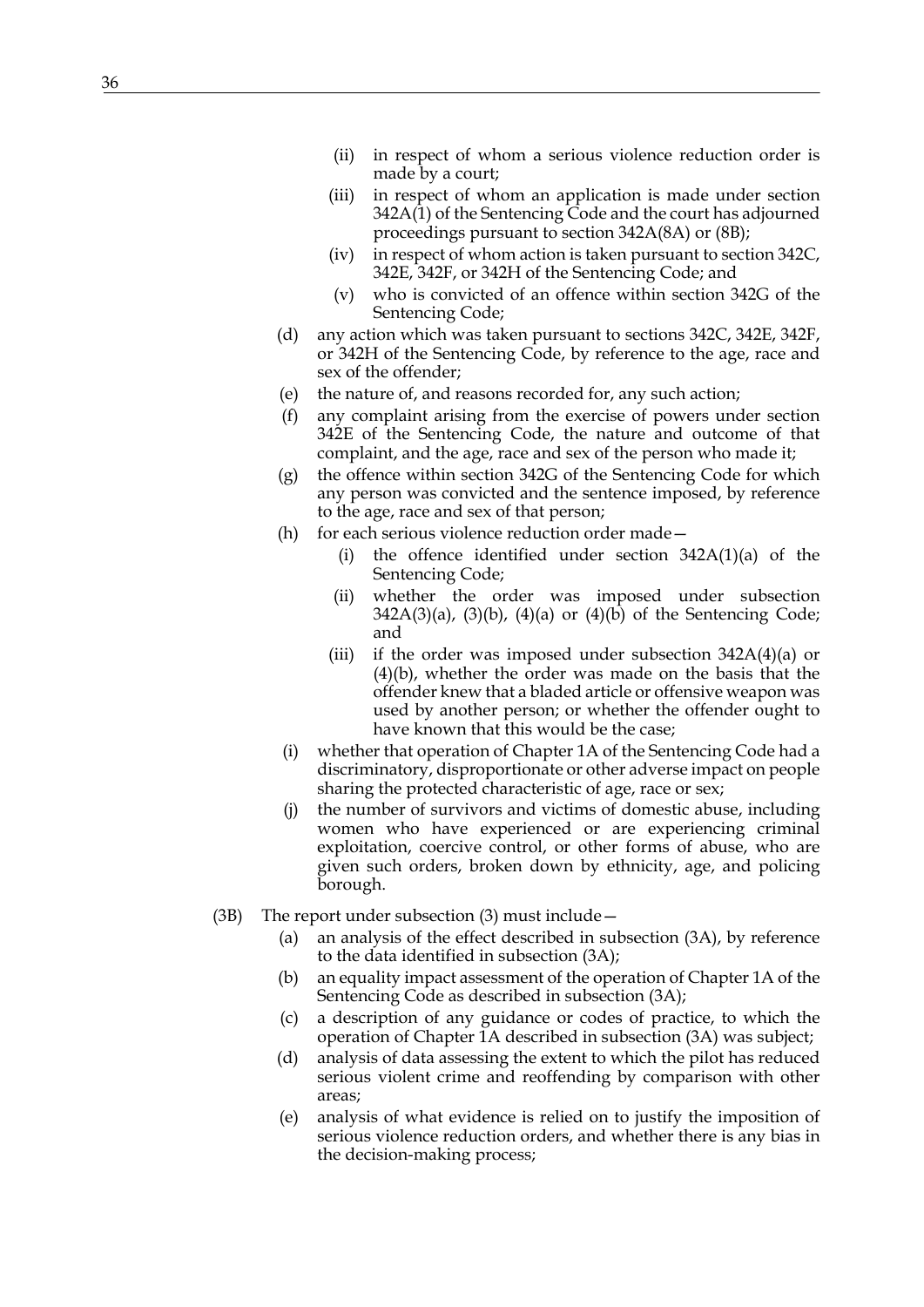- (f) analysis of information on the reason for each breach of a serious violence reduction order, any defence pleaded, and the result of the breach proceedings;
- (g) analysis of any impacts, including equalities impacts, of other positive requirements or conditions imposed on individuals pursuant to section 342C(1) of the Sentencing Code;
- (h) analysis of any impacts, including equalities impacts, of adjournment of proceedings on individuals where the court adjourns proceedings under section 342A(8A) or (8B); and
- (i) analysis of any impacts of serious violence reduction orders on survivors and victims of domestic abuse, including women who have experienced or are experiencing criminal exploitation, coercive control, or other forms of abuse, who are given such orders.
- (3C) Statistical information collected for the purposes of section (3B) from different pilot areas must be collected and presented in a form which enables direct comparison between those areas."

# **After Clause 141**

**117** Insert the following new Clause -

# "CHAPTER 1A

# KNIFE CRIME PREVENTION ORDERS

# **Knife crime prevention order on conviction: adjournment of proceedings**

- <span id="page-36-0"></span>(1) In section 19 of the Offensive Weapons Act 2019 (knife crime prevention orders made on conviction), after subsection (9) insert—
	- "(9A) The court may adjourn any proceedings on an application for a knife crime prevention order even after sentencing the defendant.
	- (9B) If the defendant does not appear for any adjourned proceedings the court may—
		- (a) further adjourn the proceedings,
		- (b) issue a warrant for the defendant's arrest, or
		- (c) hear the proceedings in the defendant's absence.
	- (9C) The court may not act under subsection (9B)(b) unless it is satisfied that the defendant has had adequate notice of the time and place of the adjourned proceedings.
	- (9D) The court may not act under subsection (9B)(c) unless it is satisfied that the defendant—
		- (a) has had adequate notice of the time and place of the adjourned proceedings, and
		- (b) has been informed that if the defendant does not appear for those proceedings the court may hear the proceedings in the defendant's absence."
- <span id="page-36-1"></span>(2) Regulations under section 176(1) which bring subsection [\(1\)](#page-36-0) into force only for a specified purpose or in relation to a specified area may—
	- (a) provide for that provision to be in force for that purpose or in relation to that area for a specified period;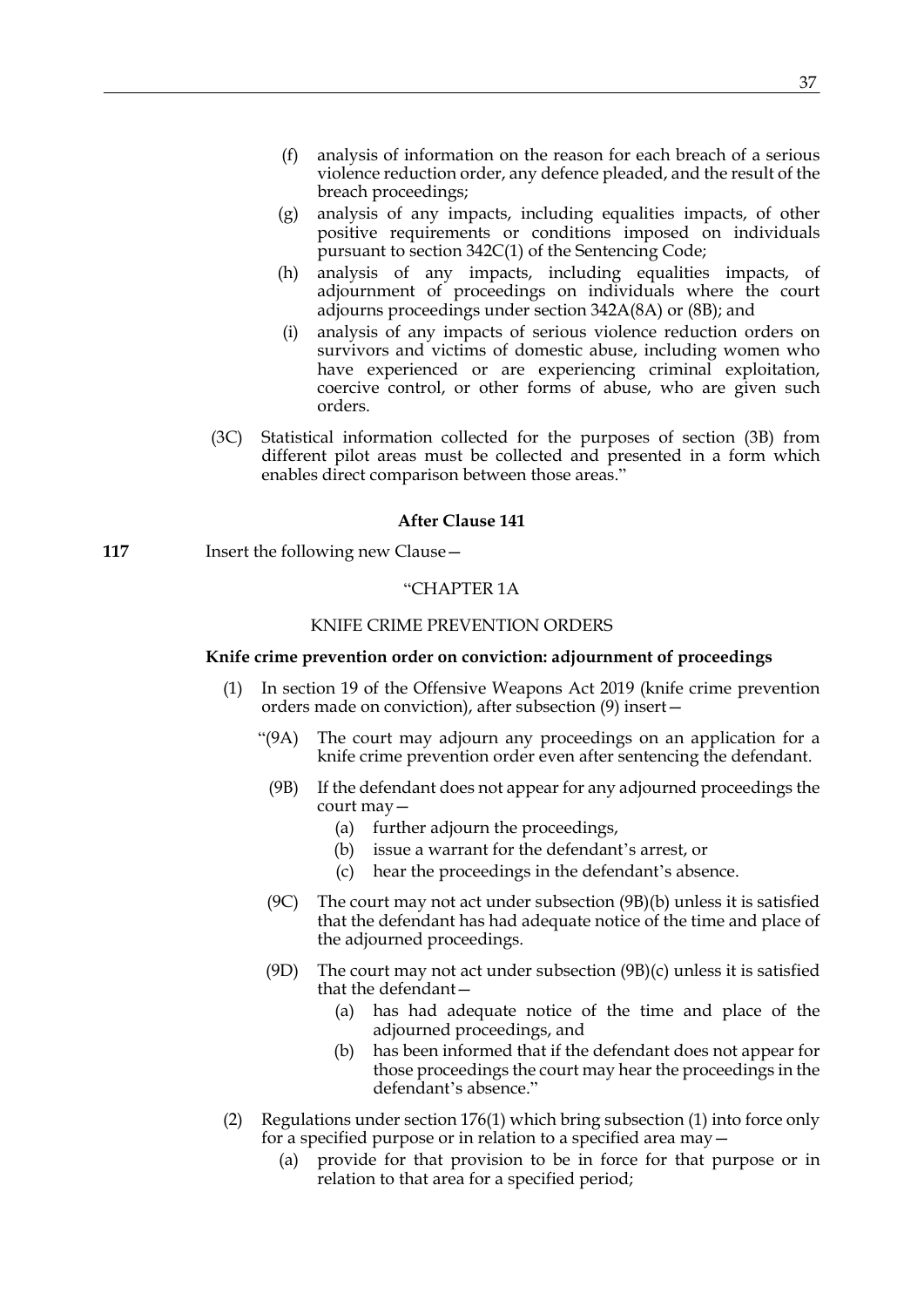- (b) make transitional or saving provision in relation to that provision ceasing to be in force at the end of the specified period.
- (3) Regulations containing provision by virtue of subsection  $(2)(a)$  may be amended by subsequent regulations under section 176(1) so as to continue subsection [\(1\)](#page-36-0) in force for the specified purpose or in relation to the specified area for a further specified period.
- (4) In this section "specified" means specified in regulations under section  $176(1)$ ."

#### **After Clause 163**

**118** Insert the following new Clause —

# "CHAPTER 4

#### FOOTBALL BANNING ORDERS

#### **Football banning orders: relevant offences**

- (1) The Football Spectators Act 1989 is amended as follows.
- (2) Schedule 1 (football banning orders: relevant offences) is amended in accordance with subsections [\(3\)](#page-37-0) to [\(7\)](#page-38-0).
- <span id="page-37-0"></span>(3) In paragraph 1(c) (certain offences under the Public Order Act 1986 committed at premises)—
	- (a) after "any offence under section" insert "4,", and
	- (b) before "harassment" insert "fear or provocation of violence, or".
- (4) In paragraph 1(k) (certain offences under the Public Order Act 1986 committed on a journey to or from a football match)—
	- (a) after "any offence under section" insert "4,", and
	- (b) before "harassment" insert "fear or provocation of violence, or".
- (5) In paragraph 1(q) (certain offences under the Public Order Act 1986 which the court declares to be related to a football match)—
	- (a) after "any offence under section" insert "4,",
	- (b) before "harassment" insert "fear or provocation of violence, or", and
	- (c) omit "or any provision of Part 3 or 3A of that Act (hatred by reference to race etc)".
- (6) In paragraph 1, after paragraph (u) insert—
	- "(v) any offence under any provision of Part 3 or 3A of the Public Order Act 1986 (hatred by reference to race etc)—
		- (i) which does not fall within paragraph (c) or (k), and
		- (ii) as respects which the court makes a declaration that the offence related to a football match, to a football organisation or to a person whom the accused knew or believed to have a prescribed connection with a football organisation,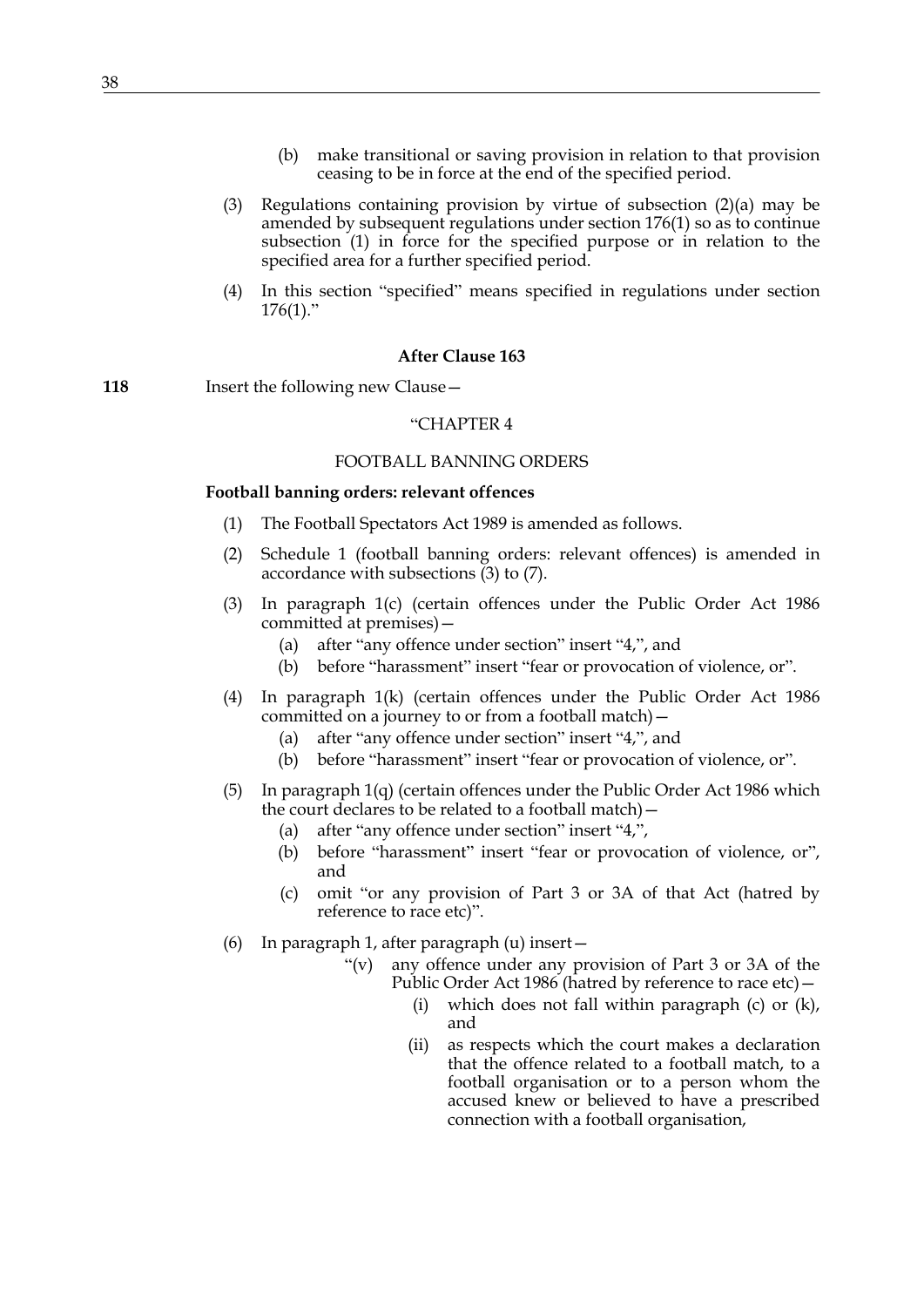- (w) any offence under section 31 of the Crime and Disorder Act 1998 (racially or religiously aggravated public order offences) as respects which the court makes a declaration that the offence related to a football match, to a football organisation or to a person whom the accused knew or believed to have a prescribed connection with a football organisation,
- (x) any offence under section 1 of the Malicious Communications Act 1988 (offence of sending letter, electronic communication or article with intent to cause distress or anxiety)—
	- (i) which does not fall within paragraph  $(d)$ ,  $(e)$ ,  $(m)$ , (n), (r) or (s),
	- (ii) as respects which the court has stated that the offence is aggravated by hostility of any of the types mentioned in section 66(1) of the Sentencing Code (racial hostility etc), and
	- (iii) as respects which the court makes a declaration that the offence related to a football match, to a football organisation or to a person whom the accused knew or believed to have a prescribed connection with a football organisation,
- (y) any offence under section 127(1) of the Communications Act 2003 (improper use of public telecommunications network)—
	- (i) which does not fall within paragraph  $(d)$ ,  $(e)$ ,  $(m)$ , (n), (r) or (s),
	- (ii) as respects which the court has stated that the offence is aggravated by hostility of any of the types mentioned in section 66(1) of the Sentencing Code (racial hostility etc), and
	- (iii) as respects which the court makes a declaration that the offence related to a football match, to a football organisation or to a person whom the accused knew or believed to have a prescribed connection with a football organisation."
- <span id="page-38-0"></span>(7) In paragraph 4—
	- (a) the words from "In this Schedule" to "Part II of this Act." become sub-paragraph (1),
	- (b) after sub-paragraph (1) insert—
		- "(1A) In this Schedule "football organisation" means an organisation which is a regulated football organisation for the purposes of Part 2 of this Act.", and
	- (c) after sub-paragraph (2) insert—
		- "(3) The provision that may be made by an order made by the Secretary of State for the purposes of this Schedule includes provision that a person has a prescribed connection with a football organisation where—
			- (a) the person has had a connection of a prescribed kind with a football organisation in the past, or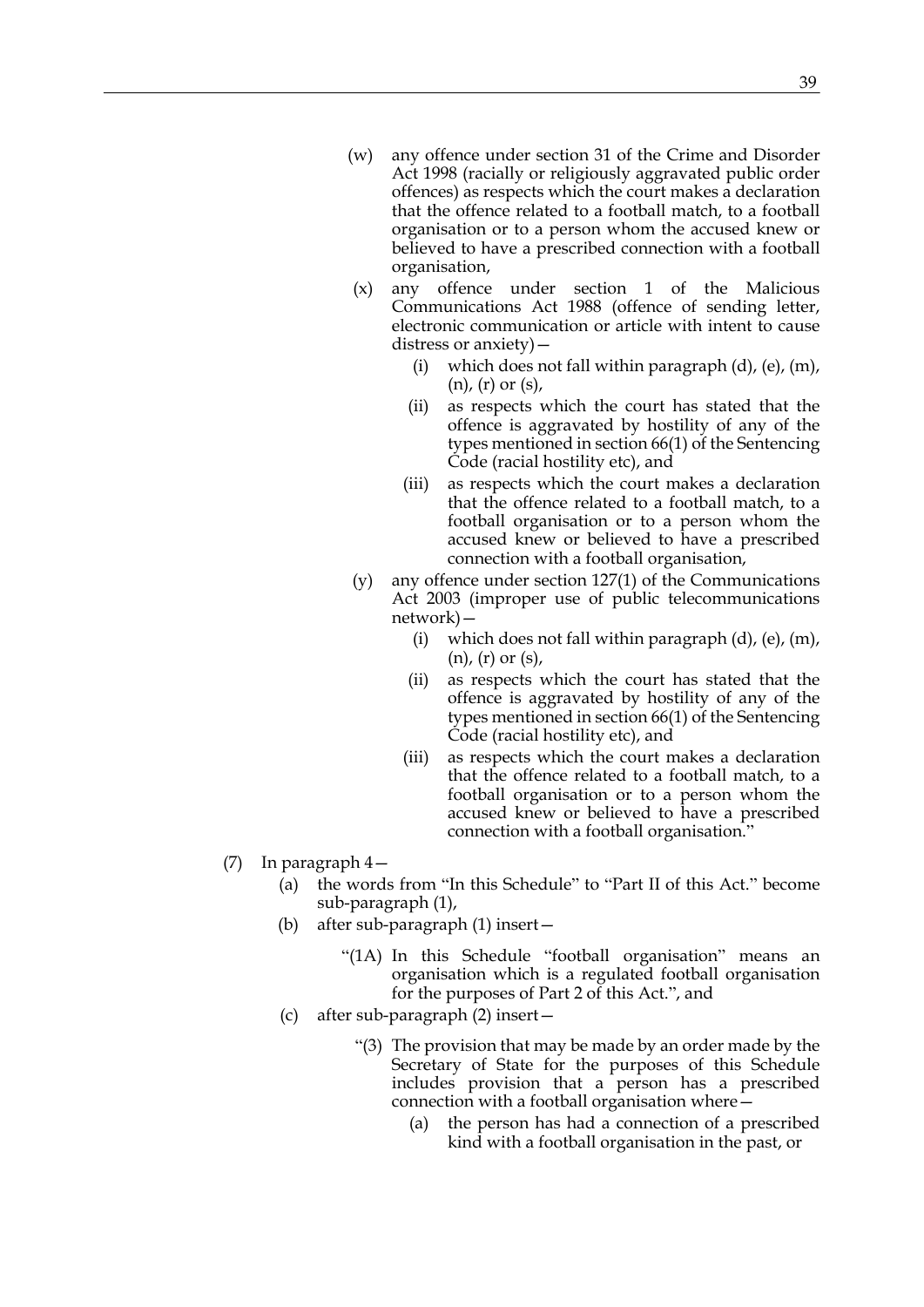- (b) the person will or may have a connection of a prescribed kind with a football organisation in the future."
- (8) In section 14 (main definitions), after subsection (2) insert—
	- "(2A) "Regulated football organisation" means an organisation (whether in the United Kingdom or elsewhere) which—
		- (a) relates to association football, and
		- (b) is a prescribed organisation or an organisation of a prescribed description."
- (9) Section 23 (further provision about, and appeals against, declarations of relevance) is amended in accordance with subsections [\(10\)](#page-39-0) and [\(11\)](#page-39-1).
- <span id="page-39-0"></span>(10) In subsection (1), for the words from "related to football matches" to the end of the subsection substitute "—
	- (a) related to football matches,
	- (b) related to a particular football match or to particular football matches,
	- (c) related to a football organisation, or
	- (d) related to a person whom the defendant knew or believed to have a prescribed connection with a football organisation, as the case may be."
- <span id="page-39-1"></span>(11) In subsection (5), for the words from "related to football matches" to the end of the subsection substitute "—
	- (a) related to football matches,
	- (b) related to one or more particular football matches,
	- (c) related to a football organisation, or
	- (d) related to a person whom the defendant knew or believed to have a prescribed connection with a football organisation."
- (12) This section does not apply in relation to an offence committed before the day appointed by regulations under section 176(1) for its coming into force (so far as it has not previously been commenced by section  $176(4)(ta)$ )."
- **119** Insert the following new Clause -

# **"Football banning orders: power to amend list of relevant offences**

- <span id="page-39-2"></span>(1) In section 14 of the Football Spectators Act 1989 (main definitions), after subsection (8) insert—
	- "(9) The Secretary of State may by regulations amend paragraph 1 of Schedule 1 so as to add, modify or remove a reference to an offence or a description of offence.
	- (10) Regulations under subsection [\(9\)](#page-39-2) may make consequential amendments to this Act.
	- (11) A statutory instrument containing regulations under subsection [\(9\)](#page-39-2) may not be made unless a draft of the instrument has been laid before and approved by a resolution of each House of Parliament."
- (2) Section 22A of that Act (other interpretation, etc) is amended in accordance with subsections [\(3\)](#page-39-3) and [\(4\)](#page-40-0).
- <span id="page-39-3"></span>(3) In subsection (3), after "order" insert "or regulations".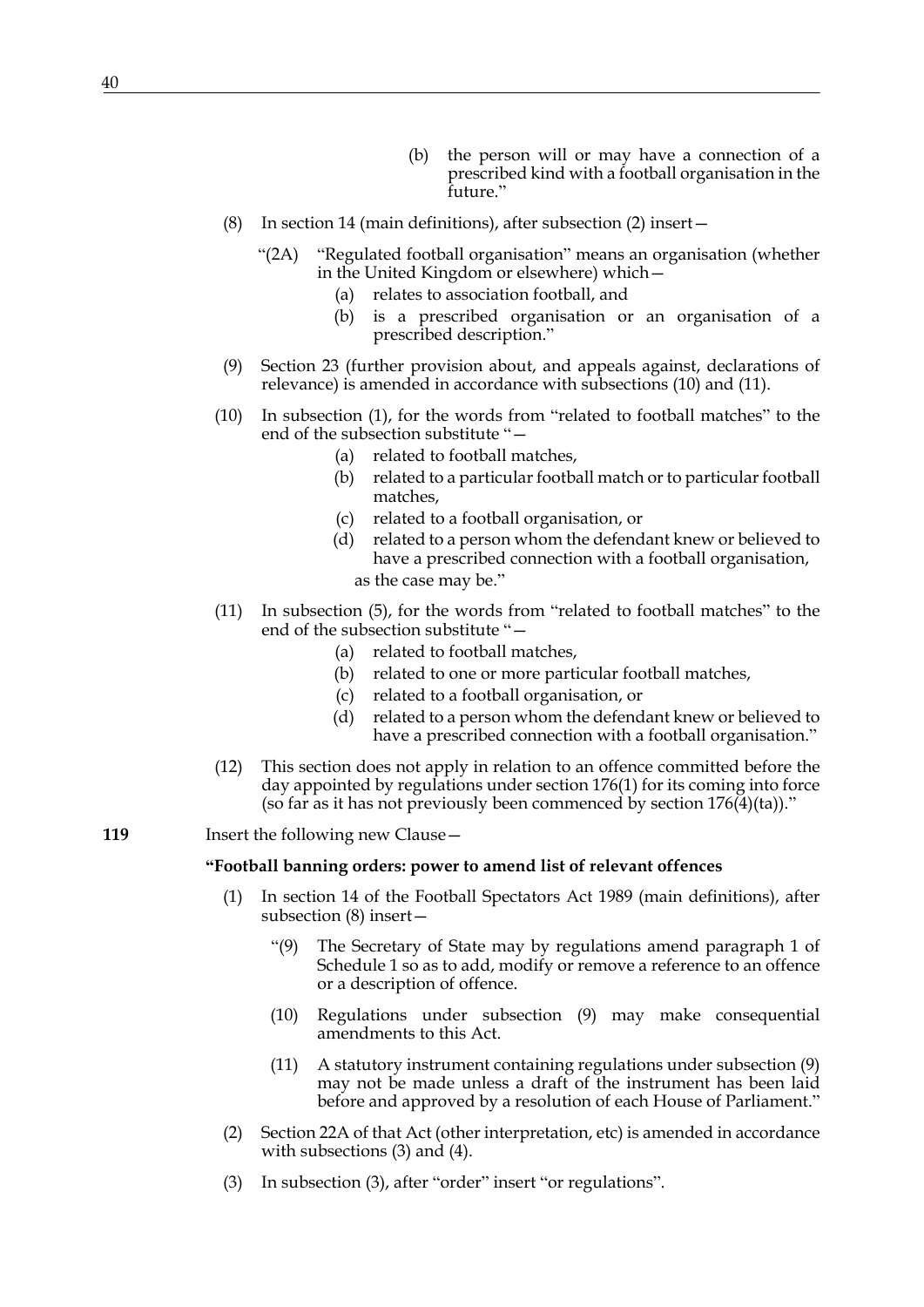- <span id="page-40-0"></span>(4) After subsection (3) insert—
	- "(3A) An order or regulations under this Part—
		- (a) may make different provision for different purposes;
		- (b) may make consequential, supplementary, incidental, transitional, transitory or saving provision.""

**120** Insert the following new Clause -

#### **"Football banning orders: requirement to make order on conviction etc**

- (1) In section 14A of the Football Spectators Act 1989 (banning order made on conviction of an offence), for subsections (2) and (3) substitute—
	- "(2) The court must make a banning order in respect of the offender unless the court considers that there are particular circumstances relating to the offence or to the offender which would make it unjust in all the circumstances to do so.
	- (3) Where the court does not make a banning order it must state in open court the reasons for not doing so."
- (2) Section 22 of that Act (banning orders arising out of offences outside England and Wales) is amended in accordance with subsections [\(3\)](#page-40-1) and [\(4\).](#page-40-2)
- <span id="page-40-1"></span>(3) In subsection (4), for the words following paragraph (b) substitute  $-$ "must make a banning order in relation to the person, unless subsection (5) applies."
- <span id="page-40-2"></span>(4) For subsections (5) and (5A) substitute—
	- "(5) This subsection applies if—
		- (a) it appears to the court that the conviction of the corresponding offence in a country outside England and Wales is the subject of proceedings in a court of law in that country questioning the conviction, or
		- (b) the court considers that there are particular circumstances relating to the corresponding offence or to the person which would make it unjust in all the circumstances to make a banning order.
	- (5A) Where the court does not make a banning order on the ground mentioned in subsection (5)(b) it must state in open court the reasons for not doing so."
- (5) This section does not apply in relation to an offence committed before the day appointed by regulations under section 176(1) for its coming into force."

# **After Clause 164**

**121** Insert the following new Clause—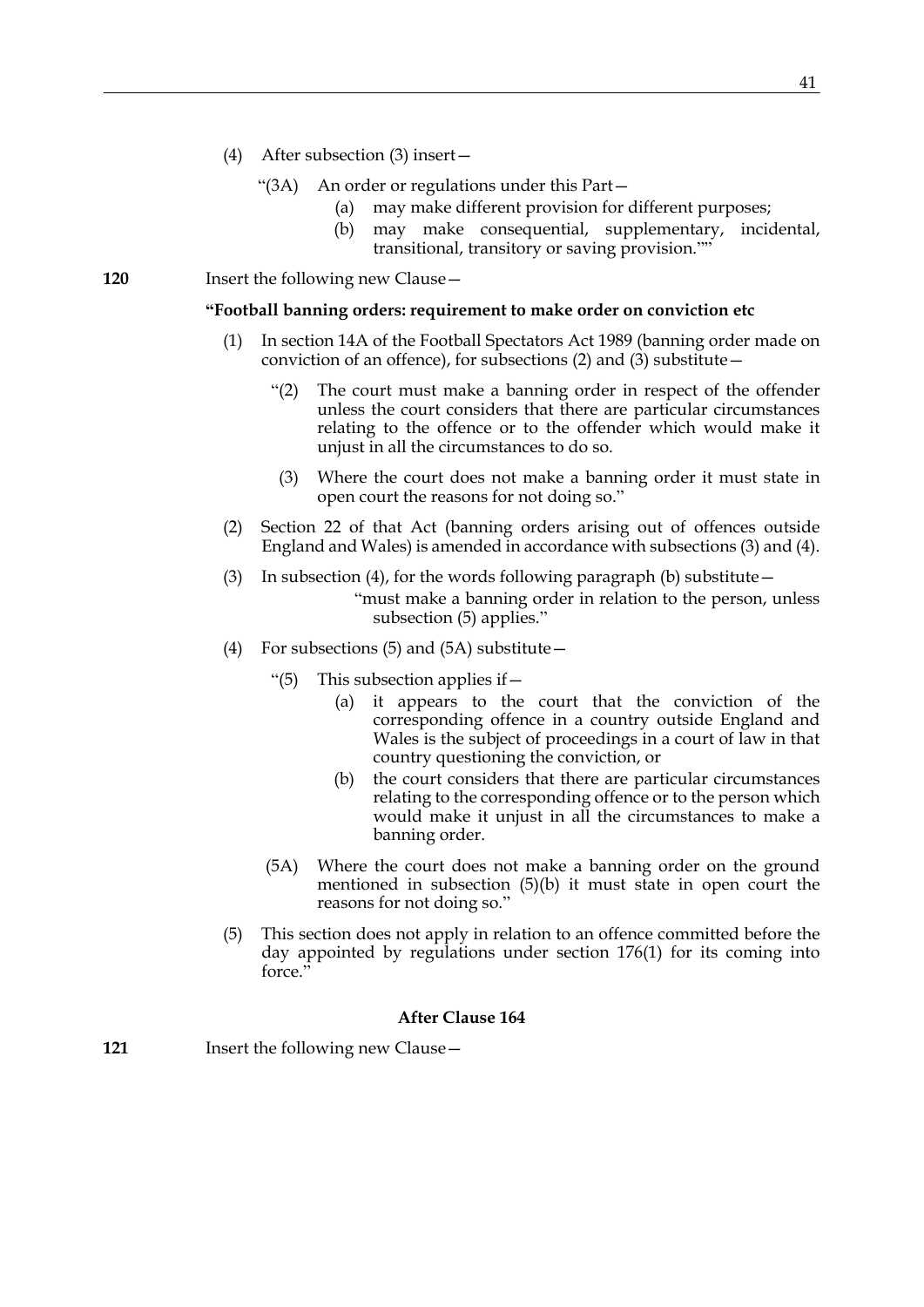# "PART 11A

#### DISREGARDS AND PARDONS FOR CERTAIN HISTORICAL OFFENCES

# **Disregard of certain convictions or cautions**

- (1) The Protection of Freedoms Act 2012 is amended in accordance with subsections [\(2\)](#page-41-0) to [\(10\)](#page-42-0).
- <span id="page-41-0"></span>(2) Section 92 (power of Secretary of State to disregard convictions or cautions) is amended in accordance with subsections  $(3)$  to  $(5)$ .
- <span id="page-41-1"></span>(3) In subsection (1) for the words from "under" to the end of paragraph (c) substitute "in circumstances where the conduct constituting the offence was sexual activity between persons of the same sex".
- (4) In subsection  $(3)$ 
	- (a) in paragraph  $(a)$  -
		- (i) for the first "the" substitute "any",
		- (ii) for "conduct constituting the offence consented to it and" substitute "sexual activity", and
		- (iii) omit the second "and", and
	- (b) for paragraph (b) substitute—
		- "(b) the offence has been repealed or, in the case of an offence at common law, abolished by enactment (whether or not it has been re-enacted or replaced), and
		- (c) the sexual activity would not, if occurring in the same circumstances at the point of decision, constitute an offence."
- <span id="page-41-2"></span>(5) After subsection (6) insert—
	- "(7) In this section "sexual activity" includes—
		- (a) any physical or affectionate activity which is of a type characteristic of people involved in an intimate personal relationship, and
		- (b) conduct intended to lead to sexual activity."
- (6) In section 93(3) (applications to the Secretary of State), for the words from "the matters" to the end substitute "—
	- (a) whether a conviction or caution is of a kind mentioned in section 92(1);
	- (b) the matters mentioned in condition A in that section."
- (7) In section 94 (procedure for decisions by the Secretary of State)—
	- (a) in subsection  $(1)$  -
		- (i) after "considering" insert "whether a conviction or caution is of a kind mentioned in section 92(1) or", and
		- (ii) for "section 92" substitute "that section",
	- (b) in subsection  $(2)$ 
		- (i) after "deciding" insert "whether a conviction or caution is of a kind mentioned in section 92(1) or", and
		- (ii) for "section 92" substitute "that section",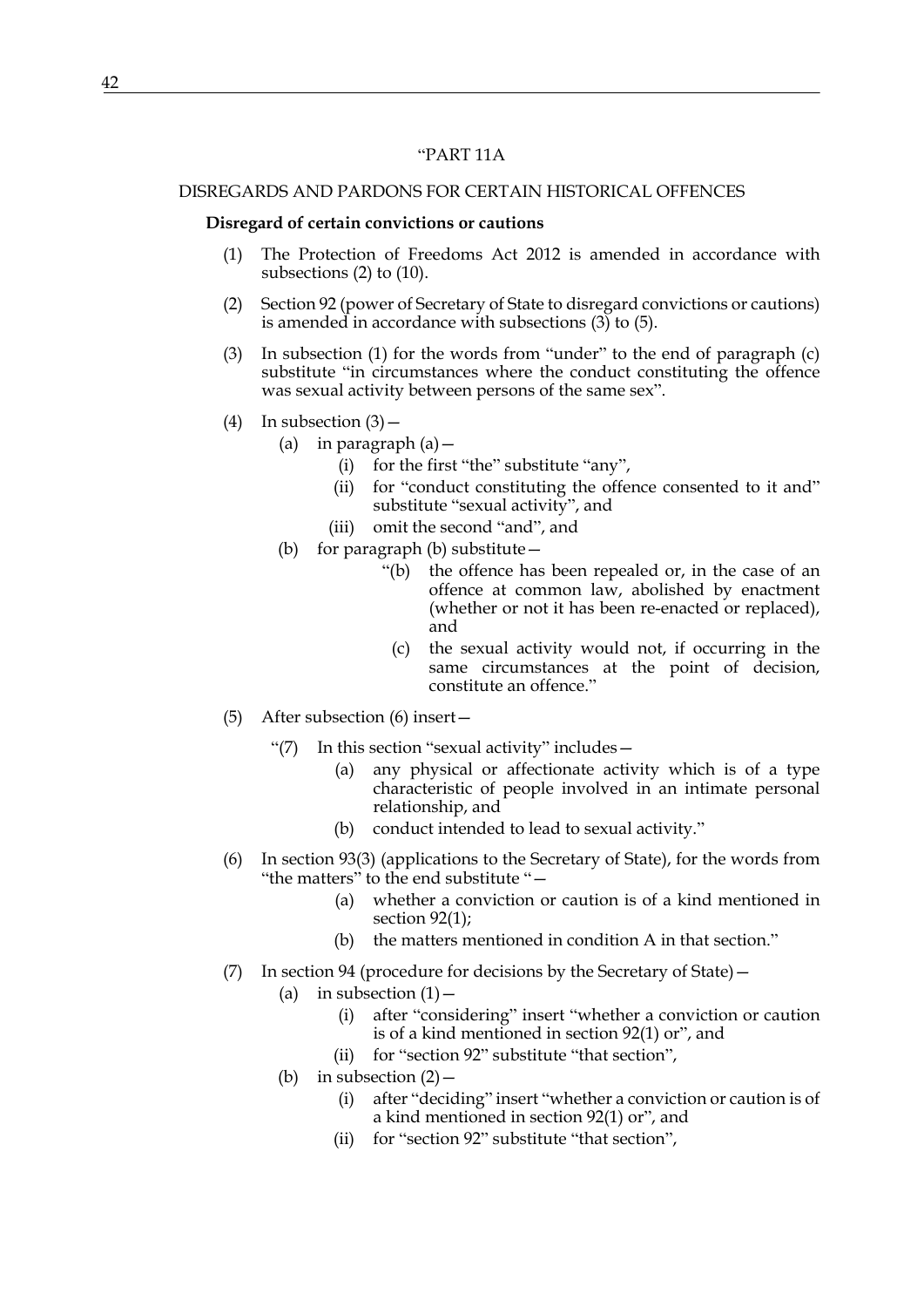- (c) after subsection (2) insert—
	- "(2A) If the Secretary of State refuses an application on the basis that the caution or conviction is not of a kind mentioned in section 92(1), the Secretary of State must—
		- (a) record the decision in writing, and
		- (b) give notice of it to the applicant."
- (8) In section 99 (appeal against refusal to disregard convictions or cautions)— (a) in subsection (1)(a) after "Secretary of State" insert "refuses an application on the basis mentioned in section 94(2A) or",
	- (b) in subsection (3), for the words from "that it" to the end substitute  $"`$ 
		- (a) that the conviction or caution is of a kind mentioned in section 92(1), it must make an order to that effect;
		- (b) that it appears as mentioned in condition A of that section, it must make an order to that effect.", and
	- (c) in subsection  $(5)$ , after "subsection  $(3)$ " insert " $(b)$ ".
- (9) In section  $100(1)$  (advisers)
	- (a) for the second "Secretary of State" substitute "Secretary of State—
		- (a) the caution or conviction is of a kind mentioned in section 92(1), or",
	- (b) the remaining text becomes paragraph (b), and
	- (c) in that paragraph for "section 92" substitute "that section".
- <span id="page-42-0"></span>(10) In section 101—
	- (a) in subsection  $(1)$ 
		- (i) in paragraph (a) of the definition of "conviction", after "proceedings" insert "(including anything that under section 376(1) and (2) of the Armed Forces Act 2006 is to be treated as a conviction for the purposes of that Act)",
		- (ii) at the end of the definition of "sentence" insert "(including anything that under section 376(1) and (3) of the Armed Forces Act 2006 is to be treated as a sentence for the purposes of that Act),",
		- (iii) at the end of paragraph (a) of the definition of "service disciplinary proceedings" omit "or",
		- (iv) after paragraph (b) of the definition of "service disciplinary proceedings" insert ", or
			- (c) in respect of a service offence (whether or not before a court but excepting proceedings before a civilian court within the meaning of the Armed Forces Act 2006);

and for the purposes of paragraph (c) "service offence" means a service offence within the meaning of the Armed Forces Act 2006, or an SDA offence within the meaning of the Armed Forces Act 2006 (Transitional Provisions etc) Order 2009 (SI 2009/1059).", and

- (v) in the appropriate place insert—
	- ""enactment" includes an enactment contained in subordinate legislation (within the meaning of the Interpretation Act 1978),",
- (b) omit subsections (3) and (4),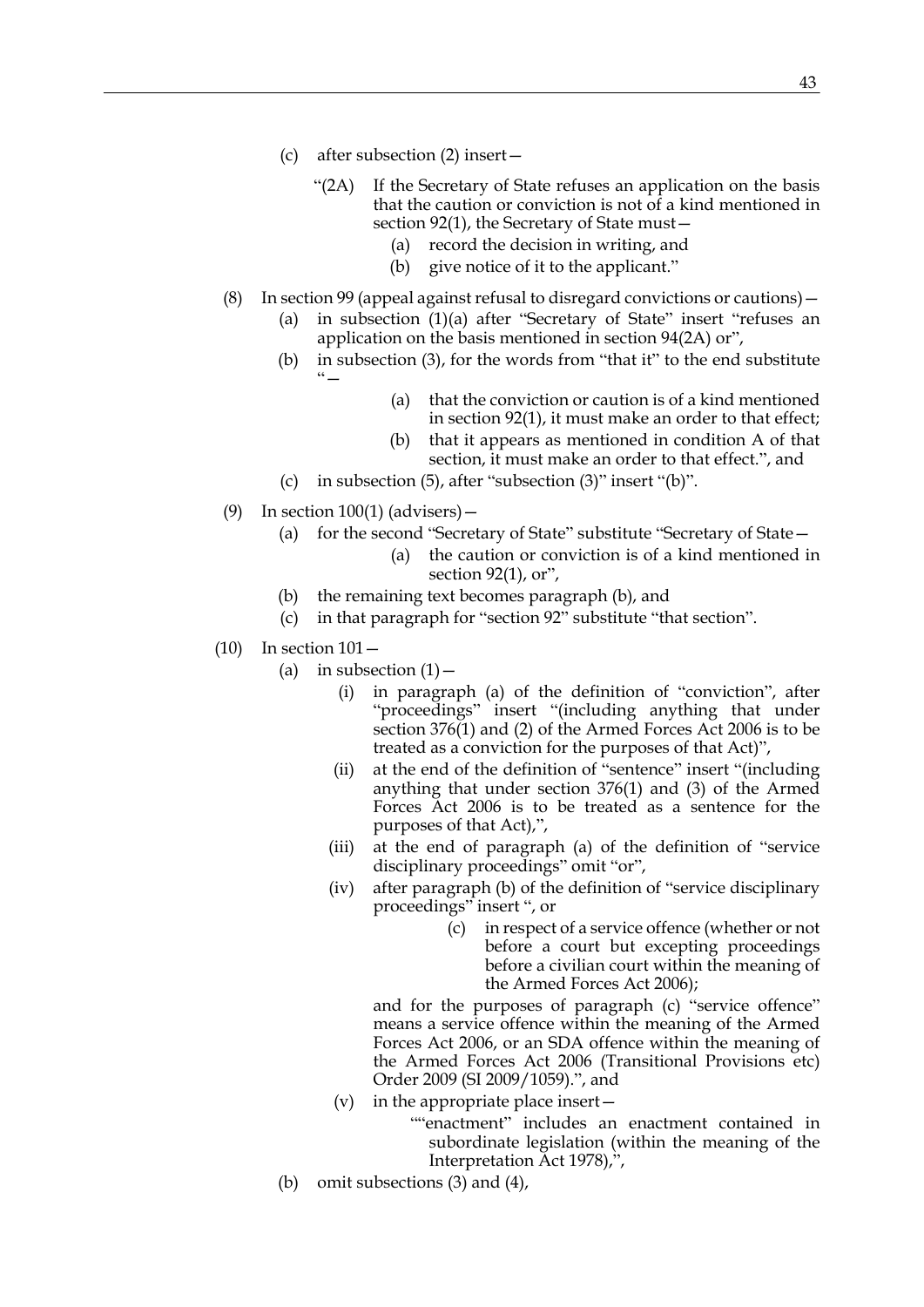- (c) in subsection (5) for paragraphs (a) and (b) substitute "a reference to an inchoate or ancillary offence relating to the offence.",
- (d) in subsection  $(6)$ 
	- (i) for the first "or incitement" substitute ", incitement, encouraging or assisting", and
	- (ii) for the second "or incitement" substitute ", incitement, encouraging or assisting",
- (e) after subsection (6) insert—
	- "(6A) For the purposes of section 92, an inchoate or ancillary offence is to be treated as repealed or abolished to the extent that the offence to which it relates is repealed or abolished.
		- (6B) A reference to an inchoate or ancillary offence in relation to an offence is a reference to an offence of—
			- (a) attempting, conspiracy or incitement to commit the offence,
			- (b) encouraging or assisting the commission of the offence, or
			- (c) aiding, abetting, counselling or procuring the commission of the offence.
		- (6C) For the purposes of section 92, an offence under an enactment mentioned in subsection (6D) is to be treated as repealed to the extent that the conduct constituting the offence under the enactment—
			- (a) was punishable by reference to an offence under the law of England and Wales which has been repealed or abolished, or
			- (b) if the conduct was not punishable by the law of England and Wales, was punishable by reference to equivalent conduct constituting an offence under the law of England and Wales which has been repealed or abolished.
	- (6D) The enactments are—
		- (a) section 45 of the Naval Discipline Act 1866,
		- (b) section 41 of the Army Act 1881,
		- (c) section 41 of the Air Force Act 1917,
		- (d) section 70 of the Army Act 1955,
		- (e) section 70 of the Air Force Act 1955,
		- (f) section 42 of the Naval Discipline Act 1957, and
		- (g) section 42 of the Armed Forces Act 2006.", and
- (f) in subsection (7) for "(5) and (6)" substitute "(5), (6) and (6B)".
- (11) Nothing in this section affects the disregard of a conviction or caution that was disregarded before this section comes into force."

**122** Insert the following new Clause—

# **"Pardons for certain convictions or cautions**

(1) The Policing and Crime Act 2017 is amended in accordance with subsections  $(2)$  to  $(13)$ .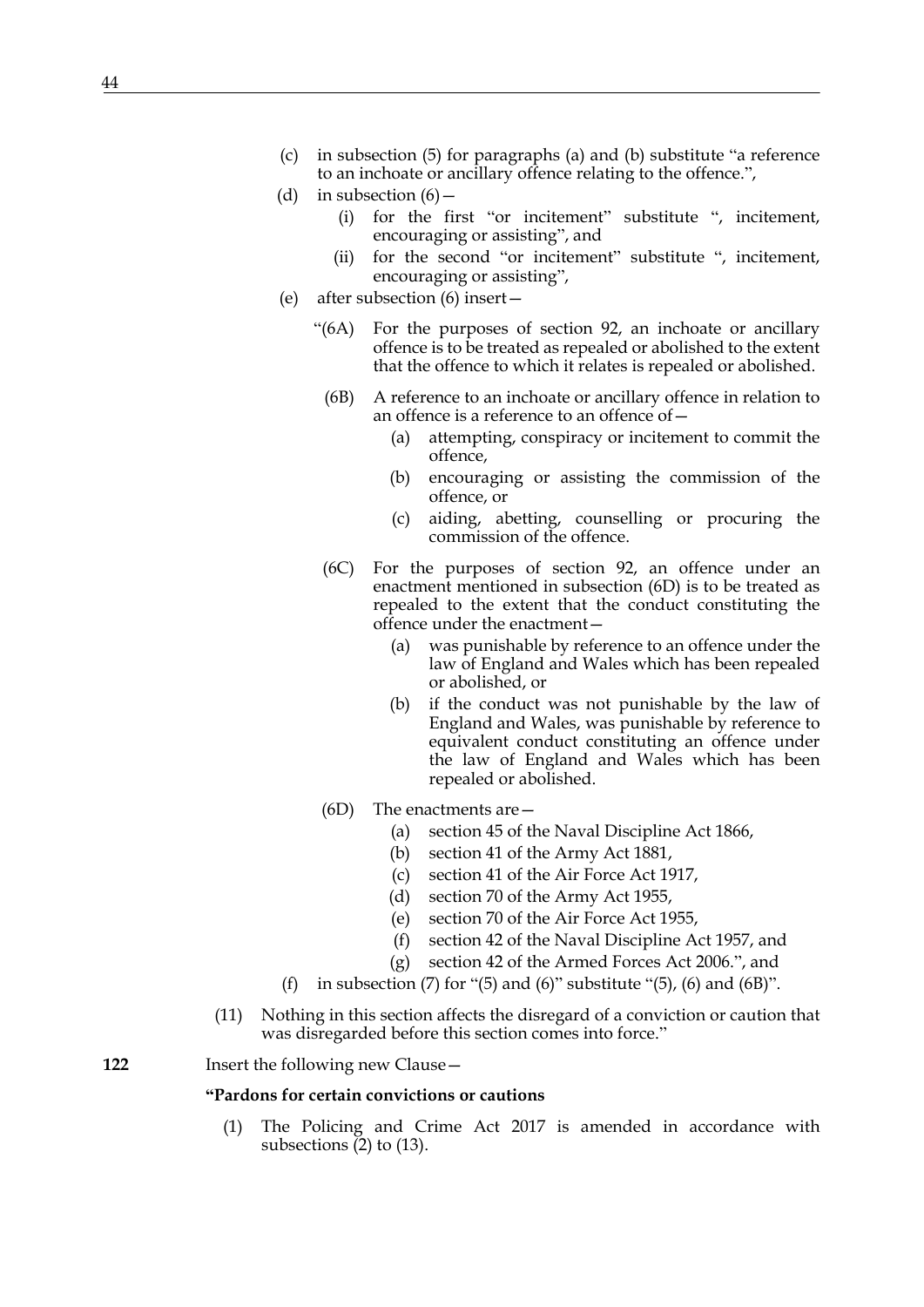- <span id="page-44-0"></span>(2) Section 164 (posthumous pardons for convictions etc. of certain abolished offences) is amended in accordance with subsections [\(3\)](#page-44-1) to (10).
- <span id="page-44-1"></span>(3) Before subsection (1) insert—
	- "(A1) Subsection (1) applies in relation to a person $-$ 
		- (a) who was convicted of, or cautioned for, an offence in circumstances where the conduct constituting the offence was sexual activity between persons of the same sex, and
		- (b) who died before the end of the period of twelve months beginning with—
			- (i) the day on which section (*Disregard of certain convictions or cautions*) of the Police, Crime, Sentencing and Courts Act 2022 comes into force, or
			- (ii) if later, the day on which the offence referred to in paragraph (a) became an abolished offence (see subsection (1A))."
- (4) For subsection (1) substitute—
	- "(1) The person is pardoned for the offence if  $-$ 
		- (a) any other person involved in the sexual activity was aged 16 or over, and
		- (b) the offence has become an abolished offence.
	- (1A) An offence becomes an abolished offence at the point at which conditions A and B are first met.
	- (1B) Condition A is that the offence has been repealed or, in the case of an offence at common law, abolished by enactment (whether or not it was re-enacted or replaced).
	- (1C) Condition B is that the sexual activity referred to in subsection (A1)(a) would not, if occurring in the same circumstances, constitute an offence."
- (5) Omit subsections (2) to (6).
- (6) In subsection  $(7)$  -
	- (a) for "subsection (8)" substitute "subsections (8) and (8A)", and
	- (b) at the end of paragraph (b) insert "(but as if the reference in subsections (6A) and (6C) to section 92 were a reference to this section)".
- (7) In subsection (8) (as amended by section 19 of the Armed Forces Act  $2021$ ) —
	- (a) omit paragraph (ba),
	- (b) at the end of paragraph (c) omit "or",
	- (c) after paragraph (c) (but before paragraph (d) inserted by section 19(3)(d) of the Armed Forces Act 2021) insert—
		- "(ca) the Mutiny Act 1878, the Marine Mutiny Act 1878, any Act previously in force corresponding to either of those Acts or any relevant Articles of War, or".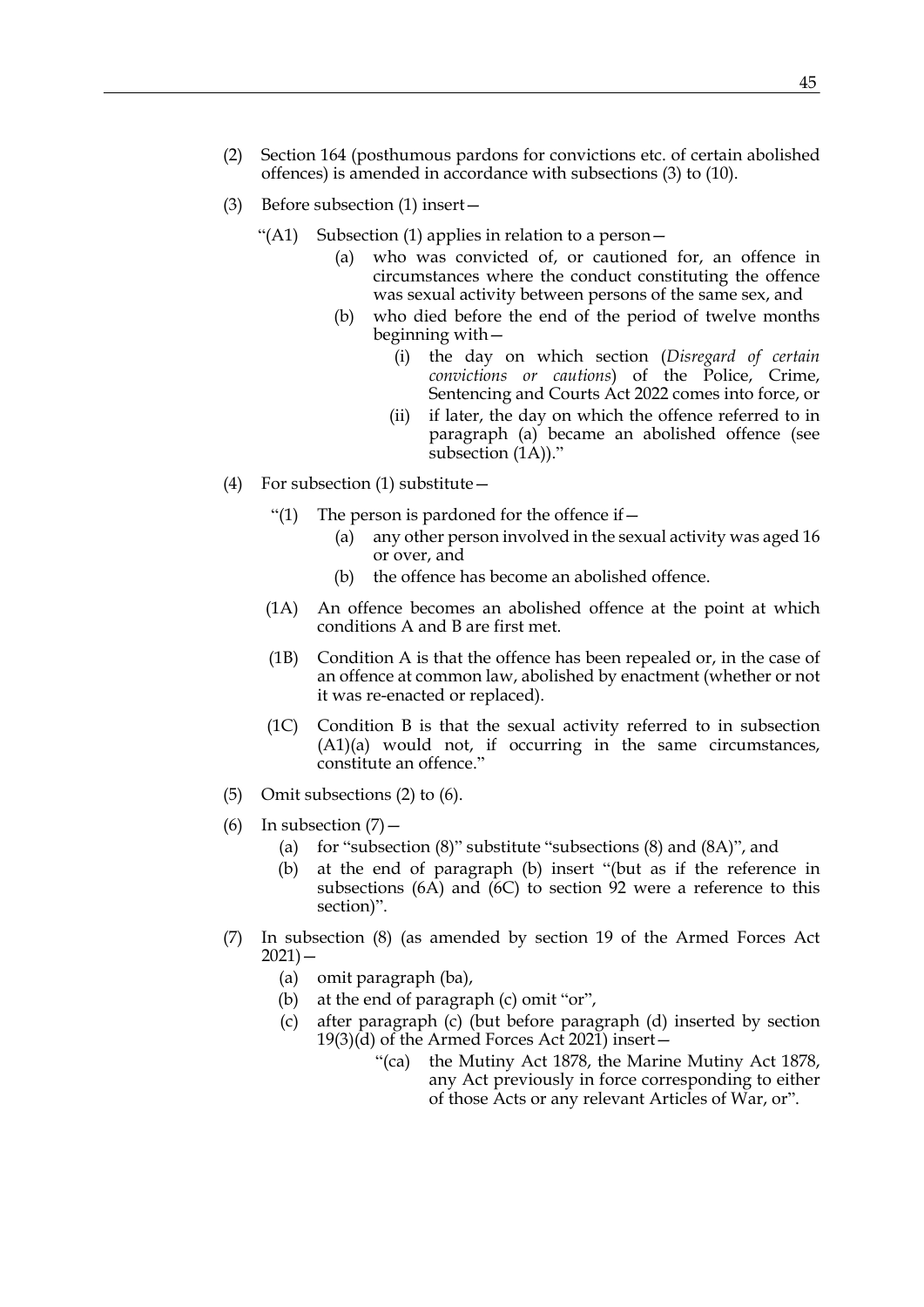- <span id="page-45-1"></span>(8) After subsection (8) insert—
	- "(8A) Section 101(6D) of the 2012 Act is to be read, in its application to this section by virtue of subsection (7) of this section, as if the enactments listed in that subsection included—
		- (a) Article 2 of Section 20 of the Articles of War of 1749 (offences triable by courts martial outside Great Britain),
		- (b) section 38 of the Naval Discipline Act 1860,
		- (c) section 38 of the Naval Discipline Act 1861,
		- (d) section 41 of the Naval Discipline Act 1864,
		- (e) Article 93 of Section 2 of the Articles of War of 1876 (offences not specified in Marine Mutiny Act or Articles of War),
		- (f) section 41 of the Army Discipline and Regulation Act 1879, and
		- (g) any provision corresponding to the provision mentioned in paragraphs [\(a\)](#page-45-1) or [\(e\),](#page-45-2) contained in other relevant Articles of War.
- <span id="page-45-2"></span>(9) In subsection (10) (inserted by section 19 of the Armed Forces Act 2021) insert in the appropriate place—
	- ""sexual activity" includes—
		- (a) any physical or affectionate activity which is of a type characteristic of people involved in an intimate personal relationship, and
		- (b) conduct intended to lead to sexual activity."
- (10) After subsection (10) insert—
	- "(11) Subsection (1) does not apply in relation to an offence for which the person has previously been pardoned under this section or section  $165.$ "
- (11) In section 165(1) (other pardons for convictions etc. of certain abolished offences) after "offence" insert "in the circumstances".
- (12) Omit section 166 (power to provide disregards and pardons for additional abolished offences).
- <span id="page-45-0"></span>(13) In section 167 (sections 164 to 166: supplementary)  $-$ 
	- (a) in the opening words of subsection (1) omit ", or under regulations under 166,", and
	- (b) in subsection  $(2)$ 
		- (i) for "sections 164 to 166" substitute "section 164 or 165", and
		- (ii) omit "or regulations under section 166".
- (14) Nothing in this section affects a pardon for a conviction or caution which took effect before this section comes into force.
- (15) In section 19 of the Armed Forces Act 2021 (posthumous pardons in relation to certain abolished offences), omit subsection (2) and paragraphs (b) and (c) of subsection (3)."

- **123** Page 187, line 13, after "court" insert "and tribunal"
- **124** Page 187, line 15, leave out "the court" and insert "a court or tribunal"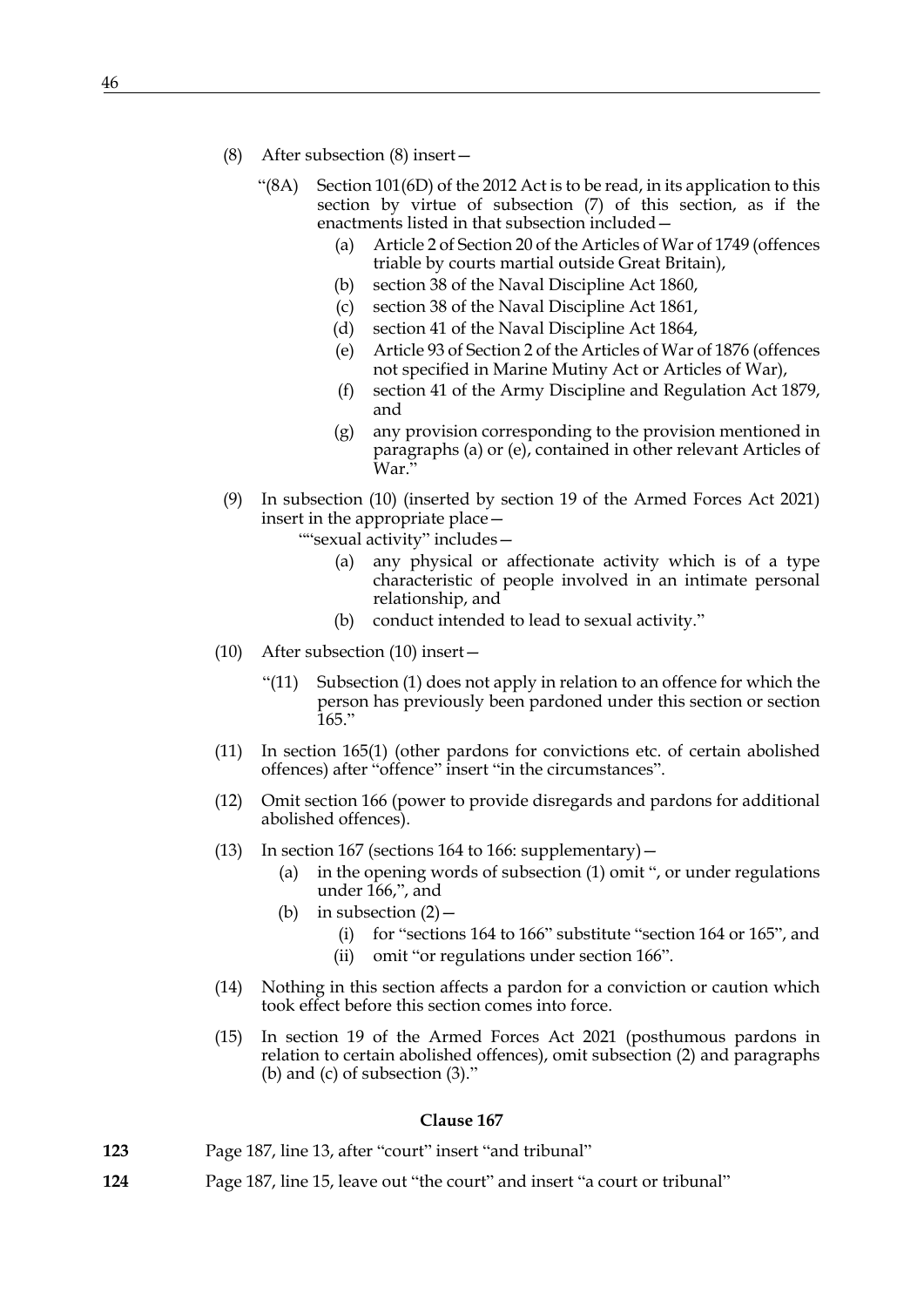- **125** Page 187, line 17, leave out from "applies" to end of line 25 and insert "(subject to subsections (10) and (11)) to proceedings in any court; and in this section "court" has the same meaning as in the Contempt of Court Act 1981 (see section 19 of that Act)."
- **126** Page 188, line 15, leave out from "regulations" to end of line 16
- **127** Page 188, line 25, at end insert—
	- "(8A) Before making regulations under subsection (8), the Lord Chancellor must determine whether the function of giving or withholding concurrence to the regulations would most appropriately be exercised by—
		- (a) the Lord Chief Justice of England and Wales,
		- (b) the Senior President of Tribunals, or
		- (c) both of them.
		- (8B) Regulations under subsection (8) may be made only with the concurrence of the Lord Chief Justice of England and Wales, the Senior President of Tribunals, or both of them, as determined under subsection (8A)."

**128** Page 188, line 27, at end insert—

- "(10) This section does not apply to proceedings in the Supreme Court.
- (11) This section does not apply to proceedings if provision regulating the procedure to be followed in those proceedings could be made by—
	- (a) an Act of the Scottish Parliament,
	- (b) an Act of Senedd Cymru (including one passed with the consent of a Minister of the Crown within the meaning of section 158(1) of the Government of Wales Act 2006), or
	- (c) an Act of the Northern Ireland Assembly passed without the consent of the Secretary of State."
- **129** Page 188, line 28, leave out subsection (2)
- **130** Page 188, line 36, after "court" insert "and tribunal"
- **131** Page 188, leave out lines 37 to 46
- **132** Page 189, line 3, leave out from "under" to end of line 9 and insert "section 85A of the Courts Act 2003 (remote observation and recording of court and tribunal proceedings)."
- **133** Page 189, line 15, after "court" insert "and tribunal"
- **134** Page 189, leave out lines 16 to 24
- **135** Page 189, line 28, after "court" insert "and tribunal"

- **136** Page 190, line 26, at end insert—
	- "(10A) This section does not apply to proceedings in the Supreme Court.
	- (10B) This section does not apply to court proceedings if provision regulating the procedure to be followed in those proceedings could be made  $\bar{b}y$  –
		- (a) an Act of the Scottish Parliament,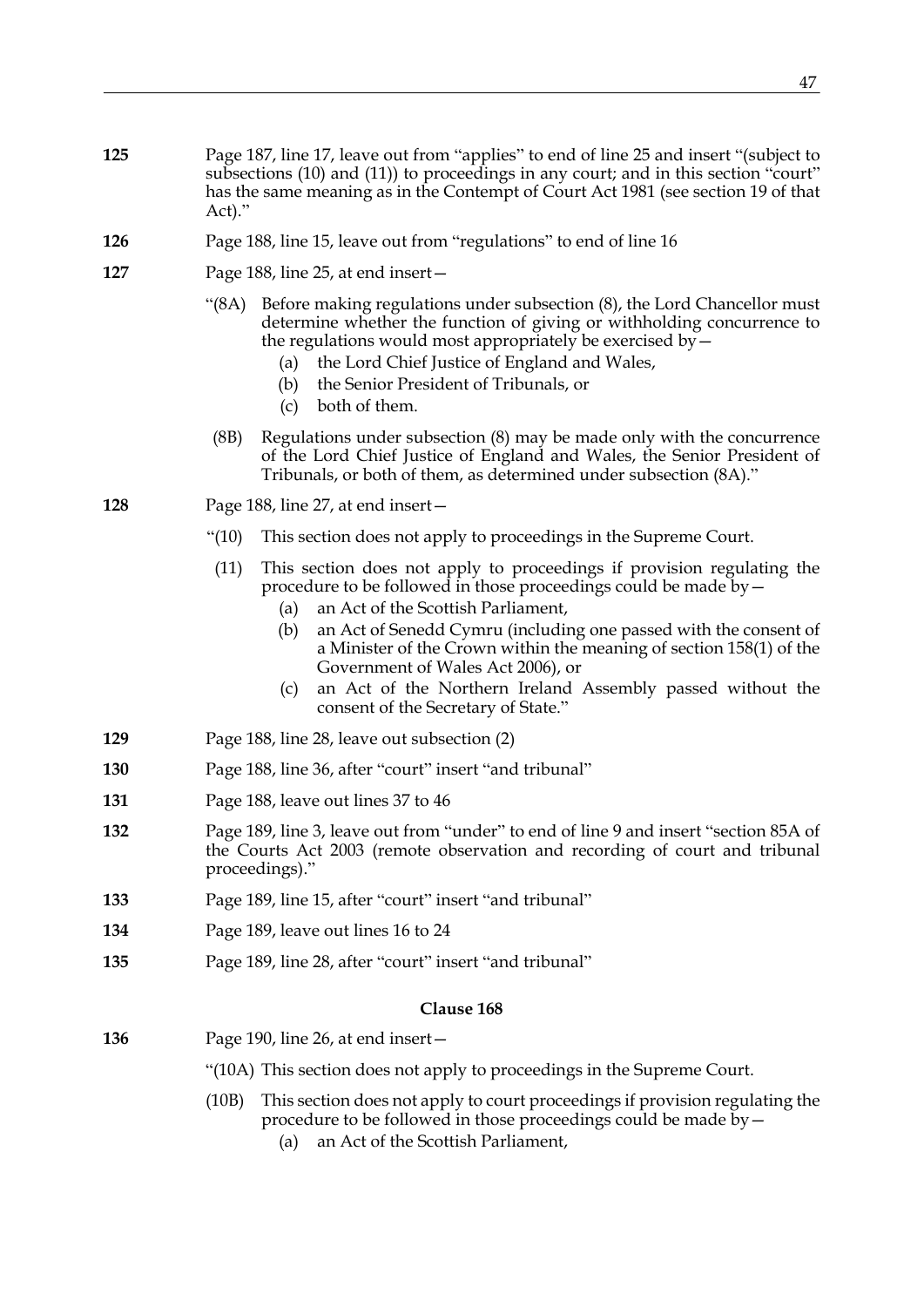<span id="page-47-2"></span><span id="page-47-1"></span><span id="page-47-0"></span>

|     |             | (b)<br>an Act of Senedd Cymru (including one passed with the consent of<br>a Minister of the Crown within the meaning of section 158(1) of the<br>Government of Wales Act 2006), or<br>an Act of the Northern Ireland Assembly passed without the<br>(c)<br>consent of the Secretary of State."                             |
|-----|-------------|-----------------------------------------------------------------------------------------------------------------------------------------------------------------------------------------------------------------------------------------------------------------------------------------------------------------------------|
| 137 |             | Page 190, line 27, at end insert –<br>""court" has the same meaning as in the Contempt of Court Act 1981<br>(see section 19 of that Act);"                                                                                                                                                                                  |
| 138 |             | Page 190, line 28, leave out from "any" to end of line 37 and insert "court;"                                                                                                                                                                                                                                               |
| 139 |             | Page 190, line 45, leave out subsection (2)                                                                                                                                                                                                                                                                                 |
|     |             | <b>After Clause 170</b>                                                                                                                                                                                                                                                                                                     |
| 140 |             | Insert the following new Clause –                                                                                                                                                                                                                                                                                           |
|     | proceedings | "Expedited procedure for initial regulations about remote observation of                                                                                                                                                                                                                                                    |
|     | (1)         | This section applies in relation to the first regulations made under section<br>85A(8) of the Courts Act 2003 (as inserted by section 167(1)).                                                                                                                                                                              |
|     | (2)         | The regulations may be made without a draft of the instrument containing<br>them having been laid before and approved by a resolution of each House<br>of Parliament (notwithstanding section 108(3) of the Courts Act 2003).                                                                                               |
|     | (3)         | If regulations are made in reliance on subsection (2), the statutory<br>instrument containing them must be laid before Parliament after being<br>made.                                                                                                                                                                      |
|     | (4)         | Regulations contained in a statutory instrument laid before Parliament<br>under subsection (3) cease to have effect at the end of the period of 28 days<br>beginning with the day on which the instrument is made unless, during<br>that period, the instrument is approved by a resolution of each House of<br>Parliament. |
|     | (5)         | In calculating the period of 28 days, no account is to be taken of any whole<br>days that fall within a period during which -<br>Parliament is dissolved or prorogued, or<br>(a)<br>either House of Parliament is adjourned for more than four days.<br>(b)                                                                 |
|     | (6)         | If regulations cease to have effect as a result of subsection (4), that does<br>$not-$<br>affect the validity of anything previously done under or by virtue<br>(a)<br>of the regulations, or<br>prevent the making of new regulations."<br>(b)                                                                             |
| 141 |             | Insert the following new Clause -                                                                                                                                                                                                                                                                                           |
|     |             | "Offence of requiring or accepting sexual relations as a condition of<br>accommodation                                                                                                                                                                                                                                      |
|     | (1)         | It is an offence for a person $(A)$ to require or accept from a person $(B)$ sexual<br>relations as a condition of access to or retention of accommodation or<br>related services or transactions.                                                                                                                          |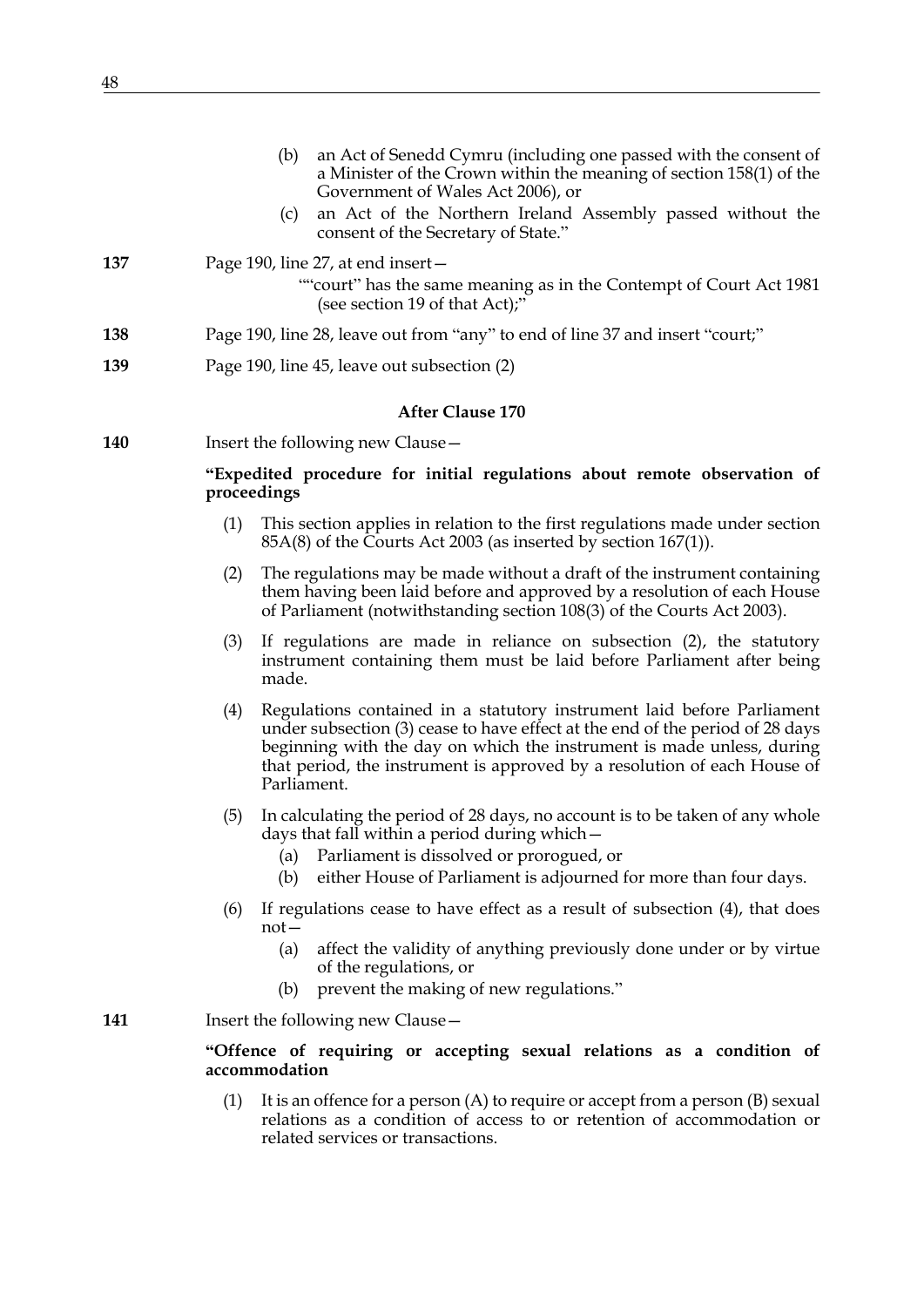- (2) For the purposes of this section, A is  $-$ 
	- (a) a provider of accommodation,
	- (b) an employee of a provider of accommodation,
	- (c) an agent of a provider of accommodation, or
	- (d) a contractor of a provider of accommodation.
- (3) A person guilty of an offence under this section is liable on conviction on indictment to imprisonment for a maximum of 7 years."

**142** Insert the following new Clause -

# **"Offence of arranging or facilitating the requirement or acceptance of sexual relations as a condition of accommodation**

- (1) It is an offence for a person, who may in particular be a publisher, to arrange or facilitate an offence under section (*Offence of requiring or accepting sexual relations as a condition of accommodation*).
- (2) A person commits an offence if they intend to arrange or know that their actions would facilitate an offence under section (*Offence of requiring or accepting sexual relations as a condition of accommodation*).
- (3) A publisher commits an offence if they—
	- (a) know they are arranging or facilitating an offence under section (*Offence of requiring or accepting sexual relations as a condition of accommodation*),
	- (b) reasonably should know their actions would enable the arrangement of or facilitate an offence under section (*Offence of requiring or accepting sexual relations as a condition of accommodation*), or
	- (c) were informed that their actions had enabled the arrangement of or facilitated an offence under section (*Offence of requiring or accepting sexual relations as a condition of accommodation*) and failed to take remedial action within a reasonable time.
- (4) A person found guilty of an offence under this section is liable on conviction on indictment to a fine of £50,000."

# **143** Insert the following new Clause—

#### **"Fast-track public space protection orders**

 In the Anti-social Behaviour, Crime and Policing Act 2014, after section 61 (variation and discharge of orders) insert—

# **"61A Fast-track public spaces protection orders**

- (1) A local authority may make a fast-track public spaces protection order where the conditions under subsections (2) or (3) are met.
- (2) The conditions under this subsection are—
	- (a) the public space to which the order will apply is a school within the local authority area;
	- (b) activities carried on, or likely to be carried on, in the vicinity of the school have had, or are likely to have, a detrimental effect on the quality of life for pupils and staff; and
	- (c) consent for the order to be applied has been granted by  $-$ 
		- (i) the leadership of the school to which the order will apply,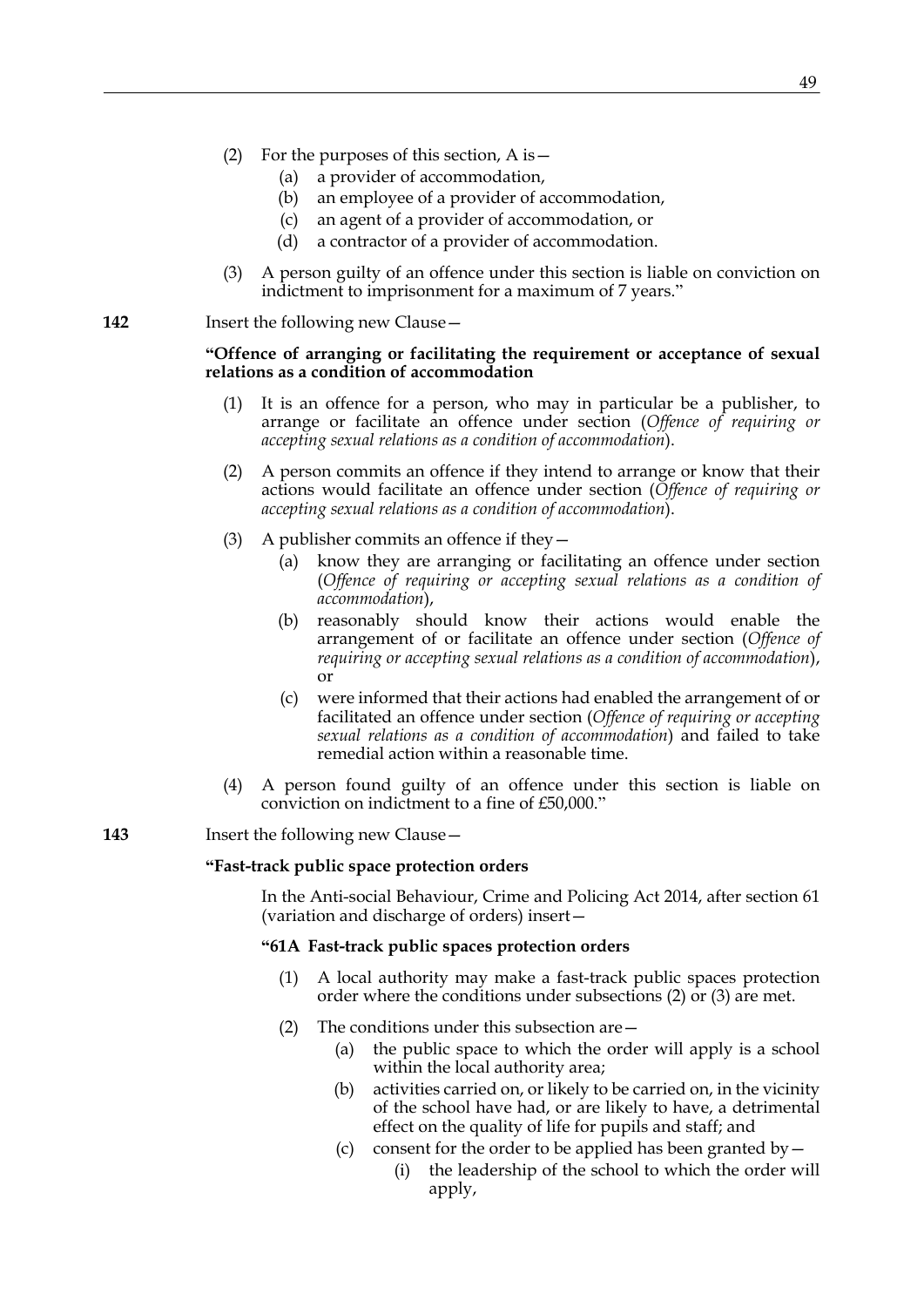- (ii) a chief officer of police of the police area in which the school to which the order will apply is located, and
- (iii) the leader of the local authority which will make the order.
- (3) The conditions under this subsection are—
	- (a) the public space to which the order will be applied is a venue providing NHS vaccination services to the public;
	- (b) activities have been carried on, or are likely to be carried on, in the vicinity of the venue with the intent of—
		- (i) harassing or intimidating members of the public using the service, or staff or volunteers providing the service, or
		- (ii) impeding members of the public from accessing the service, or staff or volunteers from providing the service; and
	- (c) consent for the order to be applied has been granted by  $-$ 
		- (i) the NHS body with responsibility for provision of the service to which the order will apply,
		- (ii) a chief officer of police of the police area in which the venue to which the order will apply is located, and
		- (iii) the leader of the local authority which will make the order.
- (4) A public spaces protection order granted under this section may come into effect immediately on the fulfilment of the requirements in subsection (2) or (3).
- (5) Restrictions in section 72(3), that consultation must take place before an order is made, do not apply to public spaces protection orders made under this section.
- (6) The local authority must carry out the necessary consultation, as defined in section 72, following the making of an order under this section.
- (7) A fast-track public spaces protection order may not have effect for a period of more than 6 months unless extended under this section.
- (8) Before the time when a fast-track public spaces protection order is due to expire, the local authority that made the order may extend the period for which it has effect if satisfied on reasonable grounds that doing so is necessary to prevent—
	- (a) occurrence or recurrence after that time of the activities identified in the order, or
	- (b) an increase in the frequency or seriousness of those activities after that time.
- (9) A fast-track public spaces protection order under this section may not be extended for a period of more than 6 months.""

- **144** Page 194, line 14, at end insert—
	- "(ca) section (*Expedited procedure for initial regulations about remote observation of proceedings*);"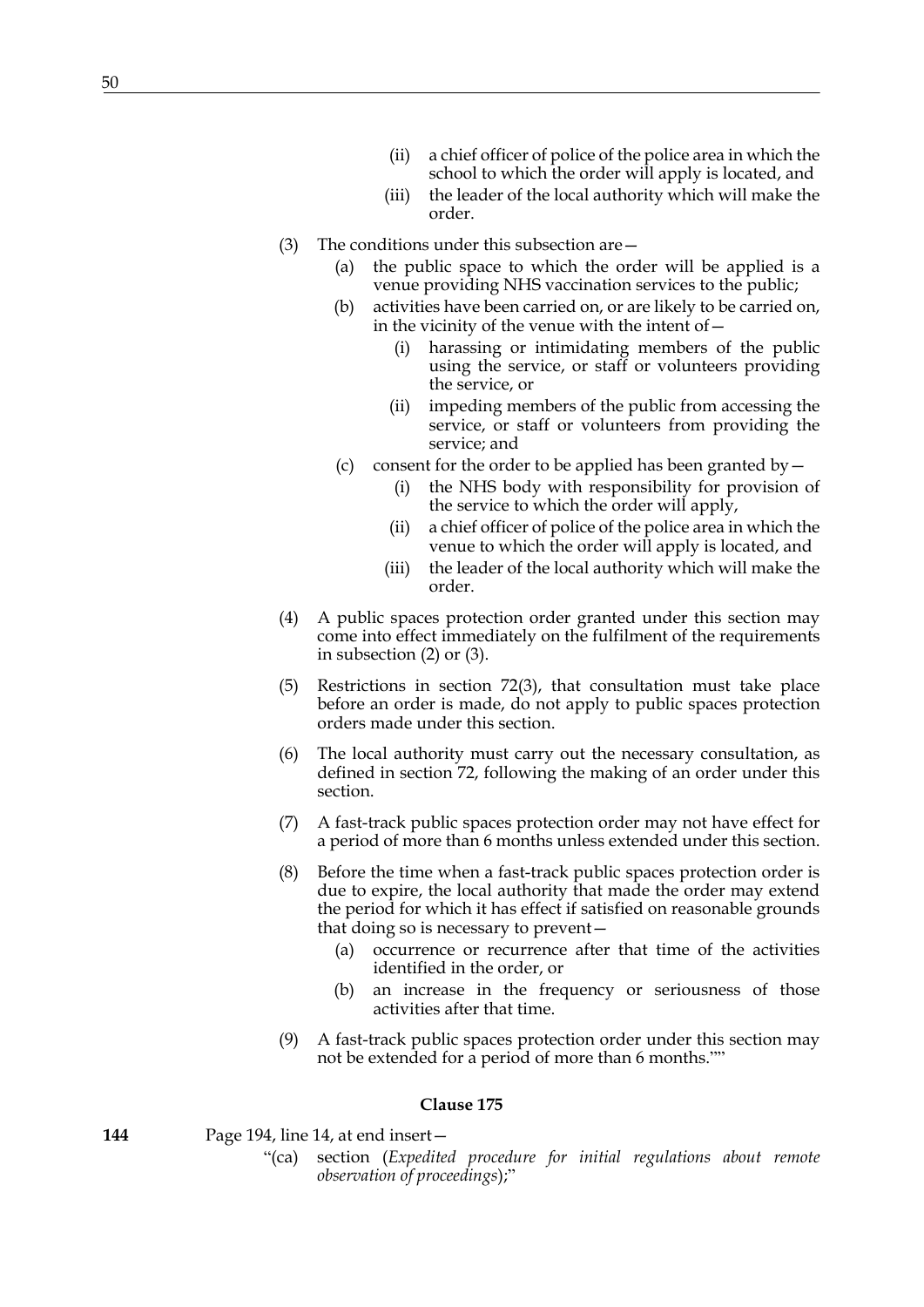| 145        |       | Page 194, line 29, at end insert-                                                                                                                                                                                                      |  |  |
|------------|-------|----------------------------------------------------------------------------------------------------------------------------------------------------------------------------------------------------------------------------------------|--|--|
|            | "(6A) | Sections 167 and 168 extend to England and Wales, Scotland and Northern<br>Ireland."                                                                                                                                                   |  |  |
| Clause 176 |       |                                                                                                                                                                                                                                        |  |  |
| 146        |       | Page 195, line 13, after "33" insert ", (Repeal of Vagrancy Act 1824)"                                                                                                                                                                 |  |  |
| 147        |       | Page 195, line 37, at end insert-<br>section (Knife crime prevention order on conviction: adjournment of<br>"(sa)<br>proceedings) $(2)$ to $(4)$ ;"                                                                                    |  |  |
| 148        |       | Page 195, line 38, at end insert-<br>section (Football banning orders: relevant offences) for the purposes of<br>"(ta)<br>making an order;<br>section (Football banning orders: power to amend list of relevant<br>(tb)<br>offences);" |  |  |
| 149        |       | Page 195, line 39, leave out paragraph (u) and insert -<br>sections 167 and 168;<br>" $(u)$<br>section (Expedited procedure for initial regulations about remote<br>(ua)<br>observation of proceedings);"                              |  |  |
| 150        |       | Page 195, line 44, at end insert-<br>section (Required life sentence for manslaughter of emergency worker);"<br>"(aa)                                                                                                                  |  |  |
| 151        |       | Page 196, line 4, at end insert-<br>sections (Penalty for cruelty to children) and (Penalty for causing or<br>" $(ga)$<br>allowing a child or vulnerable adult to die or suffer serious physical<br>$harm$ );"                         |  |  |
| 152        |       | Page 196, line 8, at end insert-<br>section (Imprisonment for public protection etc: duty to refer person<br>"(ka)<br>released on licence to Parole Board);"                                                                           |  |  |
| Schedule 3 |       |                                                                                                                                                                                                                                        |  |  |
| 153        |       | Page 202, line 6, at end insert –                                                                                                                                                                                                      |  |  |
|            |       | "An officer of the department of the Secretary of State for Business,<br>Energy and Industrial Strategy."                                                                                                                              |  |  |
| 154        |       | Page 202, line 18, at end insert –                                                                                                                                                                                                     |  |  |
|            |       | "The Police Investigations and Review Commissioner.                                                                                                                                                                                    |  |  |
|            |       | A person designated by the Police Investigations and Review<br>Commissioner under paragraph 7B(1) of Schedule 4 to the Police, Public<br>Order and Criminal Justice (Scotland) Act 2006 (asp 10).                                      |  |  |
|            |       | An officer appointed by the Police Ombudsman for Northern Ireland<br>under section $56(1)$ or $(1A)$ of the Police (Northern Ireland) Act 1998."                                                                                       |  |  |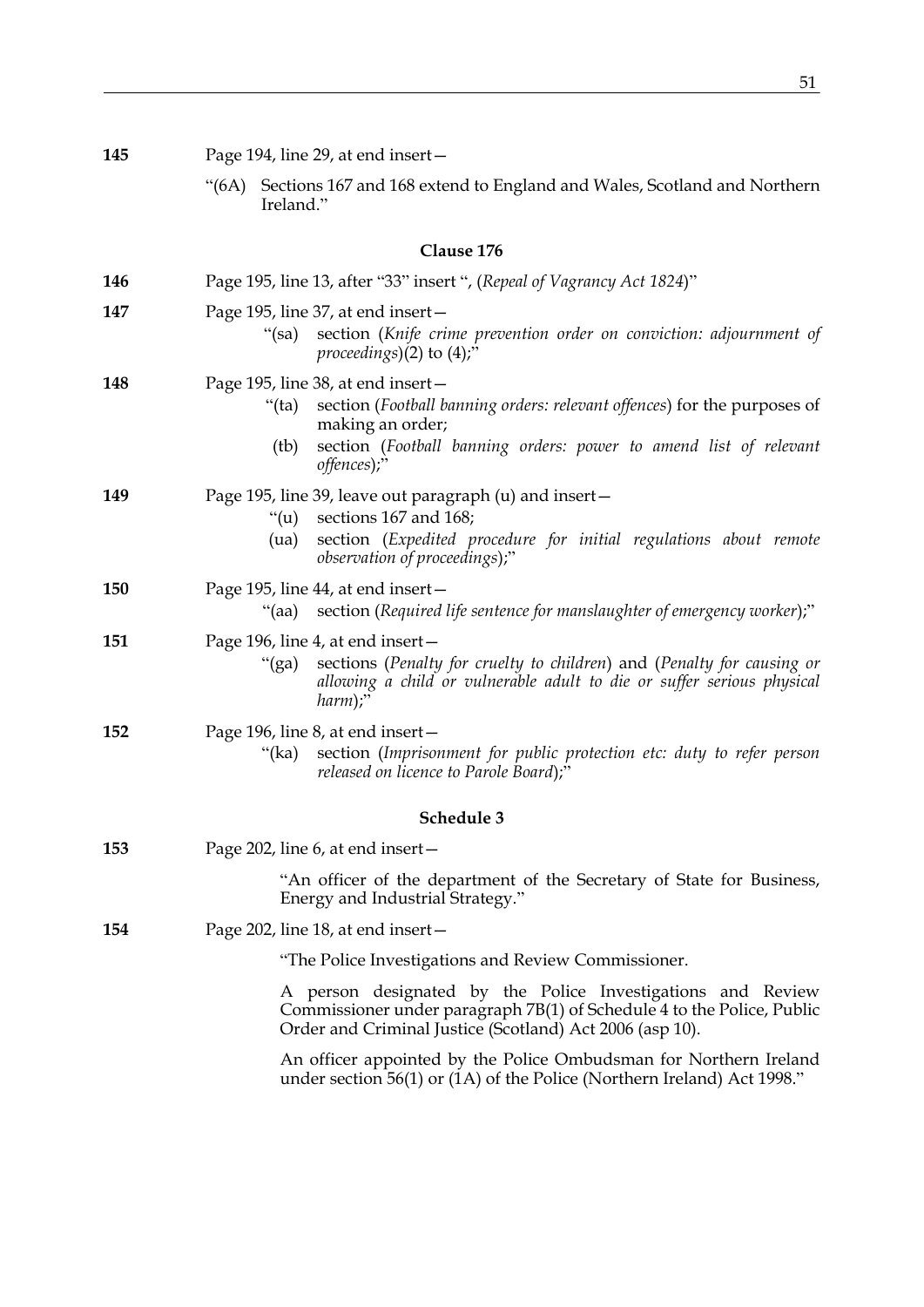# **Schedule 13 155** Page 240, line 18, leave out from "State" to end of line 19 and insert— "(6) Regulations under this section are subject to— (a) the negative resolution procedure, where under subsection  $(1)(b)$ the regulations specify a period, and (b) the affirmative resolution procedure, in any other case."" **Schedule 19 156** Page 281, line 12, leave out paragraphs 1 to 3 **157** Page 286, line 4, leave out paragraphs 4 to 6 **Schedule 20 158** Page 297, line 6, at end insert— "2A In the table in section 122(1) (standard scale of fines for summary offences)— (a) in the heading of the second column, for "1 October 1992" substitute "1 May 1984"; (b) between the second and third columns, insert— **159** Page 297, line 29, at end insert— *"Offence committed on or after 1 May 1984 and before 1 October 1992* £50 £100 £400 £1,000  $£2,000$ ""

"(2A) In paragraph 34, in the opening words, for "omit" substitute " $\mathbf{in}$ "."

- **160** Page 297, line 36, at end insert—
	- "9A In Schedule 24, omit paragraph 154(f)."
- **161** Page 298, line 9, at end insert—

*"Counter-Terrorism and Sentencing Act 2021 (c. 11)*

11 In Schedule 13 to the Counter-Terrorism and Sentencing Act 2021, omit paragraph 44."